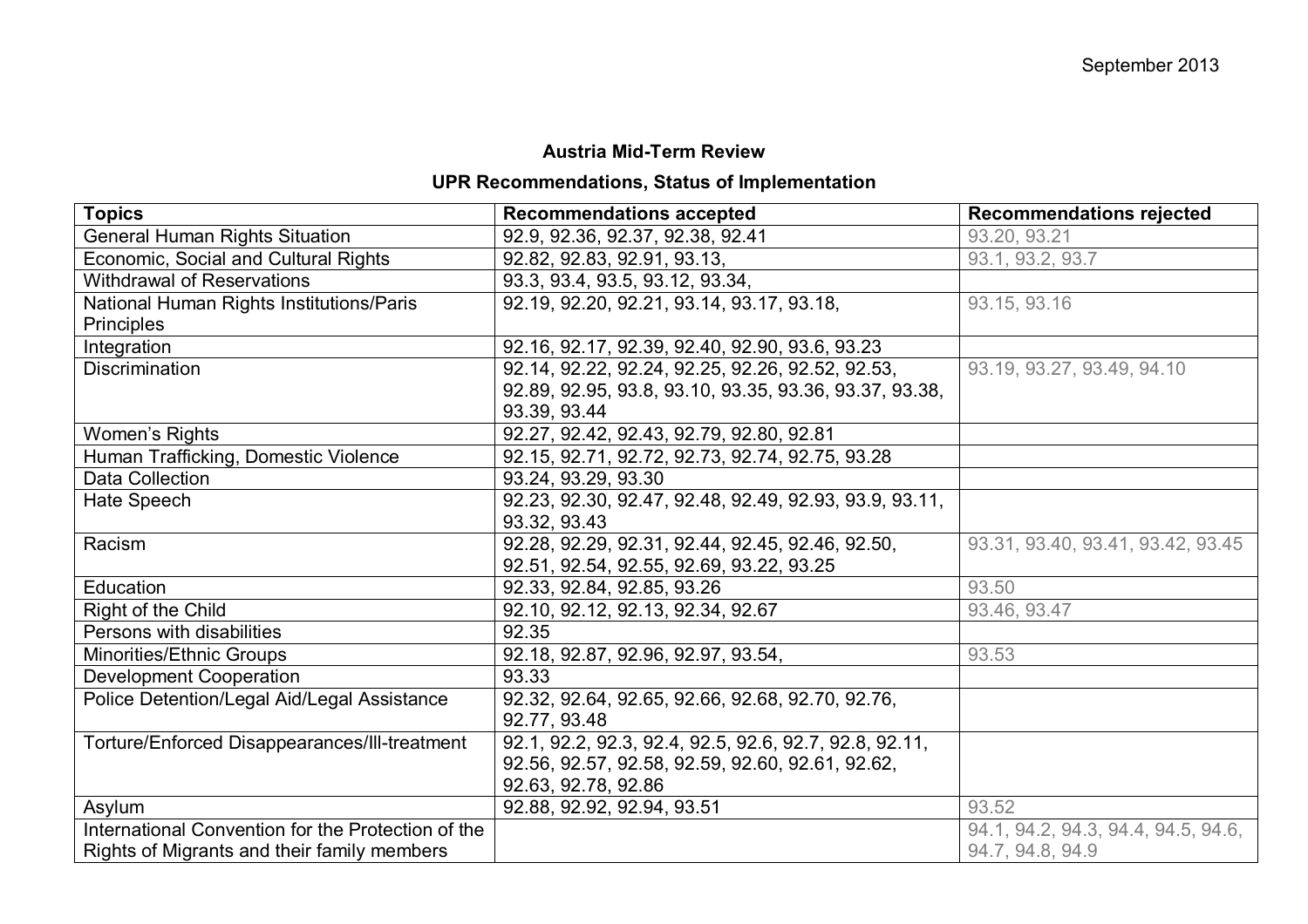|                  | <b>Abbreviations</b>                                                                                                                                                                                                                              |
|------------------|---------------------------------------------------------------------------------------------------------------------------------------------------------------------------------------------------------------------------------------------------|
| AusIBG           | Ausländerbeschäftigungsgesetz, BGBI. Nr. 218/1975 (Act Governing the<br><b>Employment of Foreign Nationals)</b>                                                                                                                                   |
| AG               | Arbeitsgruppe (Working Group)                                                                                                                                                                                                                     |
| <b>AHG</b>       | Amtshaftungsgesetz, BGBI. Nr. 20/1949 (Public Liability Act)                                                                                                                                                                                      |
| <b>AK</b>        | Österreichische Arbeiterkammer (Austrian Chamber of Labour)                                                                                                                                                                                       |
| <b>BAA</b>       | Bundesasylamt (Independent Office for Asylum)                                                                                                                                                                                                     |
| <b>BAK-G</b>     | Bundesgesetz über die Einrichtung und Organisation des Bundesamts zur<br>Korruptionsprävention und Korruptionsbekämpfung, BGBI. I Nr. 72/2009 (Federal<br>Act on the Establishment and Organisation of the Federal Bureau of Anti-<br>Corruption) |
| <b>BAK</b>       | Bundesamt zur Korruptionsprävention und Korruptionsbekämpfung (Federal<br><b>Bureau of Anti-Corruption)</b>                                                                                                                                       |
| <b>BIFIE</b>     | Bundesinstitut für Bildungsforschung, Innovation und Entwicklung des<br>österreichischen Schulwesens (Federal Institute of Educational Research,<br>Innovation and Development of the Austrian School Sector (BIFIE))                             |
| <b>BKA-VD</b>    | Bundeskanzleramt-Verfassungsdienst (Constitutional Service at the Federal<br>Chancellery)                                                                                                                                                         |
| <b>BKA-SII</b>   | Bundeskanzleramt-Sektion II / Frauen (Federal Chancellery-Department II Women's<br>Affairs)                                                                                                                                                       |
| <b>BKA-SIII</b>  | Bundeskanzleramt-Sektion III /Öffentlicher Dienst (Federal Chancellery-Department<br><b>III/Public Service)</b>                                                                                                                                   |
| <b>BMeiA</b>     | Bundesministerium für europäische und internationale Angelegenheiten (Federal<br>Ministry for European and International Affairs)                                                                                                                 |
| <b>BMeiA-VRB</b> | Bundesministerium für europäische und internationale Angelegenheiten-<br>Völkerrechtsbüro (Federal Ministry for European and International Affairs - Legal<br>Office)                                                                             |
| <b>BMASK</b>     | Bundesministerium für Arbeit, Soziales und Konsumentenschutz (Federal Ministry<br>of Labour, Social Affairs and Consumer Protection)                                                                                                              |
| <b>BMG</b>       | Bundesministerium für Gesundheit (Federal Ministry of Health)                                                                                                                                                                                     |
| <b>BMI</b>       | Bundesministerium für Inneres (Federal Ministry of Interior)                                                                                                                                                                                      |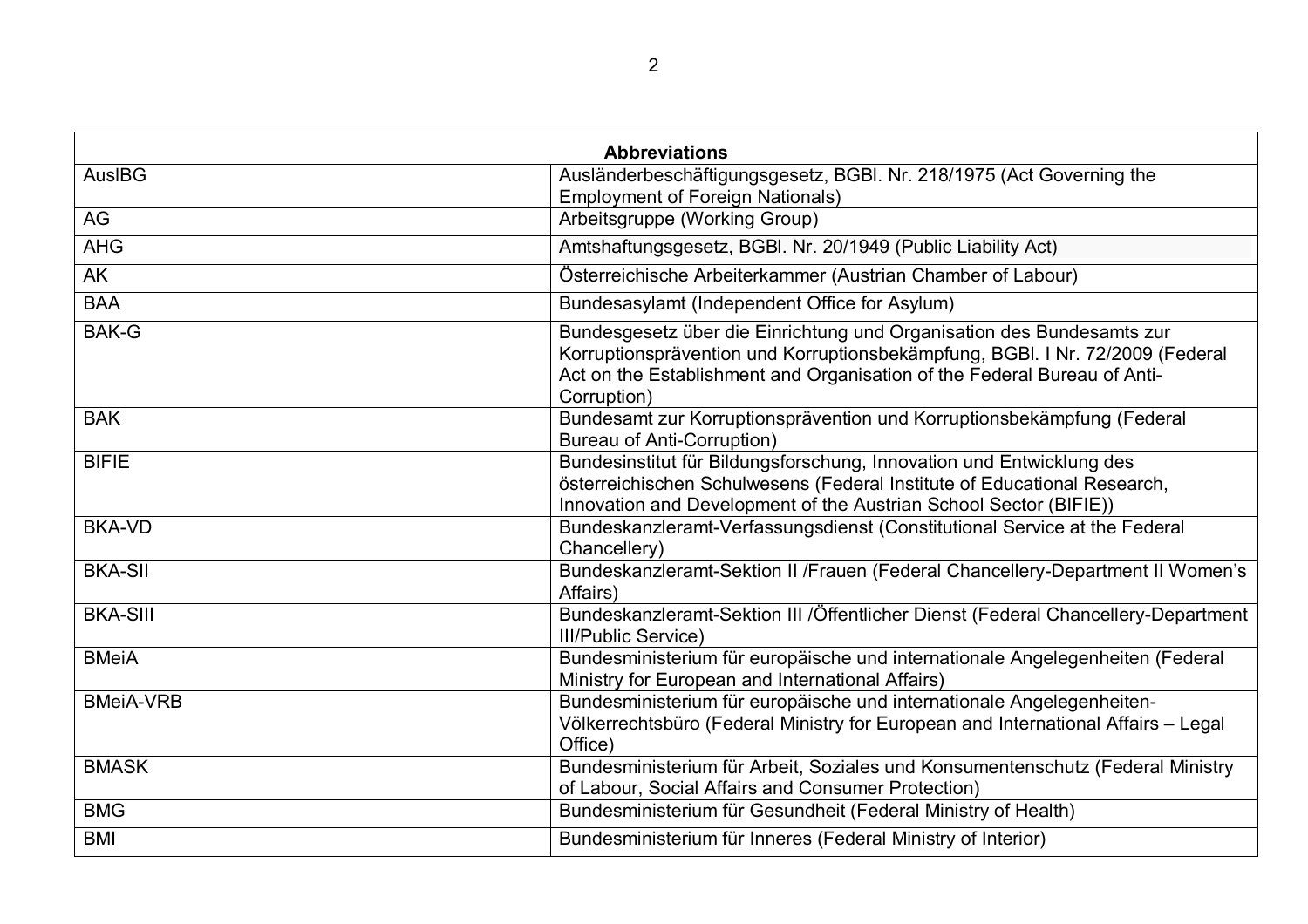| <b>BMJ</b>    | Bundesministerium für Justiz (Federal Ministry of Justice)                                                                                                                                                                                                                                                                                                                                                                                                                                                                               |
|---------------|------------------------------------------------------------------------------------------------------------------------------------------------------------------------------------------------------------------------------------------------------------------------------------------------------------------------------------------------------------------------------------------------------------------------------------------------------------------------------------------------------------------------------------------|
| <b>BMUKK</b>  | Bundesministerium für Unterricht, Kunst und Kultur (Federal Ministry of Education,<br>Arts and Culture)                                                                                                                                                                                                                                                                                                                                                                                                                                  |
| <b>BMWFJ</b>  | Bundesministerium für Wirtschaft, Familie und Jugend (Federal Ministry of<br>Economy, Family and Youth)                                                                                                                                                                                                                                                                                                                                                                                                                                  |
| <b>BNE</b>    | Bruttonationaleinkommen (Gros National Income)                                                                                                                                                                                                                                                                                                                                                                                                                                                                                           |
| <b>B-VG</b>   | Bundes-Verfassungsgesetz, BGBI. Nr. 1/1930 (Federal Constitutional Law, Federal<br>Law Gazette 1/1930)                                                                                                                                                                                                                                                                                                                                                                                                                                   |
| <b>BVT</b>    | Bundesamt für Verfassungsschutz und Terrorismusbekämpfung (Federal Agency<br>for State Protection and Counter Terrorism)                                                                                                                                                                                                                                                                                                                                                                                                                 |
| <b>CAHVIO</b> | Übereinkommen des Europarats zur Verhütung und Bekämpfung von Gewalt<br>gegen Frauen und Häuslicher Gewalt (Europe Convention on preventing and<br>combating violence against women and domestic violence)                                                                                                                                                                                                                                                                                                                               |
| <b>CED</b>    | Internationales Übereinkommen zum Schutz aller Personen vor dem<br>Verschwindenlassen, BGBI. III Nr. 104/2012 (International Convention for the<br>Protection of All Persons from enforced disappearance)                                                                                                                                                                                                                                                                                                                                |
| <b>CEDAW</b>  | Konvention zur Beseitigung jeder Form von Diskriminierung der Frau, BGBI.<br>Nr. 443/1982 (International Convention on the Elimination of Discrimination of All<br>Forms of Discrimination against Women)                                                                                                                                                                                                                                                                                                                                |
| <b>CERD</b>   | Internationales Übereinkommen über die Beseitigung aller Formen rassischer<br>Diskriminierung, BGBI. Nr. 377/1972 (International Convention on the Elimination of<br>all forms of racist discrimination)                                                                                                                                                                                                                                                                                                                                 |
| Dublin II-VO  | Verordnung (EG) Nr. 343/2003 des Rates vom 18. Februar 2003 zur Festlegung<br>der Kriterien und Verfahren zur Bestimmung des Unterzeichnerstaates, der für die<br>Prüfung eines von einem Drittstaatsangehörigen in einem Unterzeichnerstaat<br>gestellten Asylantrags zuständig ist (Regulation of the Council of the EU,<br>establishing the criteria and mechanisms for determining the Member State<br>responsible for examining an asylum application lodged in one of the Member<br>States by a third-country national (Dublin II) |
| <b>EGMR</b>   | Europäischer Gerichtshof für Menschenrechte (European Court of Human Rights)                                                                                                                                                                                                                                                                                                                                                                                                                                                             |
| <b>EGVG</b>   | Einführungsgesetz zu den Verwaltungsverfahrensgesetzen, BGBI. I Nr. 87/2008<br>(Introductory Act to the Administrative Procedure Acts, Federal Gazette I No.<br>87/2008)                                                                                                                                                                                                                                                                                                                                                                 |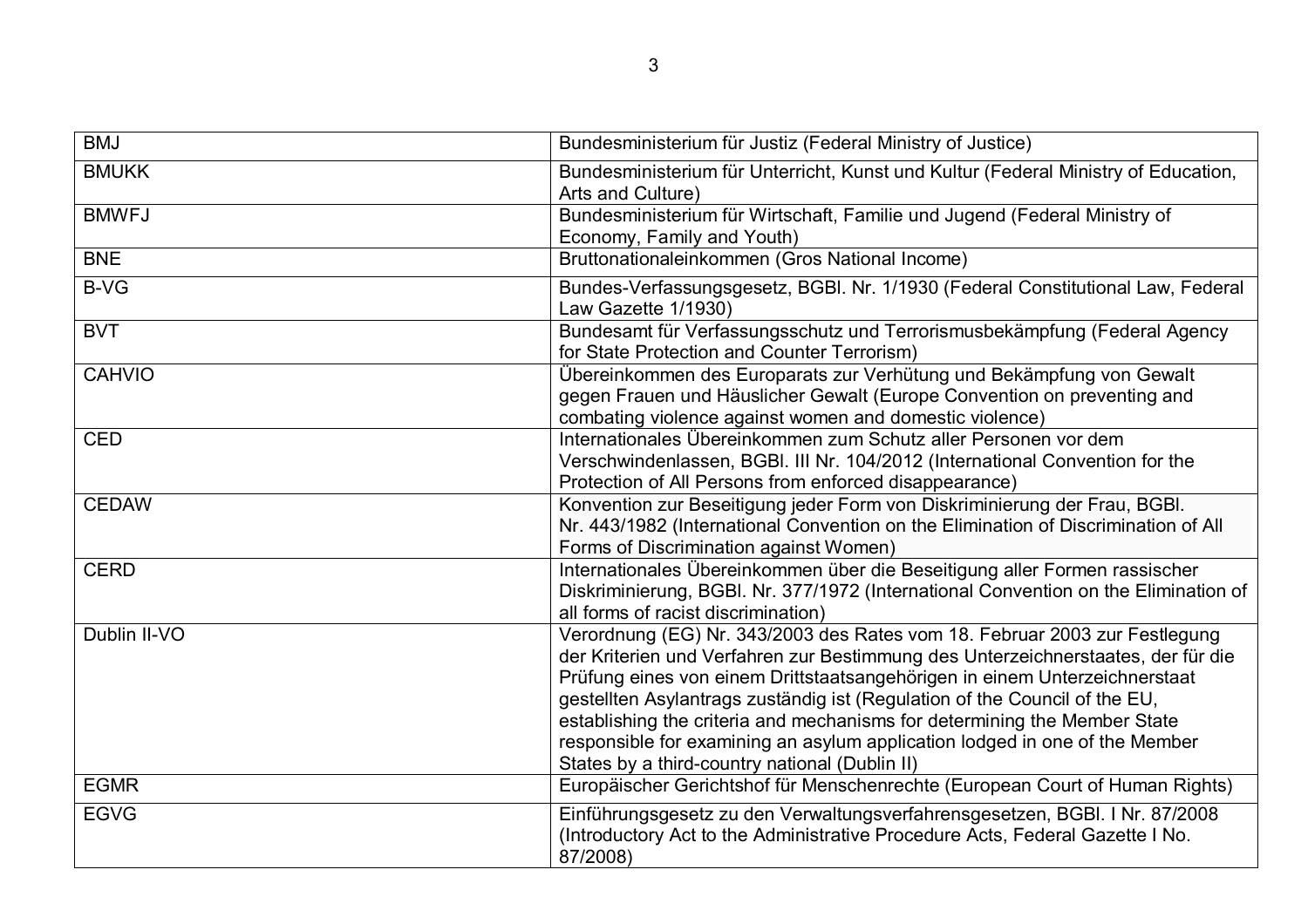| <b>EMRK</b>   | Europäische Menschenrechtskonvention, BGBI. Nr. 210/1958 (European                                                                              |
|---------------|-------------------------------------------------------------------------------------------------------------------------------------------------|
|               | Convention for the Protection of Human Rights and Fundamental Freedoms,                                                                         |
|               | Federal Gazette No. 210/1958)                                                                                                                   |
| <b>EU</b>     | Europäische Union (European Union)                                                                                                              |
| <b>EWR</b>    | Europäischer Wirtschaftsraum (European Economic Area EEA)                                                                                       |
| <b>EZA</b>    | Entwicklungszusammenarbeit (Development Cooperation)                                                                                            |
| <b>FPG</b>    | Fremdenpolizeigesetz, BGBI. I Nr. 100/2005 (Aliens Police Act, Federal Gazette I<br>No 100/2005)                                                |
| <b>GAW</b>    | Gleichbehandlungsanwaltschaft (Office of the Ombud for Equal Treatment)                                                                         |
| <b>GIBG</b>   | Bundes-Gleichbehandlungsgesetz, BGBI. Nr. 100/1993 (Federal Act on Equal<br>Treatment, Federal Gazette No. 100/1993)                            |
| <b>GDfdöS</b> | Generaldirektion für die öffentliche Sicherheit (Directorate-General for Public<br>Security)                                                    |
| <b>ILO</b>    | Internationale Arbeitsorganisation (International Labour Organization)                                                                          |
| K-ADG         | Kärntner Antidiskriminierungsgesetz, LGBI. Nr. 63/2004(Carinthian<br>Antidiscrimination Act, No.63/2004)                                        |
| <b>K-LGBG</b> | Kärntner Landes-Gleichbehandlungsgesetz, LGBI. Nr. 56/1994 (Carinthian Equal<br>Treatment Act, No.56/1994)                                      |
| <b>KRK</b>    | Übereinkommen über die Rechte des Kindes, BGBI. Nr. 7/1993 (International<br>Convention of the Rights of the Child, Federal Gazette No. 7/1993) |
| <b>MARAC</b>  | Multi Agency Risk Assessment Conference                                                                                                         |
| <b>NAG</b>    | Niederlassungs- und Aufenthaltsgesetz, BGBI. I Nr. 100/2005 (Settlement and<br>Residence Act, Federal Gazette I No. 100/2005)                   |
| <b>NAP</b>    | Nationaler Aktionsplan (National Action Plan)                                                                                                   |
| <b>NAP-I</b>  | Nationaler Aktionsplan Integration (National Action Plan Integration)                                                                           |
| <b>NGO</b>    | Non-Governmental Organization                                                                                                                   |
| <b>ODA</b>    | Öffentliche Entwicklungszusammenarbeit (Official Development Assistance)                                                                        |
| Oö ADG        | Oberösterreichisches Antidiskriminierungsgesetz, LGBI. Nr. 50/2005 (Upper<br>Austrian Antidiscrimination Act No. 50/2005)                       |
| Oö GGBG       | Oberösterreichisches Gemeinde-Gleichbehandlungsgesetz, LGBI. Nr. 63/1999<br>(Upper Austrian Municipal Equal Treatment Act, No. 63/1999)         |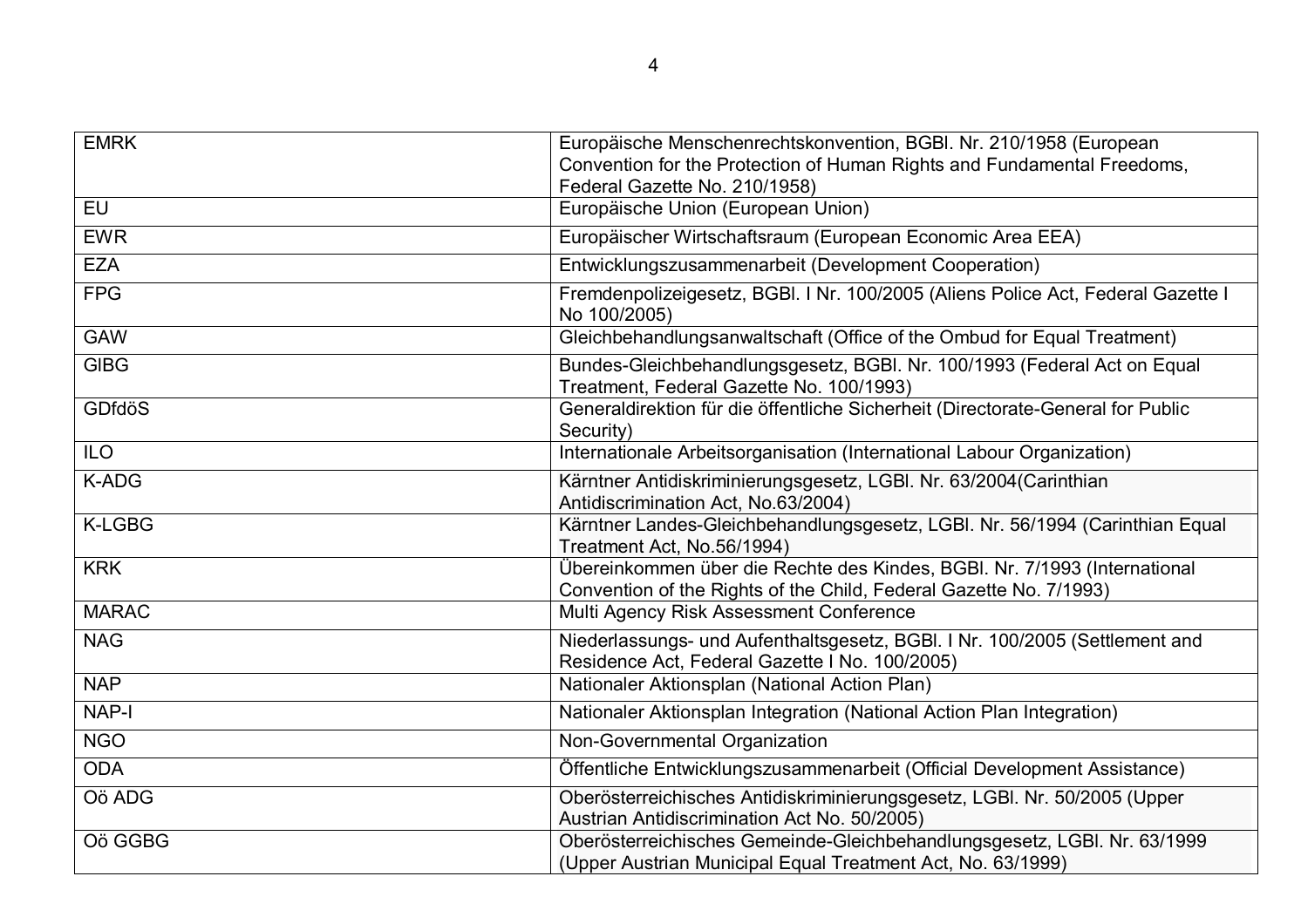| Oö L-GBG                  | Oberösterreichisches Landes-Gleichbehandlungsgesetz, LGBI. Nr. 8/1995 (Upper<br>Austrian Provincial Equal Treatment Act, No. 8/1995)                                                                                                                                                                                                                                                                                                                                                                       |
|---------------------------|------------------------------------------------------------------------------------------------------------------------------------------------------------------------------------------------------------------------------------------------------------------------------------------------------------------------------------------------------------------------------------------------------------------------------------------------------------------------------------------------------------|
| OPCAT-Durchführungsgesetz | Bundesgesetz zur Durchführung des Fakultativprotokolls vom 18. Dezember 2002<br>zum Übereinkommen der Vereinten Nationen gegen Folter und andere grausame,<br>unmenschliche oder erniedrigende Behandlung oder Strafe, BGBI. I Nr. 1/2012<br>(Federal Act on the Implementation of the Optional Protocol from 18 December<br>2002 to the International Convention of the United Nations against Torture and<br>other gruel, inhuman or degrading treatment or punishment, Federal Gazette I,<br>No.1/2012) |
| <b>RL</b>                 | Richtlinie (Directive)                                                                                                                                                                                                                                                                                                                                                                                                                                                                                     |
| <b>StA</b>                | Staatsanwaltschaft (Public Prosecutor's Office)                                                                                                                                                                                                                                                                                                                                                                                                                                                            |
| <b>StGB</b>               | Strafgesetzbuch, BGBI. Nr. 60/1974 (Criminal Code, Federal Gazette No.60/1974)                                                                                                                                                                                                                                                                                                                                                                                                                             |
| <b>UN</b>                 | sh. VN                                                                                                                                                                                                                                                                                                                                                                                                                                                                                                     |
| <b>UPR</b>                | <b>Universal Periodic Review</b>                                                                                                                                                                                                                                                                                                                                                                                                                                                                           |
| <b>VN</b>                 | Vereinte Nationen (United Nations)                                                                                                                                                                                                                                                                                                                                                                                                                                                                         |
| <b>WSK-Rechte</b>         | wirtschaftliche, soziale und kulturelle Rechte (economic, social and cultural rights)                                                                                                                                                                                                                                                                                                                                                                                                                      |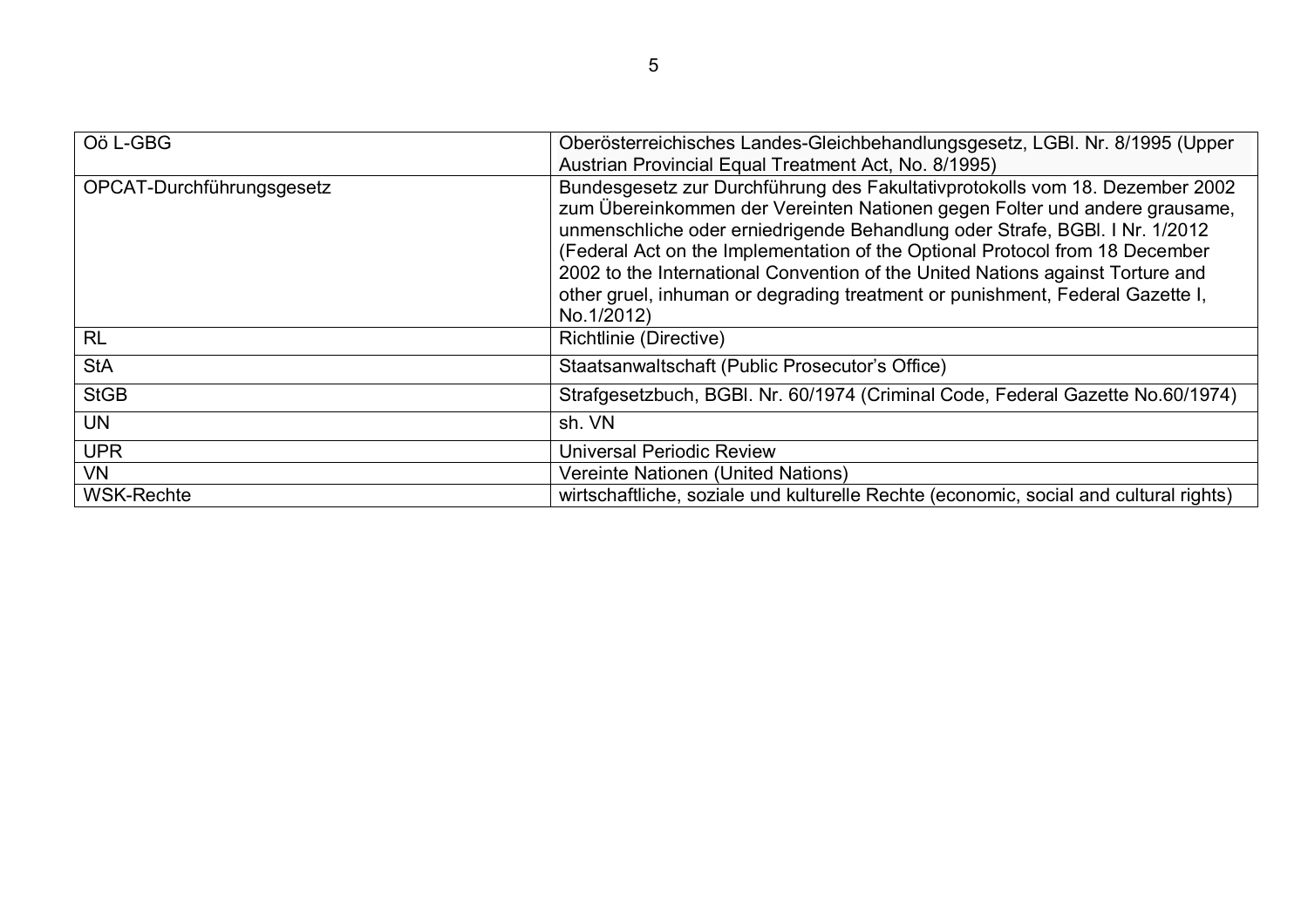| <b>Recommendation</b>                                                                                                                                                    | Lead<br><b>Ministry</b> | <b>Status of Implementation</b>                                                                                                                                                                                                                                                                                                                                |
|--------------------------------------------------------------------------------------------------------------------------------------------------------------------------|-------------------------|----------------------------------------------------------------------------------------------------------------------------------------------------------------------------------------------------------------------------------------------------------------------------------------------------------------------------------------------------------------|
| 92.1 Accede to the Optional Protocol to                                                                                                                                  | <b>BKA-VD,</b>          | Implemented                                                                                                                                                                                                                                                                                                                                                    |
| the Convention against Torture and                                                                                                                                       | <b>BMeiA</b>            | The Optional Protocol to the Convention against Torture and Other Cruel,                                                                                                                                                                                                                                                                                       |
| Other Cruel, Inhuman or Degrading                                                                                                                                        |                         | Inhuman or Degrading Treatment or Punishment (OP-CAT) was ratified on 4                                                                                                                                                                                                                                                                                        |
| Treatment or Punishment (OP-CAT)                                                                                                                                         |                         | December 2012 and entered into force on 3 January 2013.                                                                                                                                                                                                                                                                                                        |
|                                                                                                                                                                          |                         | The Federal Act on the Implementation of OP-CAT which entered into force<br>on 1 July 2012 established the Austrian Ombudsman Board (together with<br>the commissions set up by the Board) as National Mechanism for the<br>Prevention of Torture and clarifies that human rights abuses are part of its<br>mandate of investigating public maladministration. |
| and harmonize its domestic legislation<br>with human rights treaties, and in<br>particular, incorporate torture as a<br>criminal offense in its domestic<br>legislation; | <b>BMJ</b>              | Torture as a separate criminal offense was incorporated into the Criminal<br>Code as § 312a and entered into force on 1 January 2013.                                                                                                                                                                                                                          |
| in accordance with its policy on "zero"<br>tolerance", harmonize in a non-restrictive<br>manner the Convention on the Rights of<br>the Child (CRC) (Ecuador);            | <b>BMWFJ</b>            | An absolute prohibition of violence exists in Austria since 1989 in accordance<br>with the Convention of the Rights of the Child. The "zero tolerance policy" is<br>supported by awareness-raising measures.                                                                                                                                                   |
| 92.2 Sign (Uganda) and ratify the OP-                                                                                                                                    | <b>BKA-VD,</b>          | Implemented                                                                                                                                                                                                                                                                                                                                                    |
| CAT (Costa Rica, Netherlands, Sweden,<br>Uganda);                                                                                                                        | <b>BMeiA</b>            | see 92.1                                                                                                                                                                                                                                                                                                                                                       |
| 92.3 Pursue, as a matter of priority, the                                                                                                                                | <b>BKA-VD,</b>          | Implemented                                                                                                                                                                                                                                                                                                                                                    |
| ratification of OPCAT,                                                                                                                                                   | <b>BMeiA BMJ</b>        | see 92.1                                                                                                                                                                                                                                                                                                                                                       |
| recommended in 2010 by the Committee<br>against Torture, and include in the                                                                                              |                         |                                                                                                                                                                                                                                                                                                                                                                |
| national Criminal Code a definition of                                                                                                                                   |                         |                                                                                                                                                                                                                                                                                                                                                                |
| torture as contained in the Convention                                                                                                                                   |                         |                                                                                                                                                                                                                                                                                                                                                                |
| against Torture (Germany);                                                                                                                                               |                         |                                                                                                                                                                                                                                                                                                                                                                |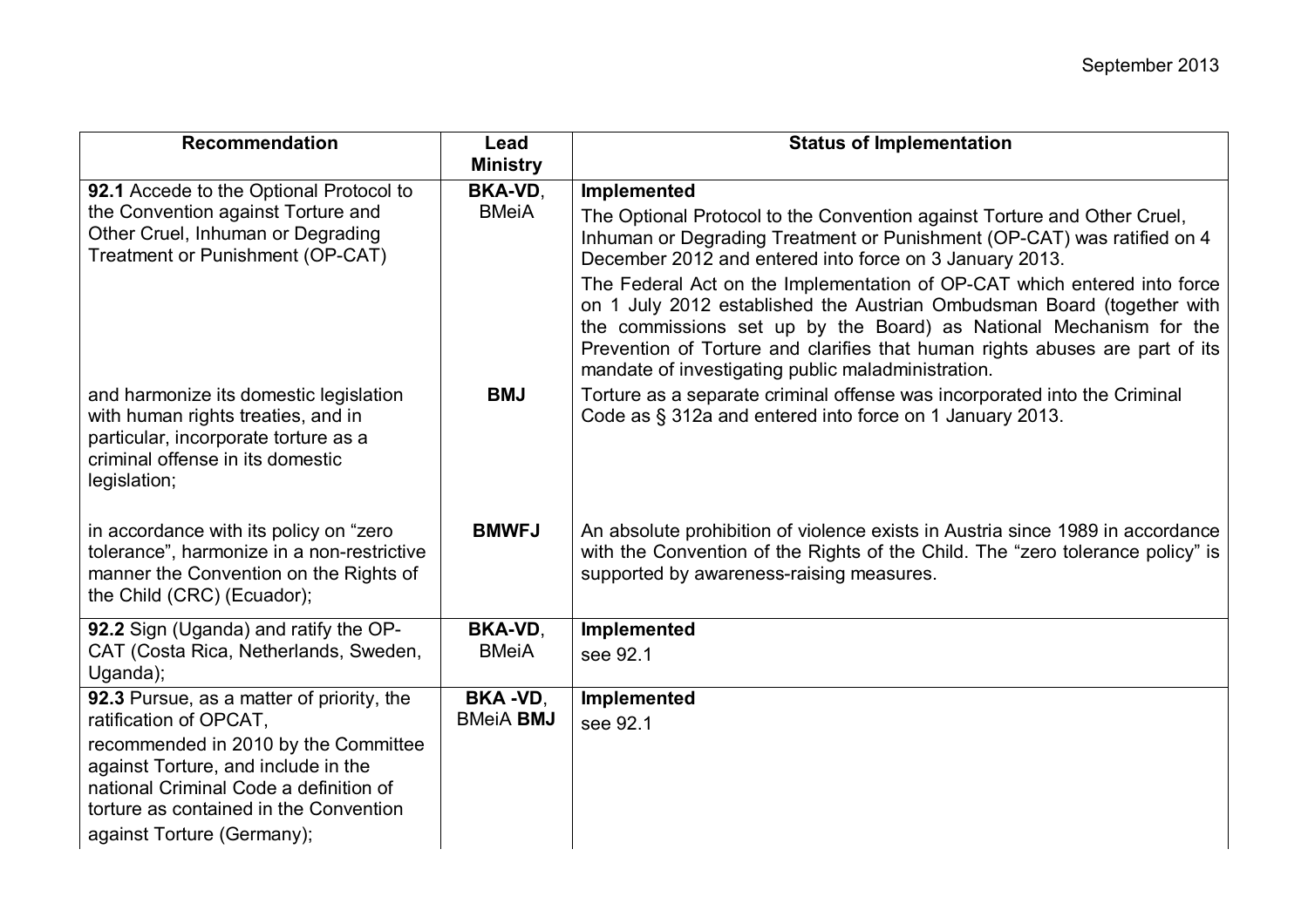| 92.4 Continue implementing the OP-                                              | <b>BKA-VD</b>     | Implemented                                                                                       |
|---------------------------------------------------------------------------------|-------------------|---------------------------------------------------------------------------------------------------|
| CAT, through its national law passed to<br>this effect (Chile);                 |                   | see 92.1                                                                                          |
| 92.5 Conclude the ratification process of                                       | BKA-VD,           | Implemented                                                                                       |
| the OP-CAT and                                                                  | <b>BMeiA</b>      | see 92.1                                                                                          |
| the Convention for the Protection of All                                        |                   | <b>Implemented</b>                                                                                |
| Persons from Enforced Disappearances<br>(CED), as early as possible (Spain);    | <b>BMeiA, BMJ</b> | The CED was ratified on 7 June 2012 and entered into force for Austria on 7<br><b>July 2012.</b>  |
| 92.6 Sign (Uganda) and ratify the CED                                           | <b>BMeiA, BMJ</b> | Implemented                                                                                       |
| at the earliest (Republic of Moldova,                                           |                   | see 92.5                                                                                          |
| Uganda);                                                                        |                   |                                                                                                   |
| 92.7 Declare, upon ratification of the                                          | <b>BMeiA, BMJ</b> | Implemented                                                                                       |
| CED, its acceptance of the competence<br>of the Committee on Enforced           |                   | Declarations according to Art. 31 and 32 CED were submitted.                                      |
| Disappearances as provided for in                                               |                   |                                                                                                   |
| articles 31 and 32 of the Convention                                            |                   |                                                                                                   |
| (France);                                                                       |                   |                                                                                                   |
| 92.8 Make every effort to fulfil its                                            | <b>BMJ</b>        | Implemented                                                                                       |
| voluntary pledges to include a definition                                       |                   | see 92.1                                                                                          |
| of torture enshrined in CAT into the                                            |                   |                                                                                                   |
| national Criminal Code (Republic of                                             |                   |                                                                                                   |
| Korea);                                                                         |                   |                                                                                                   |
| 92.9 Take the necessary measures to                                             | <b>BMeiA,</b>     | <b>On-going implementation</b>                                                                    |
| ensure that human rights standards, not                                         | all ministries    | International human rights standards are being integrated into Austrian law                       |
| only European but also international, are<br>incorporated into the Austrian law |                   | on a continuous basis (e.g. Federal Act on the Implementation of OP-CAT,                          |
| (Canada);                                                                       |                   | Federal Constitutional Act on the Rights of the Child, Federal Law Gazette<br>Vol. I No. 4/2011). |
|                                                                                 |                   |                                                                                                   |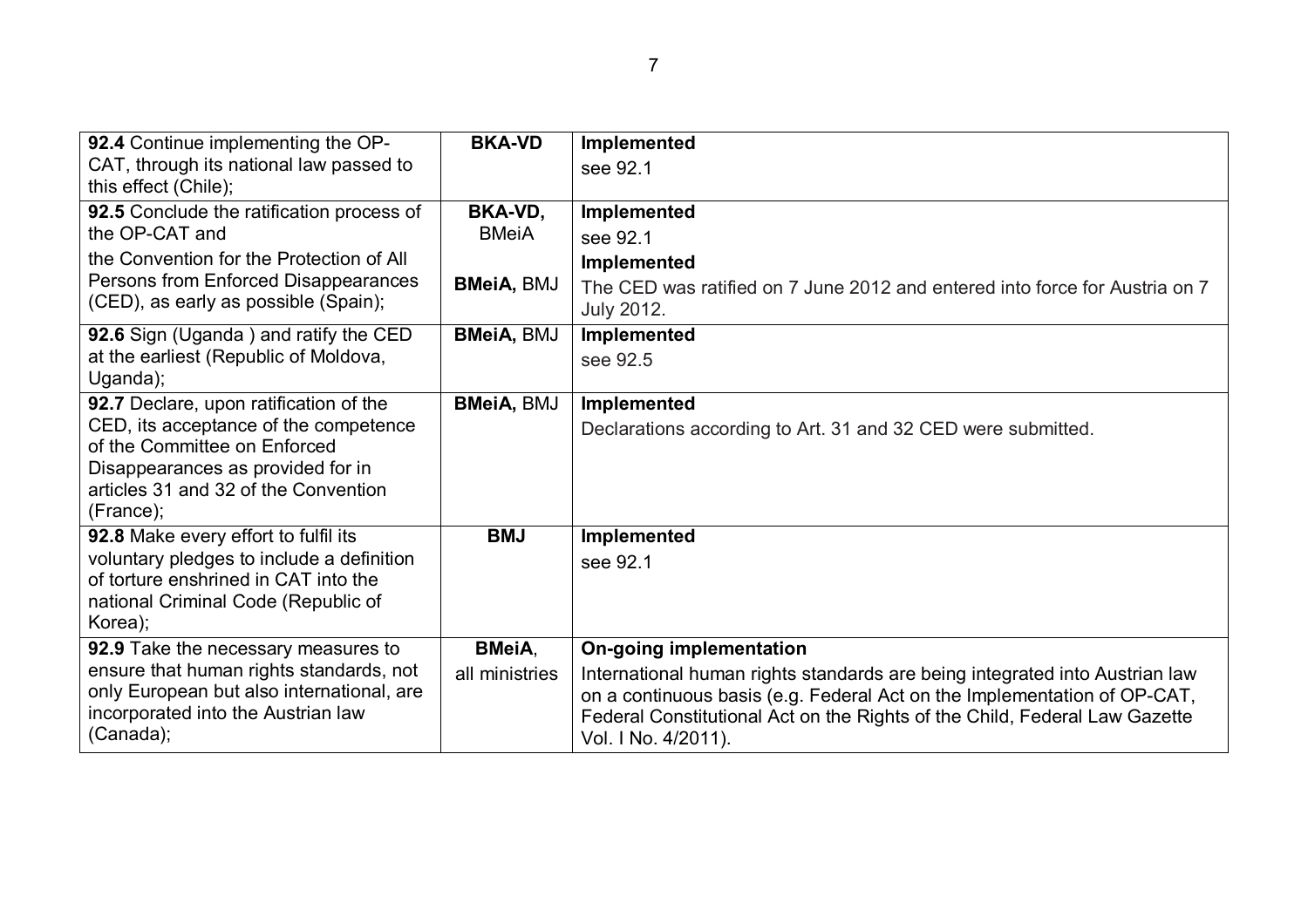| 92.10 Complete at the earliest the                                                                                                                                                      | <b>BKA-VD,</b> | Implemented                                                                                                                                                                                                                                                                                                                                                                                                                                                                                                                                                                                                                                                                                                                                                                                                                                                                                                                                                                                                       |
|-----------------------------------------------------------------------------------------------------------------------------------------------------------------------------------------|----------------|-------------------------------------------------------------------------------------------------------------------------------------------------------------------------------------------------------------------------------------------------------------------------------------------------------------------------------------------------------------------------------------------------------------------------------------------------------------------------------------------------------------------------------------------------------------------------------------------------------------------------------------------------------------------------------------------------------------------------------------------------------------------------------------------------------------------------------------------------------------------------------------------------------------------------------------------------------------------------------------------------------------------|
| constitutional reform to incorporate in the<br>Federal Constitution the rights of the<br>child in accordance with the provisions of<br>the CRC (Moldova);                               | <b>BMWFJ</b>   | The Federal Constitutional Act on the Rights of the Child, Federal Law<br>Gazette Vol. I No. 4/2011, which was passed in 2011, includes<br>constitutionally guaranteed rights ("fundamental rights") of the child, which<br>essentially comply with the Convention of the Rights of the Child. The core of<br>these rights is the entitlement of children to special protection and care with<br>due regard to the best interest of the child as the primary consideration in all<br>actions concerning children. The best interest of the child has to be carefully<br>balanced out against other fundamental rights such as the right of the<br>parents to privacy and family life. Also, special importance is given to the<br>right of the child for consideration of her views, the prohibition of child labour,<br>the protection of the child against all forms of violence as a form of<br>punishment or exploitation or (sexual) satisfaction of adults and the rights of<br>children with disabilities. |
| 92.11 To ensure an effective national<br>preventive mechanism, as requested in<br>the OP-CAT, provide in its draft law for a<br>full independence of this institution<br>(Switzerland); | <b>BKA-VD</b>  | Implemented<br>see 92.1                                                                                                                                                                                                                                                                                                                                                                                                                                                                                                                                                                                                                                                                                                                                                                                                                                                                                                                                                                                           |
| 92.12 Fully translate the CRC into its<br>national legislation (Slovakia);                                                                                                              | <b>BMWFJ</b>   | On-going implementation<br>The Austrian laws comply with the Convention of the Rights of the Child (see<br>also the State Reports to the Committee of the Rights of the Child). Potential<br>legal adaptations are constantly reviewed at simple law level taking into<br>account new social developments.                                                                                                                                                                                                                                                                                                                                                                                                                                                                                                                                                                                                                                                                                                        |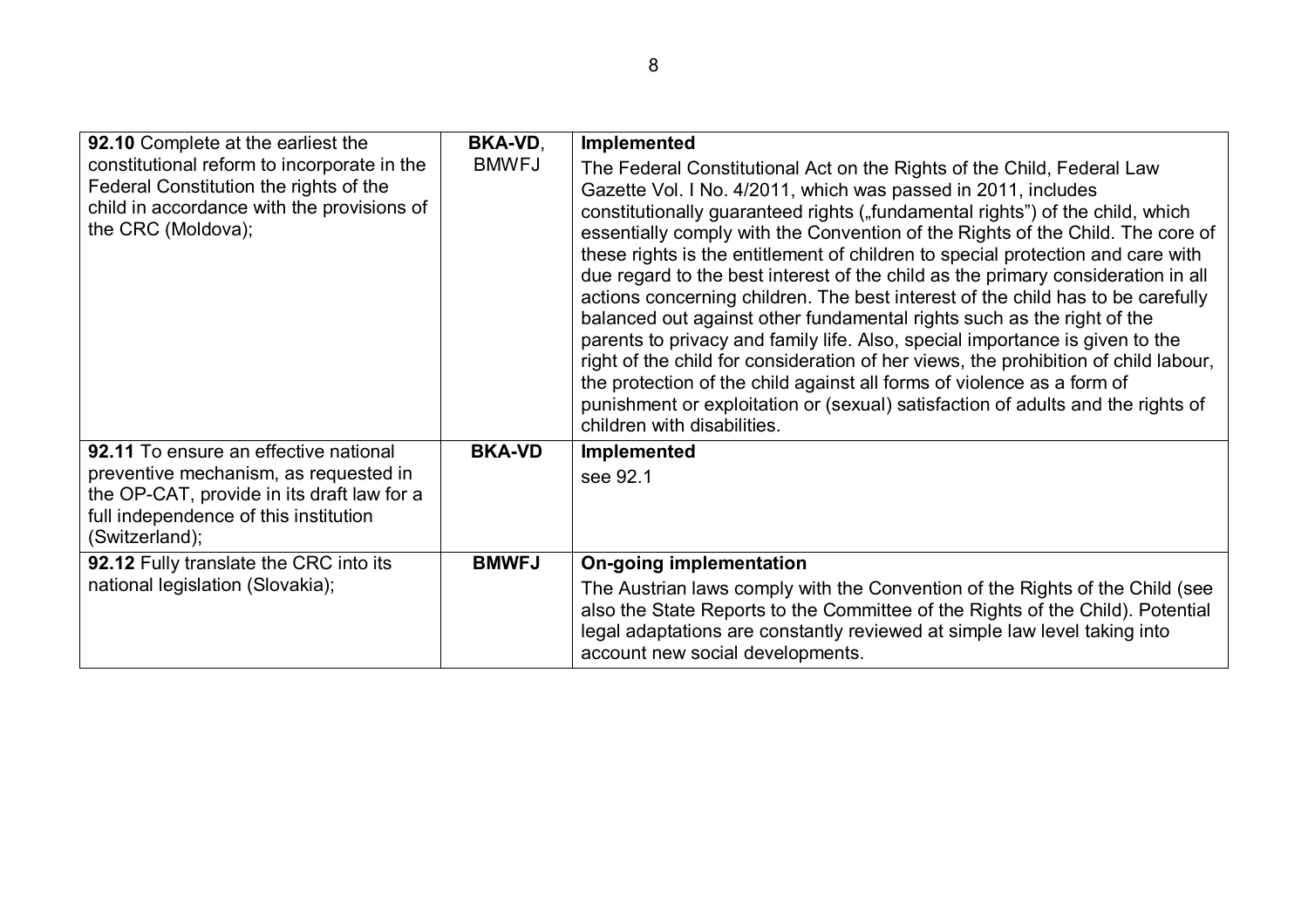| 92.13 Incorporate its international human                                                                                                                             | <b>BMWFJ</b>      | Implemented                                                                                                                                                                                                                                                                                                                                                                                                                                                                                                                                                                                                                                                                                                                                                                                                                                                                                                                                                                                                                                                                                                                                                                                                      |
|-----------------------------------------------------------------------------------------------------------------------------------------------------------------------|-------------------|------------------------------------------------------------------------------------------------------------------------------------------------------------------------------------------------------------------------------------------------------------------------------------------------------------------------------------------------------------------------------------------------------------------------------------------------------------------------------------------------------------------------------------------------------------------------------------------------------------------------------------------------------------------------------------------------------------------------------------------------------------------------------------------------------------------------------------------------------------------------------------------------------------------------------------------------------------------------------------------------------------------------------------------------------------------------------------------------------------------------------------------------------------------------------------------------------------------|
| rights obligations into domestic laws, in                                                                                                                             |                   | see 92.10                                                                                                                                                                                                                                                                                                                                                                                                                                                                                                                                                                                                                                                                                                                                                                                                                                                                                                                                                                                                                                                                                                                                                                                                        |
| particular the rights of the child, (Egypt);                                                                                                                          |                   | Implementation measures are also constantly taken at provincial level, such<br>as in:                                                                                                                                                                                                                                                                                                                                                                                                                                                                                                                                                                                                                                                                                                                                                                                                                                                                                                                                                                                                                                                                                                                            |
|                                                                                                                                                                       |                   | <b>Carinthia:</b> According to §4a of the Carinthian Youth Welfare Act the<br>Ombudsman for Children and Young People is obliged to effectively promote,<br>protect and publicly represent the interests of children and adolescents in<br>compliance with the Convention of the Rights of the Child. A proposal to<br>incorporate the rights of the Convention of the Rights of the Child into the<br>Carinthian Constitution is currently being examined.<br><b>Styria:</b> According to § 13a of the Styrian Youth Welfare Act the Convention<br>of the Rights of the Child applies to the actions of the Ombudsman for<br>Children and Young People as a directive.                                                                                                                                                                                                                                                                                                                                                                                                                                                                                                                                          |
|                                                                                                                                                                       |                   | <b>Vorariberg:</b> The new Child and Youth Services Act, Federal Law Gazette<br>No. 29/2013, explicitly states that child and youth services are obliged to take<br>into account the Convention on the Rights of the Child when delivering their<br>services (§ 3 para 1).                                                                                                                                                                                                                                                                                                                                                                                                                                                                                                                                                                                                                                                                                                                                                                                                                                                                                                                                       |
| 92.14 Ensure appropriate law                                                                                                                                          | <b>BMJ, BMASK</b> | <b>On-going Implementation</b>                                                                                                                                                                                                                                                                                                                                                                                                                                                                                                                                                                                                                                                                                                                                                                                                                                                                                                                                                                                                                                                                                                                                                                                   |
| enforcement and penal sanctions are in<br>place to effectively address issues of<br>non-equality and non-discrimination in<br>the private and public sphere (Israel); |                   | With the entry into force of Art. 1 of Federal Law Gazette Vol. I No. 103/2011<br>on 1 January 2012 the criminal offence of incitement to hatred (§ 283<br>Criminal Code) has been amended and is punishable with imprisonment for<br>up to 2 years. With this amendment the scope of protection is expanded to<br>groups defined in terms of sex, disability, age or sexual orientation as well as<br>its individual members in regard to public incitement to violence. Whereas the<br>earlier version of the paragraph had stipulated that the offence must be<br>committed in public and in a manner liable to undermine law and order, the<br>amended version added, as an alternative, that it must be observable or<br>discernible by a wide section of the public (defined as about 150 persons).<br>According to § 283 para 2 punishment shall be imposed - as was already<br>stipulated in the old version - on whoever publicly stirs up hatred or slanders<br>in a manner violating human dignity against one of the groups defined in para<br>1. Here again, the perpetration has to be perceived by a broader public.<br>With the amendment of the Equal Treatment Act in Federal Law Gazette Vol. |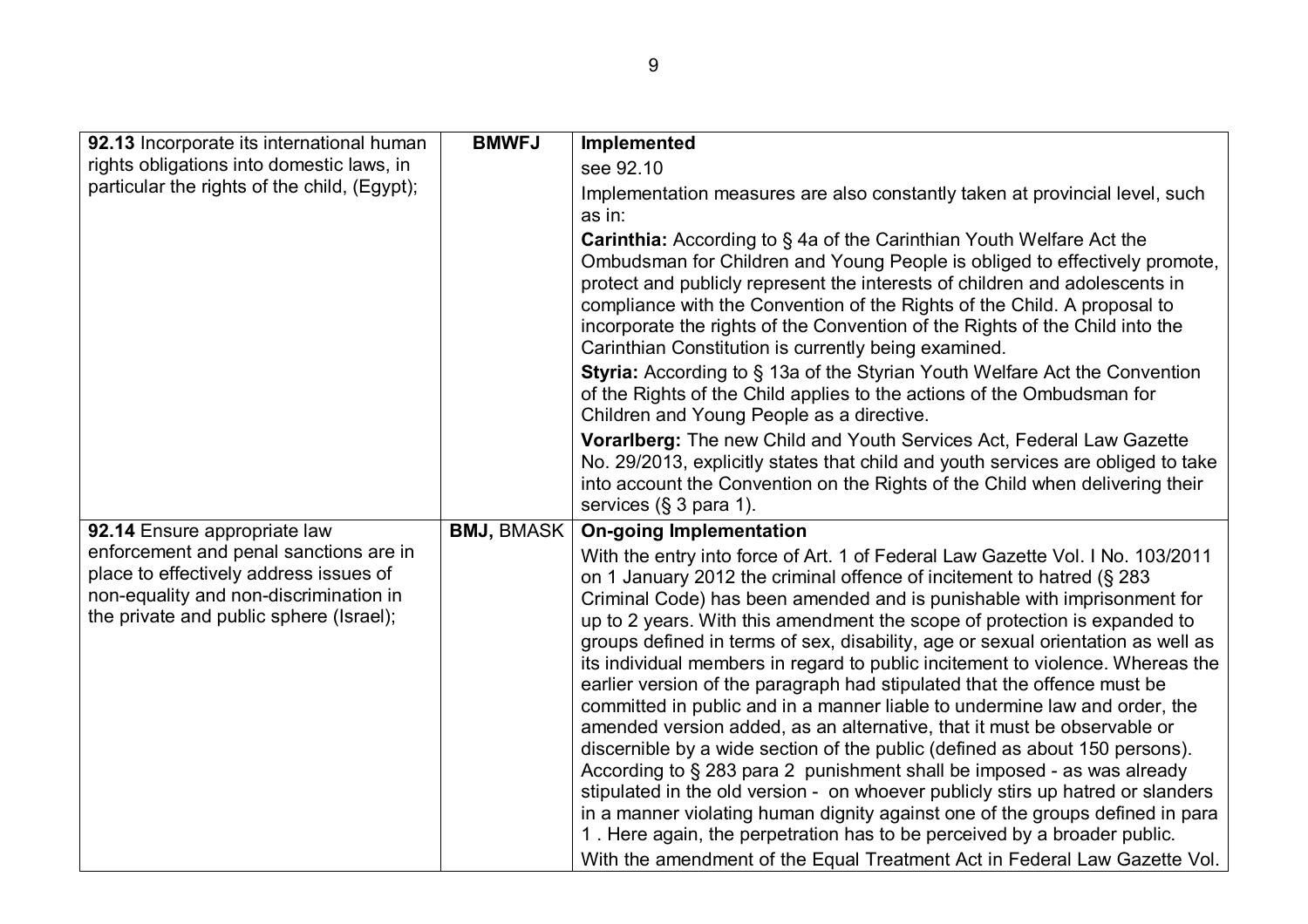|                                                                                                                                                 |                  | I No. 7/2011 a separate provision for an administrative sanction against<br>discriminatory housing advertisements was introduced.<br>The anti-discrimination provision of Art. III para 1 (3) of the Introductory Act to<br>the Administrative Procedure Acts by Federal Law Gazette Vol. I No. 50/2012<br>was amended and harmonized with CERD both in terms of content and<br>wording.                                                                                                                                                                                                                                                                                                     |
|-------------------------------------------------------------------------------------------------------------------------------------------------|------------------|----------------------------------------------------------------------------------------------------------------------------------------------------------------------------------------------------------------------------------------------------------------------------------------------------------------------------------------------------------------------------------------------------------------------------------------------------------------------------------------------------------------------------------------------------------------------------------------------------------------------------------------------------------------------------------------------|
|                                                                                                                                                 |                  | In order to ensure the adequate sanctioning of discrimination by judges and<br>public prosecutors, fundamental freedoms and human rights including anti-<br>discrimination laws are an integral part of the judge's examination (§ 16 para<br>4 (4) Judge and Public Prosecution Service Act). In the framework of their<br>training, all prospective Austrian judges and public prosecutors have to<br>complete a compulsory training module which includes anti-discrimination<br>issues.                                                                                                                                                                                                  |
|                                                                                                                                                 |                  | Additionally, trainings are being conducted on a regular basis dealing with<br>different forms of discrimination (on grounds of age, gender, religion, racism).<br>The seminar "Equality Law", for instance, imparts trends and developments<br>concerning the equality law taking also account of multiple discriminations.<br>The seminar "Foreigners are different, Austrians too" deals with the topic of<br>different social classes with the aim to promote understanding and respect<br>for "the Other". The events "Men/Women: Who/What makes the difference?"<br>and "Gender and Judiciary: Difference and Equality before the Law" discuss<br>discrimination on grounds of gender. |
| 92.15 Take measures to ensure that                                                                                                              | <b>BMI, BKA-</b> | <b>On-going implementation</b>                                                                                                                                                                                                                                                                                                                                                                                                                                                                                                                                                                                                                                                               |
| national laws for the protection against<br>domestic violence are applied at all levels<br>in a coherent and effective manner<br>(Switzerland); | SII, BMJ         | There is a strong legal framework for the protection against domestic<br>violence in force which is continuously being improved (see especially the<br>Second Federal Act for the Protection against Violence within the Family,<br>Federal Law Gazette Vol. I No.40/2009): Possibility of issuing an expulsion<br>order by the police according to § 38a Security Police Act, interim court<br>injunctions according to § 382b Enforcement Act to prevent the perpetrator<br>from returning to the domestic environment, § 107a Criminal Code (stalking)<br>and § 107b Criminal Code (continued use of violence).                                                                           |
|                                                                                                                                                 |                  | For the effective implementation of these provisions appropriate measures<br>are being taken regularly: special training and awareness-raising measures                                                                                                                                                                                                                                                                                                                                                                                                                                                                                                                                      |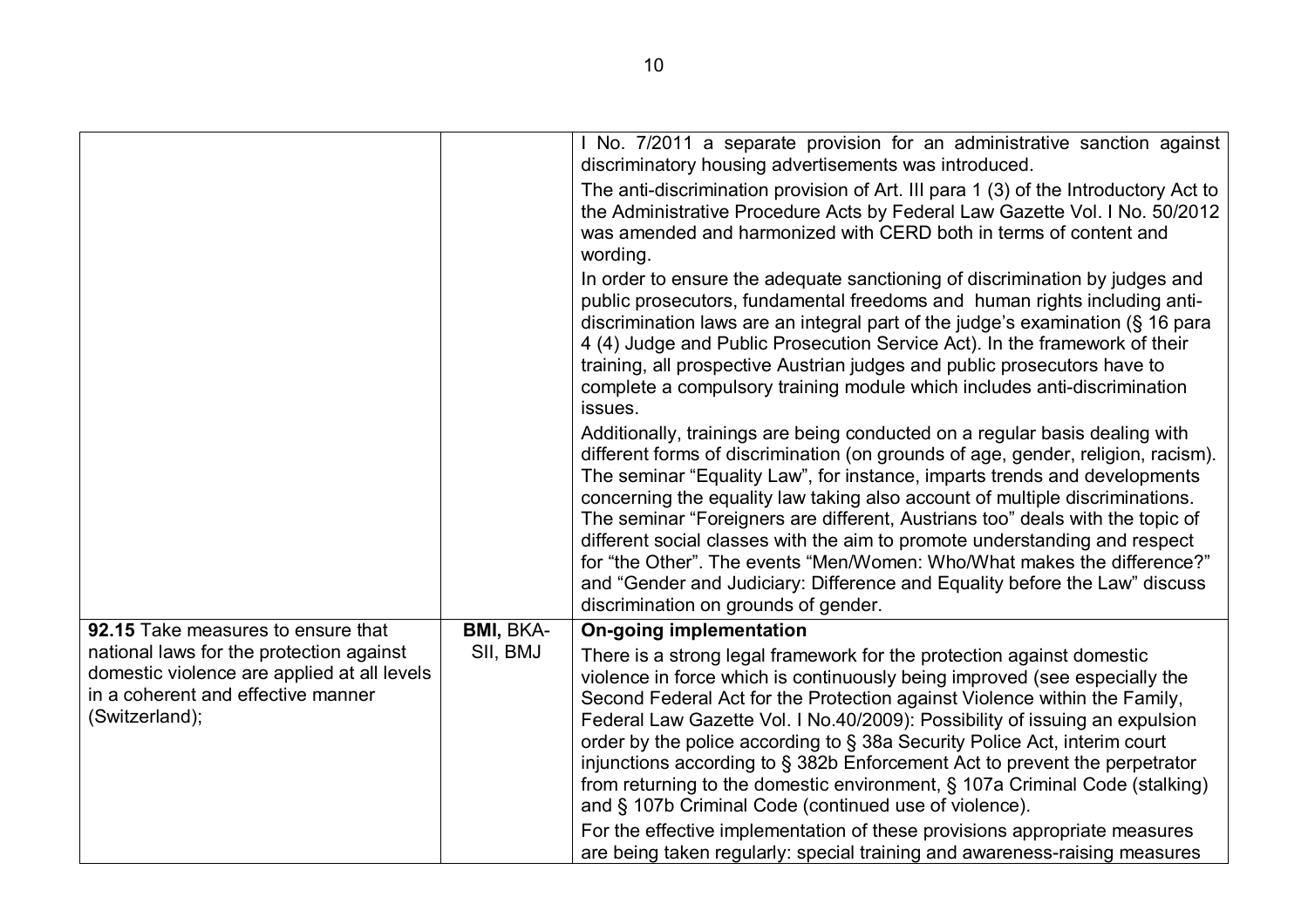| for law enforcement bodies, trainings for prosecutors and prospective judges<br>on domestic violence and human trafficking, mandatory two-week<br>traineeships for prospective judges in an intervention or welfare facility,<br>creation of specialized posts for proceedings dealing with domestic violence<br>at public prosecutor's offices with a minimum of ten prosecutors, structural<br>improvement in the field of the Violence Protection Centres (Intervention<br>Centres against domestic violence) by increasing the budget by 3,5% in<br>2012.                                                                                                                                                           |
|-------------------------------------------------------------------------------------------------------------------------------------------------------------------------------------------------------------------------------------------------------------------------------------------------------------------------------------------------------------------------------------------------------------------------------------------------------------------------------------------------------------------------------------------------------------------------------------------------------------------------------------------------------------------------------------------------------------------------|
| Already the training programme for prospective judges offers seminars about<br>domestic violence in collaboration with state approved institutions for victim<br>protection and centres for the protection from violence which is mandatory for<br>them. Topics include the Protection against Violence Act, restraining orders<br>in this area, victim protection and the Victims of Crime Act, dealing with<br>traumatized persons as well as legal and psychosocial assistance for victims<br>during the proceedings. Furthermore the Judge and Public Prosecution<br>Service Act includes a compulsory training service in an institution for victim<br>protection or welfare with a minimum duration of two weeks. |
| The programme for further judges' and public prosecutors' training also<br>includes sessions regarding these issues, such as the following examples:                                                                                                                                                                                                                                                                                                                                                                                                                                                                                                                                                                    |
| "Dealing with minor victims of abuse in civil and criminal proceedings"<br>$\bullet$                                                                                                                                                                                                                                                                                                                                                                                                                                                                                                                                                                                                                                    |
| "Assessment of the danger of a delinquent in case of domestic<br>violence and stalking"                                                                                                                                                                                                                                                                                                                                                                                                                                                                                                                                                                                                                                 |
| "Victim protection in the Criminal Procedure Reform Act"<br>$\bullet$                                                                                                                                                                                                                                                                                                                                                                                                                                                                                                                                                                                                                                                   |
| "Protection from violence and stalking – according to the point of view<br>$\bullet$<br>of civil and criminal law"                                                                                                                                                                                                                                                                                                                                                                                                                                                                                                                                                                                                      |
| A central database on domestic violence is available since early 2012 (under<br>§ 58c Security Police Act) and offers law enforcement officials, who intervene<br>in cases of domestic violence, nationwide background information about<br>persons who have already been identified as offenders of domestic violence.                                                                                                                                                                                                                                                                                                                                                                                                 |
| In 2011 Vienna introduced the programme MARAC (Multi Agency Risk<br>Assessment Conference) which was developed in Great Britain in 2003 as a<br>pilot project for improved protection of high-risk victims of violence, which<br>was continued in 2012. In the framework of MARAC those institutions                                                                                                                                                                                                                                                                                                                                                                                                                    |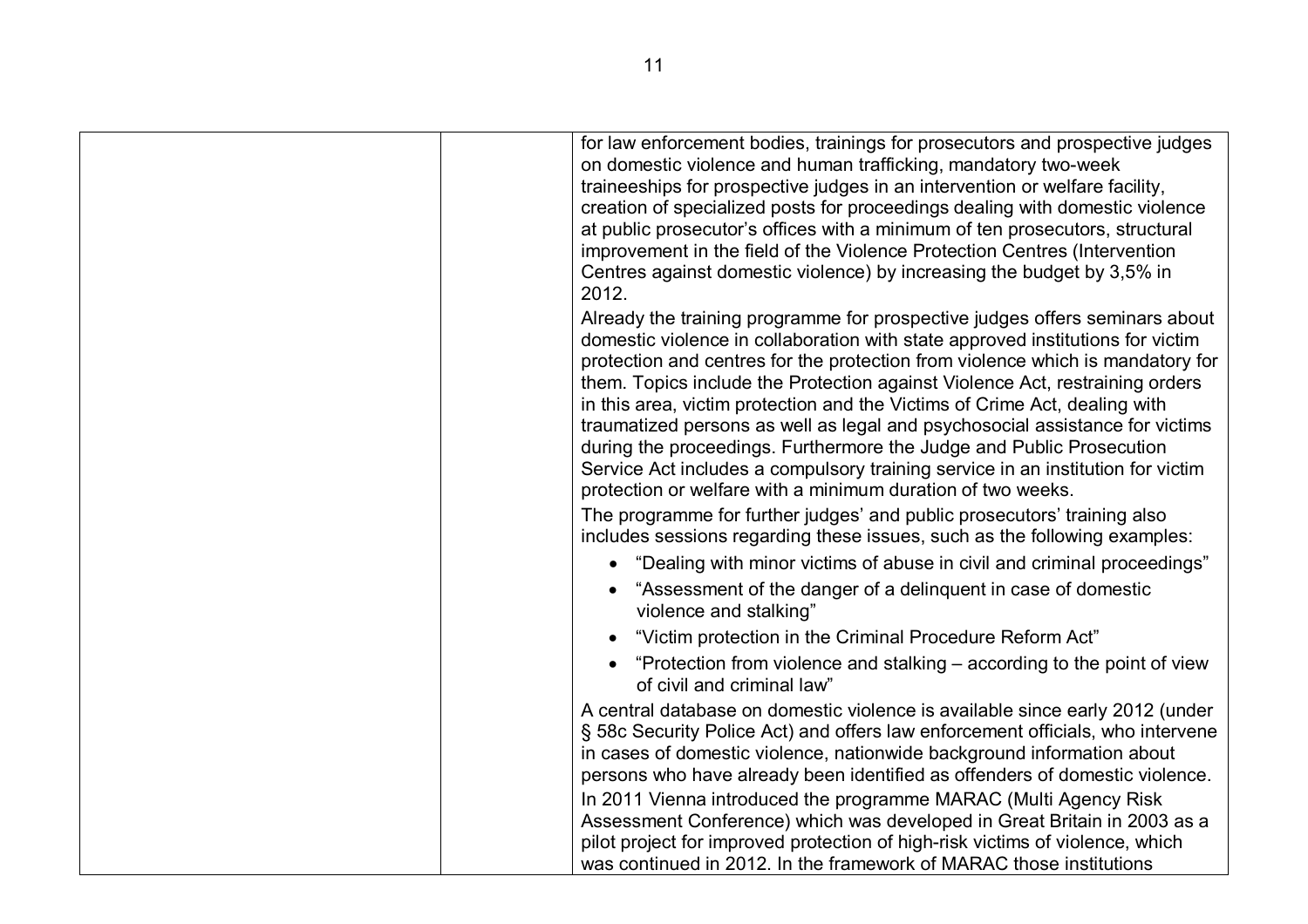|                                                                                                                                                                                                                                |              | involved in the prevention of domestic violence (police, judiciary, intervention<br>centers for women, youth welfare, child centers, health institutions, etc.)<br>regularly discuss cases in order to take effective measures for the protection<br>of high risk victims. From May to December 2011 altogether 13 MARAC<br>meetings were held in two Viennese police precincts during which cases of<br>34 clients and measures for their security were discussed. Besides that, a<br>MARAC steering committee works on fundamental concerns in regard to<br>possible and necessary improvements in the area of victim protection.<br>In July 2013 the Parliament unanimously voted for the ratification of the<br>Council of Europe Convention on Preventing and Combating Violence<br>against Women and Domestic Violence (CAHVIO). With this the ratification<br>process is nearly completed. For the monitoring of the implementation of the<br>convention an expert committee (GREVIO) will be established within one<br>year after the entry into force at the Council of Europe. |
|--------------------------------------------------------------------------------------------------------------------------------------------------------------------------------------------------------------------------------|--------------|------------------------------------------------------------------------------------------------------------------------------------------------------------------------------------------------------------------------------------------------------------------------------------------------------------------------------------------------------------------------------------------------------------------------------------------------------------------------------------------------------------------------------------------------------------------------------------------------------------------------------------------------------------------------------------------------------------------------------------------------------------------------------------------------------------------------------------------------------------------------------------------------------------------------------------------------------------------------------------------------------------------------------------------------------------------------------------------|
| 92.16 Repeal section 8(2) of the Aliens<br>Employment Act, which requires that<br>employers, when reducing manpower or<br>working hours of all employees,<br>terminate, first, the contracts of foreign<br>nationals (France); | <b>BMASK</b> | Implemented<br>With the amendment of the Act Governing the Employment of Foreign<br>Nationals, Federal Law Gazette Vol. I No. 25/2011, § 8 para 2 was repealed<br>as from 1 July 2011.                                                                                                                                                                                                                                                                                                                                                                                                                                                                                                                                                                                                                                                                                                                                                                                                                                                                                                   |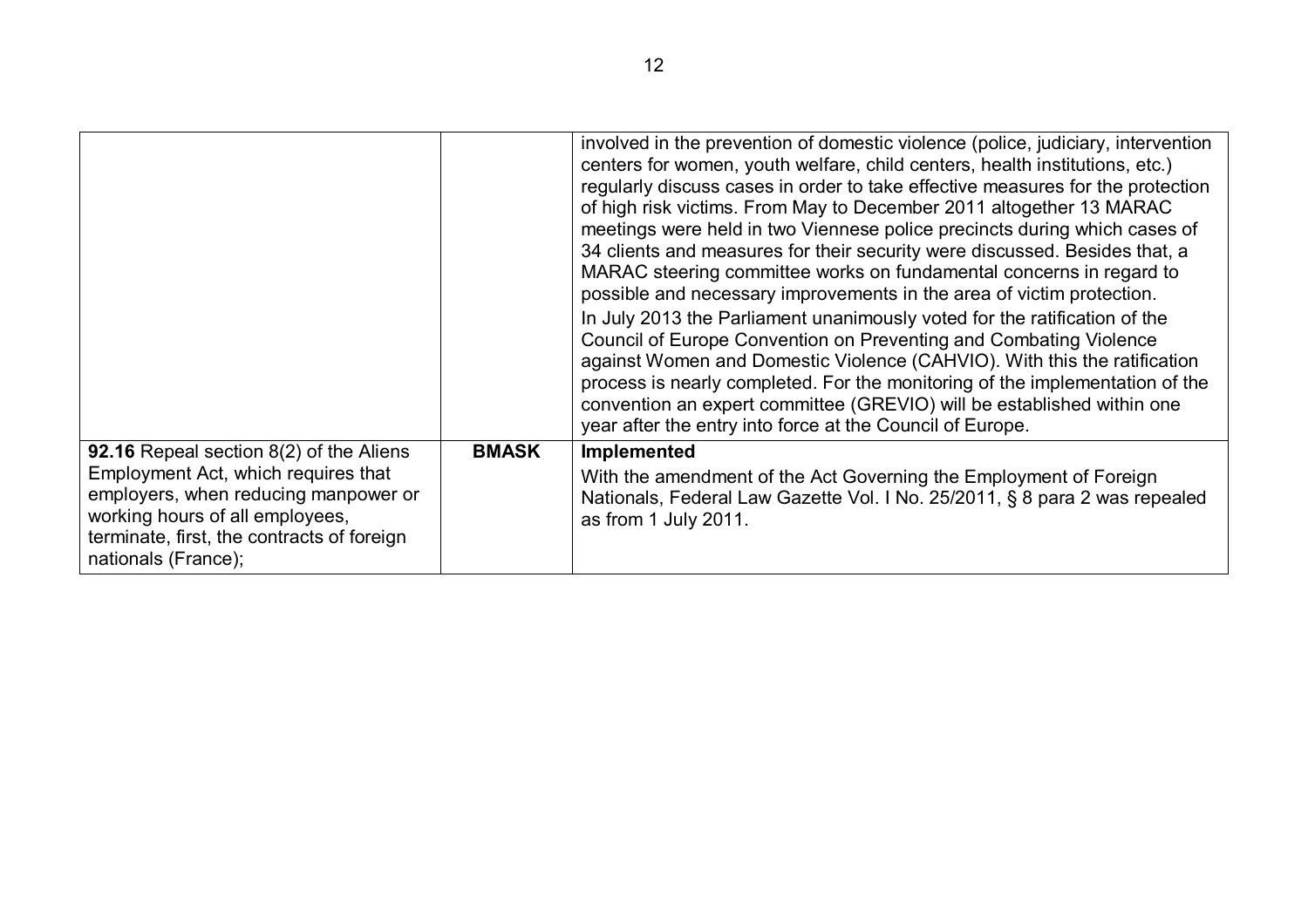| 92.17 Take further steps to fully                                                                                                  | <b>BMI</b>    | On-going implementation                                                                                                                                                                                                                                                                                                                                                                                                                                                                                |
|------------------------------------------------------------------------------------------------------------------------------------|---------------|--------------------------------------------------------------------------------------------------------------------------------------------------------------------------------------------------------------------------------------------------------------------------------------------------------------------------------------------------------------------------------------------------------------------------------------------------------------------------------------------------------|
| implement a National Action Plan for<br>better integration and protection of the<br>rights of immigrant minorities (Turkey)        |               | All recent integration measures are described in the annual integration<br>reports published in 2011 and 2012 (www.integration.at). These aim at<br>guaranteeing the participation in the labour market, housing market, public<br>life, sports and leisure and social services and they cover in particular<br>improvements in German language skills, recognition of qualifications,<br>measures to prevent early school drop-out of young people and the increase<br>of the female employment rate. |
|                                                                                                                                    |               | A State Secretariat for Integration was established within the BMI for the<br>implementation of the National Action Plan on Integration. An expert council<br>as well as an integration council were established, also including<br>representatives of civil society, for the evaluation and further development of<br>integration measures. The implementation progress is being measured by<br>indicators which were developed according to scientific standards.                                    |
| 92.18 Improve its implementation of the                                                                                            | <b>BKA-VD</b> | Implemented                                                                                                                                                                                                                                                                                                                                                                                                                                                                                            |
| Constitutional Court ruling regarding the<br>use of the Slovenian language in<br>Carinthia province (United States of<br>America); |               | The Constitutional Court ruling regarding the topographical signs<br>("Ortstafeln") was consistently and fully implemented with the amendment of<br>the Ethnic Group Act (Federal Law Gazette Vol. I No. 46/2011). The<br>respective topographical signs have already been put in place.<br>At the same time those authorities and services were determined where the<br>Croatian, Slovenian or Hungarian language can be used as an official<br>language in addition to German.                       |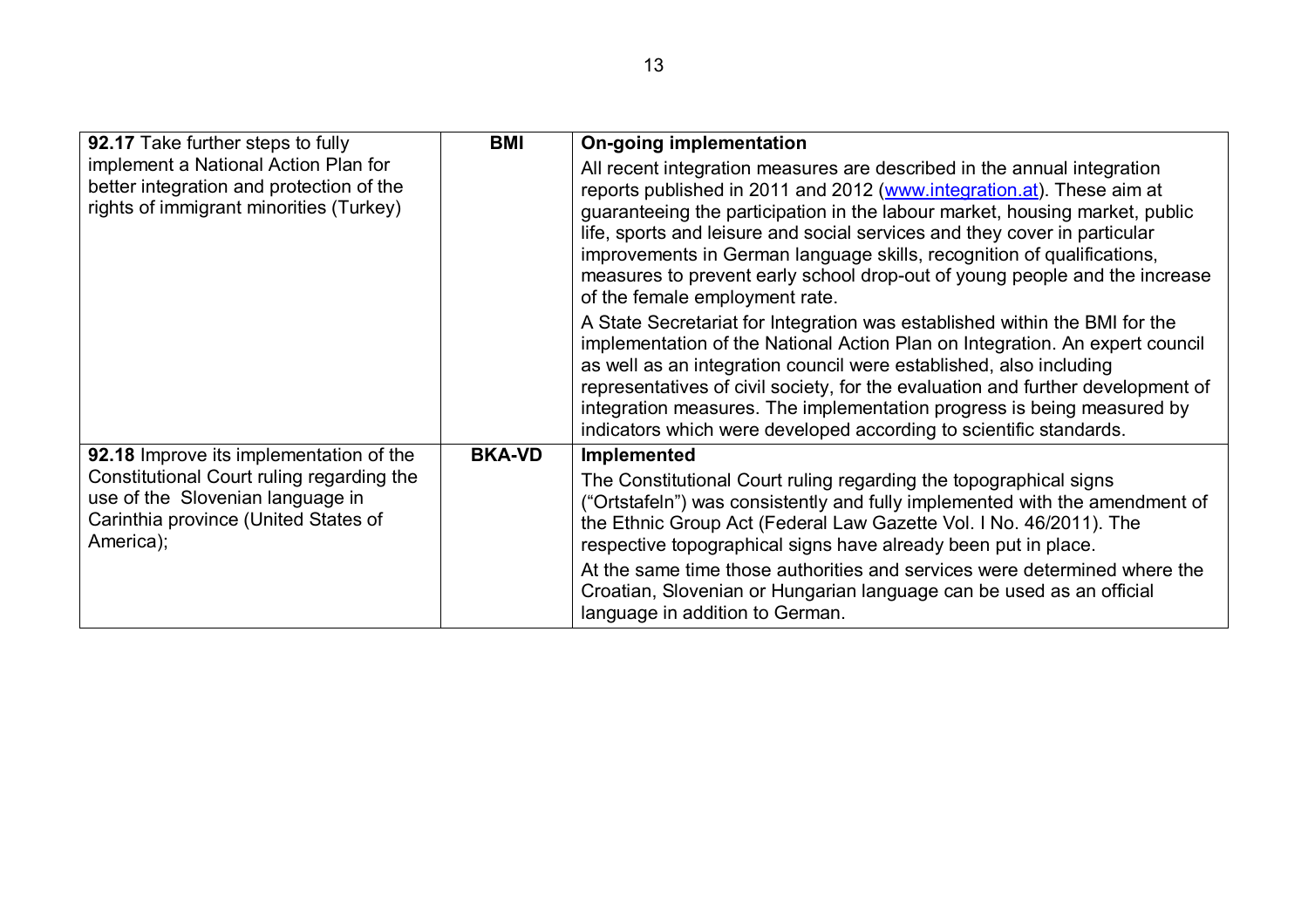| 92.19 Further enhance the mandate of                                                                                         | <b>BKA-VD</b> | <b>Process of Implementation</b>                                                                                                                                                                                                                                                                                                                                                                                                                                                                                                                                                                                                                                                                                                                                                                                                                                                                                                                                                                                                                                                                                                                                                                                           |
|------------------------------------------------------------------------------------------------------------------------------|---------------|----------------------------------------------------------------------------------------------------------------------------------------------------------------------------------------------------------------------------------------------------------------------------------------------------------------------------------------------------------------------------------------------------------------------------------------------------------------------------------------------------------------------------------------------------------------------------------------------------------------------------------------------------------------------------------------------------------------------------------------------------------------------------------------------------------------------------------------------------------------------------------------------------------------------------------------------------------------------------------------------------------------------------------------------------------------------------------------------------------------------------------------------------------------------------------------------------------------------------|
| the Ombudsman Board in accordance<br>with the Paris Principles (Jordan),                                                     |               | The independent Ombudsman Board exercises the tasks of a National<br>Human Rights Institution with the involvement of civil society. The OP-CAT<br>Implementation Act, which has been in force since 1 July 2012, clarifies in<br>the Federal Constitution that the investigation of maladministration by the<br>Ombudsman Board also includes violation of human rights. A violation of<br>human rights constitutes the worst form of deficiency in public administration.<br>In Austria the independent judiciary plays the central role in the protection of<br>human rights. This was reinforced with the amendment of the Administrative<br>Jurisdiction Act in 2012, Federal Law Gazette Vol. I, No. 52/2012, as<br>administrative courts of first instance were established that will be operational<br>as of 1 January 2014.<br>Furthermore, there are three academic human rights institutes in Austria,<br>which perform manifold tasks according to the Paris Principles (e.g.<br>awareness-raising through information and (continuous) training, assessment<br>reports, research programs): the Ludwig-Boltzmann-Institute for Human<br>Rights in Vienna, the European Training and Research Center for Human |
|                                                                                                                              |               | Rights and Democracy in Graz and the Austrian Institute for Human Rights in<br>Salzburg. These institutes also receive research contracts and subsidies<br>from the State.                                                                                                                                                                                                                                                                                                                                                                                                                                                                                                                                                                                                                                                                                                                                                                                                                                                                                                                                                                                                                                                 |
| 92.20 Strengthen the Austrian                                                                                                | <b>BKA-VD</b> | <b>Process of Implementation</b>                                                                                                                                                                                                                                                                                                                                                                                                                                                                                                                                                                                                                                                                                                                                                                                                                                                                                                                                                                                                                                                                                                                                                                                           |
| Ombudsman Board and expand its<br>mandate at the earliest to ensure full<br>compliance with the Paris Principles<br>(India); |               | see 92.19                                                                                                                                                                                                                                                                                                                                                                                                                                                                                                                                                                                                                                                                                                                                                                                                                                                                                                                                                                                                                                                                                                                                                                                                                  |
| 92.21 Identify opportunities to enhance                                                                                      | <b>BKA-VD</b> | <b>Process of Implementation</b>                                                                                                                                                                                                                                                                                                                                                                                                                                                                                                                                                                                                                                                                                                                                                                                                                                                                                                                                                                                                                                                                                                                                                                                           |
| the effectiveness and independence of<br>national human rights bodies (Australia);                                           |               | see 92.19                                                                                                                                                                                                                                                                                                                                                                                                                                                                                                                                                                                                                                                                                                                                                                                                                                                                                                                                                                                                                                                                                                                                                                                                                  |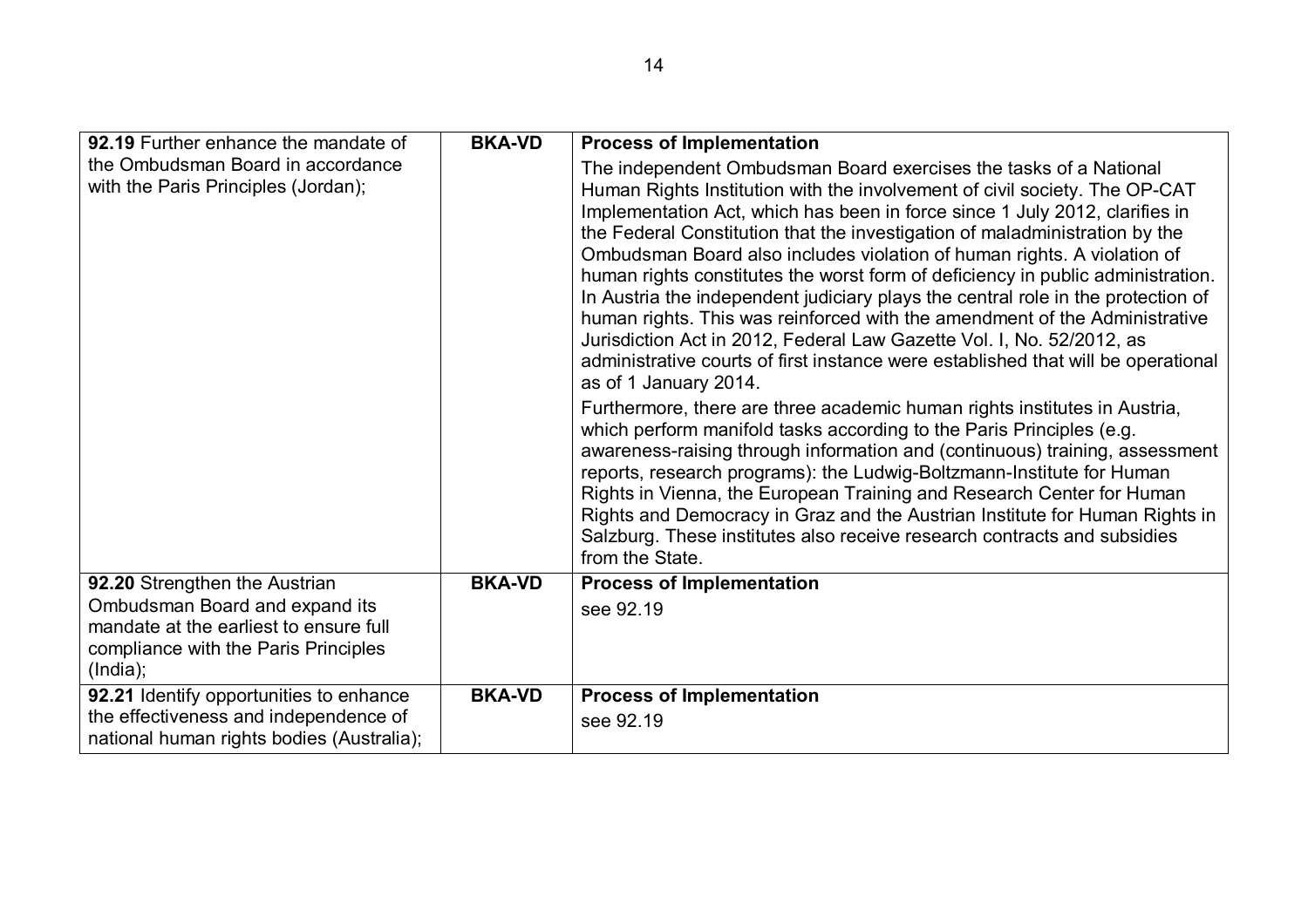| 92.22 Ensure that all public power is<br>exercised with respect for the equal<br>worth of all, and the liberty and dignity of<br>all persons (Sweden);                                                                     | <b>BKA-VD,</b><br><b>BMeiA</b>  | Implemented<br>The Austrian legal system stipulates at the constitutional level a general<br>principle of objectivity and a general prohibition of arbitrary action. For the<br>implementation of these principles a comprehensive system of legal<br>protection is provided for everyone. Judges and civil servants are specifically<br>trained not only in the framework of their initial training but also on the basis<br>of continuous professional development.                                                                                                                                                                                                                                                                                                                                                                                                                                                                                                                                                                                                                                                                                                                                                                                                                                                                                                                                                                                                                               |
|----------------------------------------------------------------------------------------------------------------------------------------------------------------------------------------------------------------------------|---------------------------------|-----------------------------------------------------------------------------------------------------------------------------------------------------------------------------------------------------------------------------------------------------------------------------------------------------------------------------------------------------------------------------------------------------------------------------------------------------------------------------------------------------------------------------------------------------------------------------------------------------------------------------------------------------------------------------------------------------------------------------------------------------------------------------------------------------------------------------------------------------------------------------------------------------------------------------------------------------------------------------------------------------------------------------------------------------------------------------------------------------------------------------------------------------------------------------------------------------------------------------------------------------------------------------------------------------------------------------------------------------------------------------------------------------------------------------------------------------------------------------------------------------|
| 92.23 Unequivocally condemn all<br>incitement to violence or hatred and<br>ensure that provisions for addressing<br>agitation against a national or ethnic<br>group are clearly stipulated under<br>Austrian law (Sweden); | BMJ, alle<br><b>Ressorts</b>    | <b>On-going implementation</b><br>see 92.14                                                                                                                                                                                                                                                                                                                                                                                                                                                                                                                                                                                                                                                                                                                                                                                                                                                                                                                                                                                                                                                                                                                                                                                                                                                                                                                                                                                                                                                         |
| 92.24 Continue to take measures against<br>all forms of discrimination (Burkina Faso);                                                                                                                                     | BKA,<br>Bundesländer<br>, BMASK | <b>On-going implementation</b><br>The existing anti-discrimination laws are continuously being improved. With<br>the amendment to the Equal Treatment Act, Federal Law Gazette Vol. I No.<br>107/2013, which entered into force on 1 August 2013, it is made clear that all<br>areas concerned by the EU directive on the application of the principle of<br>equal treatment between men and women engaged in an activity in a self-<br>employed capacity (for instance the founding, establishment or extension of a<br>company as well as the start or expansion of a self-employed work) also lie<br>within the scope of the Equal Treatment Act. Additionally the obligation to<br>indicate minimum wage in job advertisements including sanctions was<br>extended to all economic sectors, also where no minimum wages are defined<br>by (collective) wage. The time limit for the judicial assertion of sexual<br>harassment was extended from one to three years. Finally the procedure<br>before the Commission for Equal Treatment was simplified and improved (for<br>instance reduction of the Senate of the Commission for Equal Treatment,<br>reinforcement of the arbitrary character of the Commission for Equal<br>Treatment, simplification and recap of the structure of the advocates for<br>equal treatment and their tasks). The harmonization of the level of protection<br>for all grounds of discrimination were discussed intensely, a decision has not<br>yet been taken. |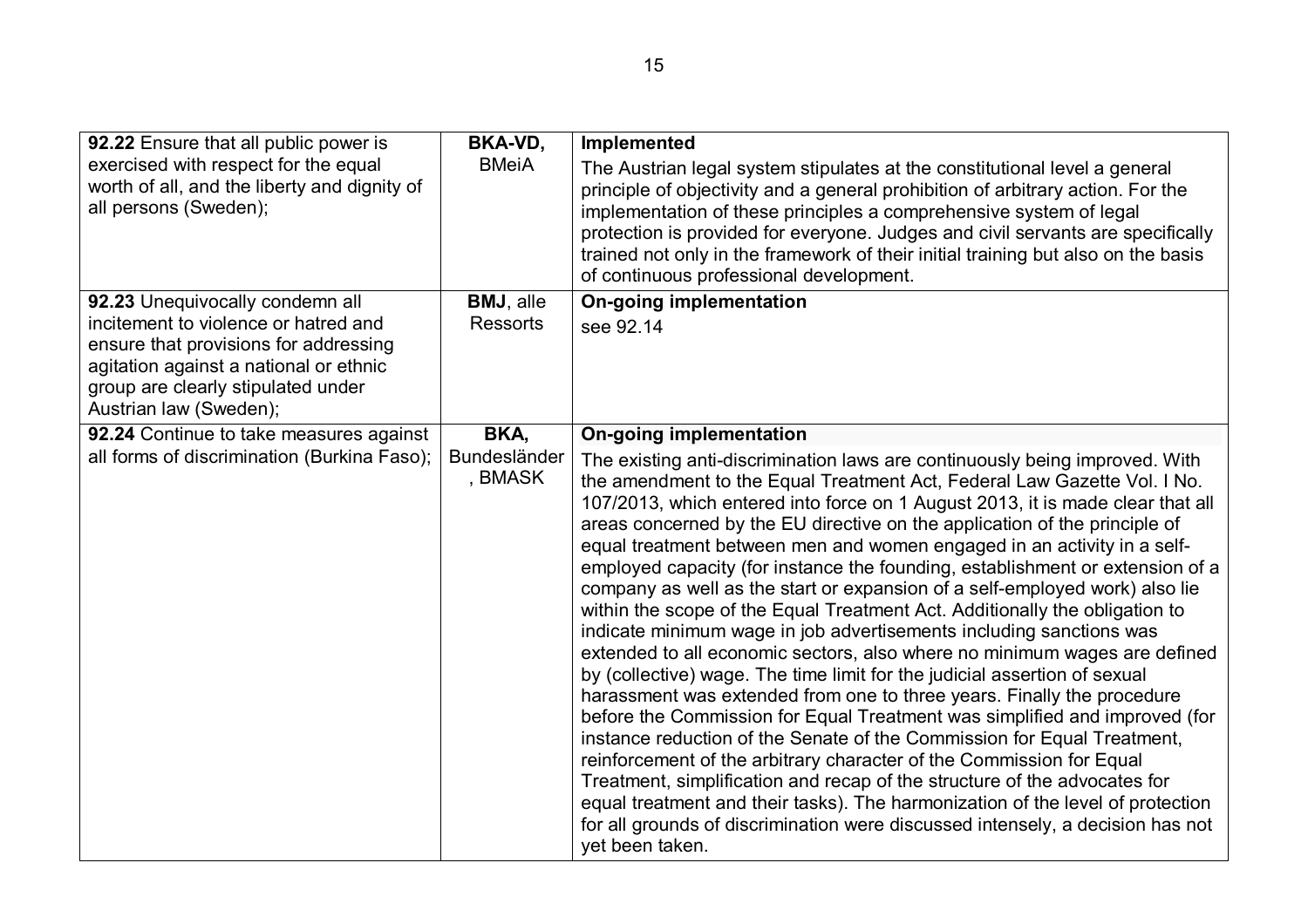| Also, the provincial governments ("Länder") are continuously taking<br>implementation measures, such as:                                                                                                                                                                                                                                                                                                                                                                                                                                                                                                                                               |
|--------------------------------------------------------------------------------------------------------------------------------------------------------------------------------------------------------------------------------------------------------------------------------------------------------------------------------------------------------------------------------------------------------------------------------------------------------------------------------------------------------------------------------------------------------------------------------------------------------------------------------------------------------|
| Styria: In 2012 another anti-discrimination body was established as an easily<br>accessible initial contact, clearing and monitoring point which offers support<br>to victims irrespective of the cause of discrimination. It shall also strengthen<br>and coordinate the existing anti-discrimination work of the public and civil<br>society sector.                                                                                                                                                                                                                                                                                                 |
| Further tasks are capacity building, increased awareness-raising and public<br>relations work as well as the development of recommendations for an<br>improved protection against discrimination at the legal and structural level.<br>The Commissioner for Equal Treatment in Styria also sets continuous<br>measures to combat all forms of discrimination such as the publication of<br>leaflets or the organization of awareness-raising events.                                                                                                                                                                                                   |
| Tyrol: The focus of the work of the specifically established organisational unit<br>service point equal treatment and anti-discrimination as well as the Officer for<br>Anti-discrimination is, besides the topic people with disabilities, the topic<br>ethnic discrimination. The priorities until 2014 are the support and information<br>as well as the collaboration with relevant NGOs. The province Tyrol is also<br>starting with the elaboration of a new Equal Opportunities Act.                                                                                                                                                            |
| According to § 16 para 1 (e) of the Tyrolean Anti-Discrimination Act it is the<br>duty of the Officer for Anti-Discrimination to examine draft laws and acts of<br>the state that regard questions of equal treatment and non-discrimination<br>directly. The constitutional service of the state Tyrol through its legislative<br>experts is constantly paying attention to the compliance with the provisions of<br>the Anti-Discrimination Act in the entire legislative process.                                                                                                                                                                   |
| According to § 16 (c) the Officer for Anti-Discrimination is obliged to keep and<br>promoted dialogue with NGOs who according to their statutory goals have a<br>justified interest in the promotion of equal treatment and the fight against<br>discrimination. Linked to the focus on work in the area of people with<br>disabilities contacts were made for instance with the Association of Deaf<br>People, the Initiative Self-determined Life, the Network Accessibility Tyrol,<br>the Civilian Disability Association, the Federal Social Office, the Centre for<br>Employment and Education. In addition, regular contacts are maintained with |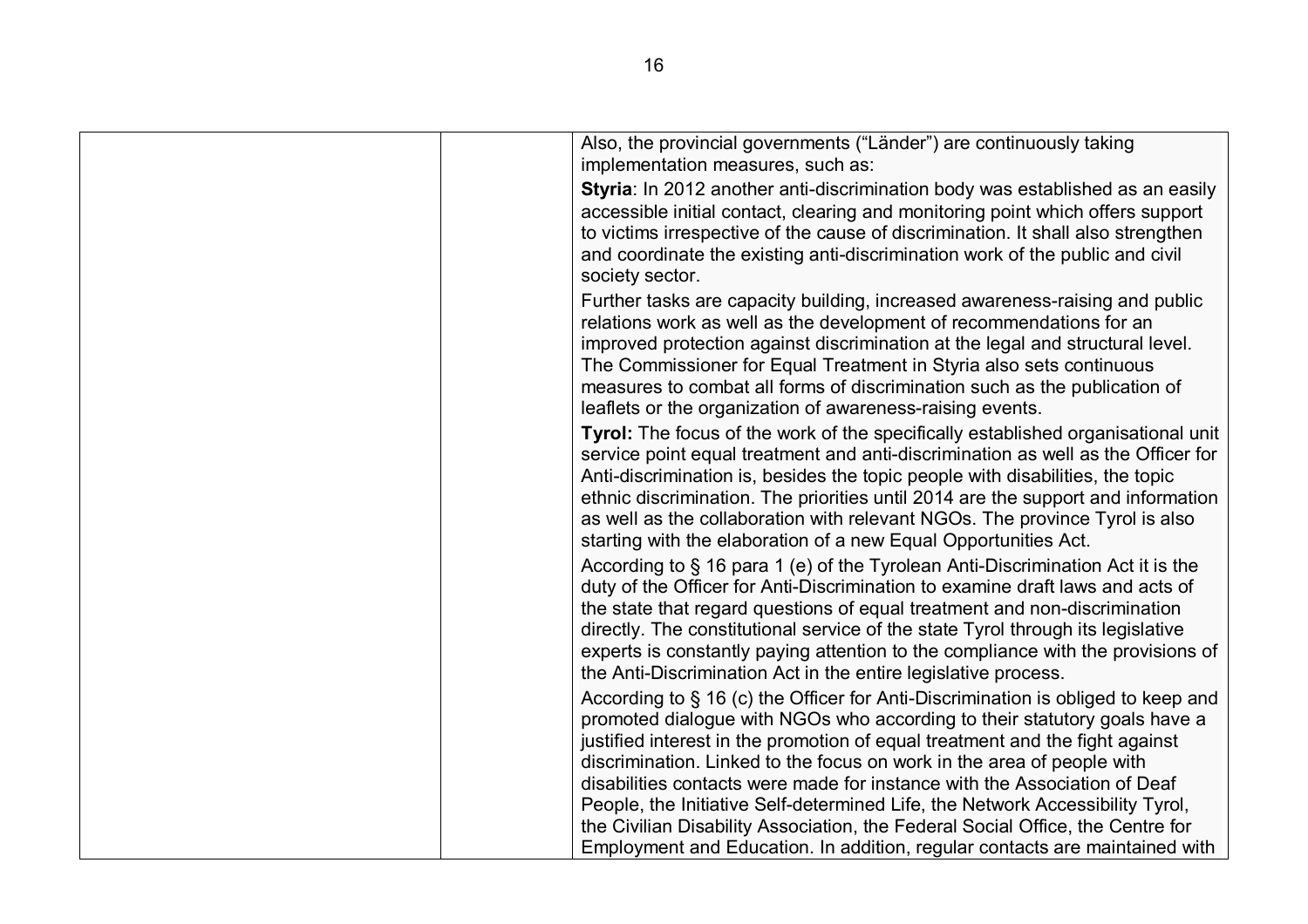| organisations working in the area of integration or gender, such as ZEMIT,<br>Platform for Integration, Department for Women and Equality as well as<br>integration at the Tyrolean Provincial Government.                                                                                                                                                                                                                                                                                                                                                                                                                                                                                                                                                                                                                                                                                                                                                                                                                        |
|-----------------------------------------------------------------------------------------------------------------------------------------------------------------------------------------------------------------------------------------------------------------------------------------------------------------------------------------------------------------------------------------------------------------------------------------------------------------------------------------------------------------------------------------------------------------------------------------------------------------------------------------------------------------------------------------------------------------------------------------------------------------------------------------------------------------------------------------------------------------------------------------------------------------------------------------------------------------------------------------------------------------------------------|
| Vorarlberg: The amendment of the Anti-Discrimination Act of Vorarlberg of<br>2012 extended, amongst others, the protection from discrimination to cases<br>of discrimination through association. Furthermore it was arranged that the<br>province and the municipalities take particular provisions to remove existing<br>access barriers in order to enable access for people with disabilities to their<br>offers and services. Finally, the State Ombudsman as anti-discrimination<br>focal point was made responsible for the examination of institutions and<br>programmes for people with disabilities.                                                                                                                                                                                                                                                                                                                                                                                                                    |
| Another amendment of the law for the improvement of anti-discrimination<br>protection is planned this year.                                                                                                                                                                                                                                                                                                                                                                                                                                                                                                                                                                                                                                                                                                                                                                                                                                                                                                                       |
| Vienna: In 2010 an amendment to the Viennese Anti-Discrimination Act was<br>passed. The Anti-Discrimination Act of Vienna, which had already provided<br>for a comprehensive protection for individuals against discrimination on the<br>grounds of ethnic affiliation, religion, ideology, age, sexual orientation, gender<br>identity and sex, was extended to include disability as a ground for<br>discrimination. The Act also provides for a mediation procedure for redress of<br>alleged discrimination and disadvantages, a prohibition of the allocation of<br>subsidies in case of discrimination, it monitors the implementation of the UN<br>Convention for the Rights of the Persons with Disabilities together with civil<br>society, the (self-) commitment of the Province and the City of Vienna to<br>guarantee a discrimination-free access to its services and offers, as well as<br>positive measures to fully realize equal treatment.<br>The Service Act 1994, Provincial Law Gazette No. 56/1994 and the |
| Contractual Staff Act 1995, Provincial Law Gazette No. 50/1995, provide a<br>comprehensive protection against discrimination on grounds of ethnic<br>affiliation, religion, ideology, disability, age and sexual orientation. Both<br>regulations are being regularly amended (last amendments in 2010 and<br>2011).                                                                                                                                                                                                                                                                                                                                                                                                                                                                                                                                                                                                                                                                                                              |
|                                                                                                                                                                                                                                                                                                                                                                                                                                                                                                                                                                                                                                                                                                                                                                                                                                                                                                                                                                                                                                   |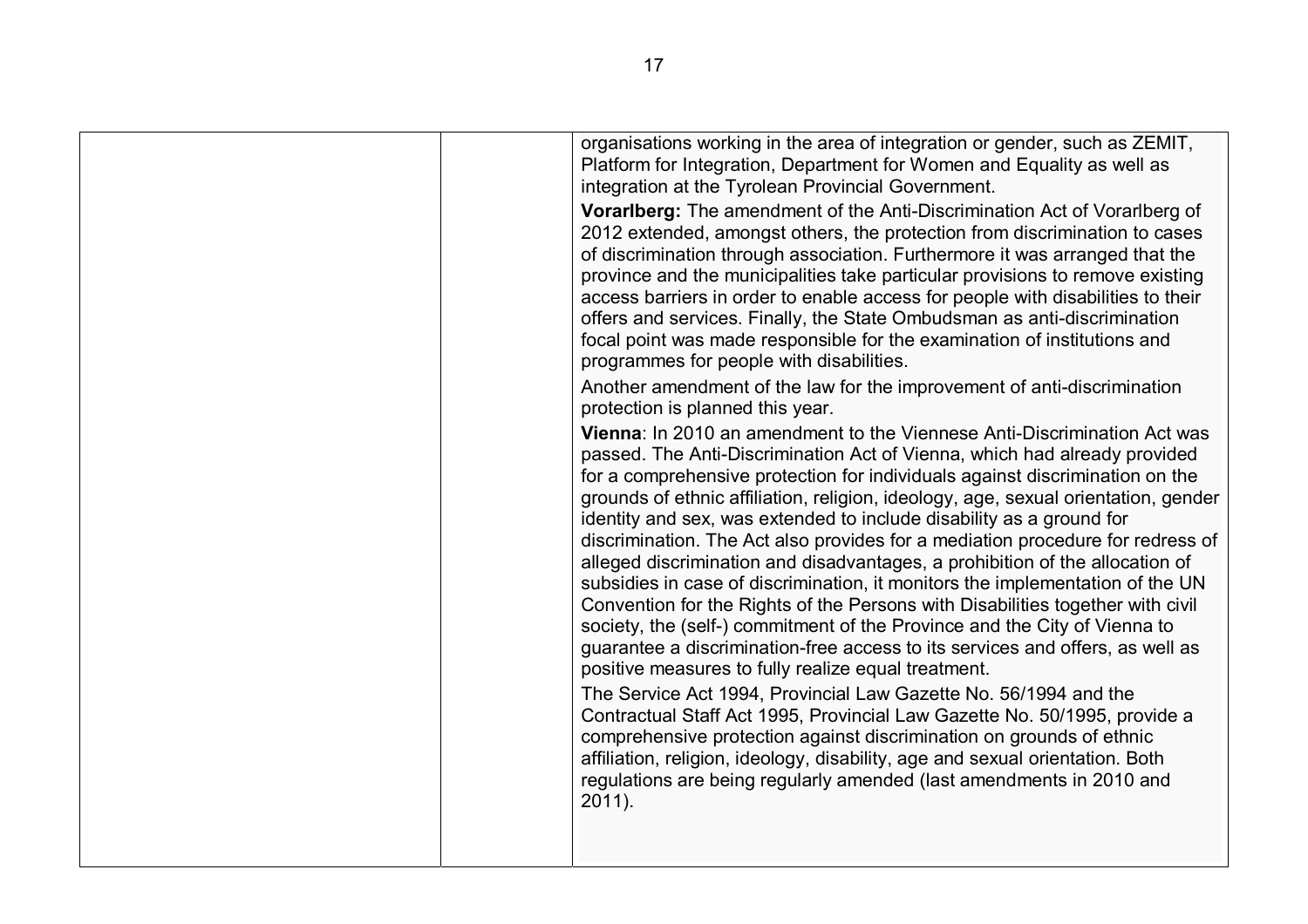| 92.25 In accordance with the                                                                                                                                                                                                                    | BMI, BMJ,     | <b>On-going Implementation</b>                                                                                                                                                                                                                                                                                                                                                                                   |
|-------------------------------------------------------------------------------------------------------------------------------------------------------------------------------------------------------------------------------------------------|---------------|------------------------------------------------------------------------------------------------------------------------------------------------------------------------------------------------------------------------------------------------------------------------------------------------------------------------------------------------------------------------------------------------------------------|
| recommendations of the Committee on                                                                                                                                                                                                             | alle Ressorts | see also 92.14                                                                                                                                                                                                                                                                                                                                                                                                   |
| the Elimination of Racial Discrimination,<br>carry out public awareness-raising<br>campaigns to fight discrimination and<br>hate speech - these kind of policies could<br>be complemented by adopting and<br>implementing legislative measures; |               | By implementing the National Action Plan on Integration (NAP-I) the<br>framework conditions for integration are being continuously improved with the<br>aim to achieve equal opportunities. The following examples which are cited in<br>the integration report 2012 make this policy particularly visible:                                                                                                      |
|                                                                                                                                                                                                                                                 |               | • Prominent personalities with migration background who are successful<br>in Austria, visit schools as "Integration Ambassadors" with the aim to<br>motivate young people as role models in professional career and<br>positive examples of successful integration and to counter prejudices.<br>The pool of Integration Ambassadors comprised 150 people as of<br>June 2012 and is being continuously expanded. |
|                                                                                                                                                                                                                                                 |               | This project was enlarged by the initiative "Together: Austria - It's your<br>$\bullet$<br>turn now! Your country needs you". It should motivate young migrants<br>to get involved more strongly in sports and other associations.                                                                                                                                                                               |
|                                                                                                                                                                                                                                                 |               | As another implementation measure of the NAP-I the Dialogue Forum<br>$\bullet$<br>Islam was established to promote the dialogue between the<br>Government and Muslims in Austria.                                                                                                                                                                                                                                |
|                                                                                                                                                                                                                                                 |               | Media play a key role in the intercultural dialogue. That is why together<br>$\bullet$<br>with media organisations and journalistic representations (Press<br>Council, Journalists Union etc.) conceptual analysis of aliens related<br>legislation and migration-related issues is conducted for the<br>journalistic work and a glossary for journalists is drawn up.                                           |
|                                                                                                                                                                                                                                                 |               | The journalistic Code of Conduct as a journalistic self-control<br>mechanism for ethical behaviour shall also be adapted accordingly.                                                                                                                                                                                                                                                                            |
|                                                                                                                                                                                                                                                 |               | In 2012 for the first time an Austrian journalist prize on integration was<br>$\bullet$<br>awarded. Those journalists, who particularly have engaged in the topic<br>of integration, shall be awarded.                                                                                                                                                                                                           |
|                                                                                                                                                                                                                                                 |               | With special scholarships and traineeships people with migration<br>$\bullet$<br>background shall be given incentives and funding to take up the<br>profession of journalist.                                                                                                                                                                                                                                    |
|                                                                                                                                                                                                                                                 |               |                                                                                                                                                                                                                                                                                                                                                                                                                  |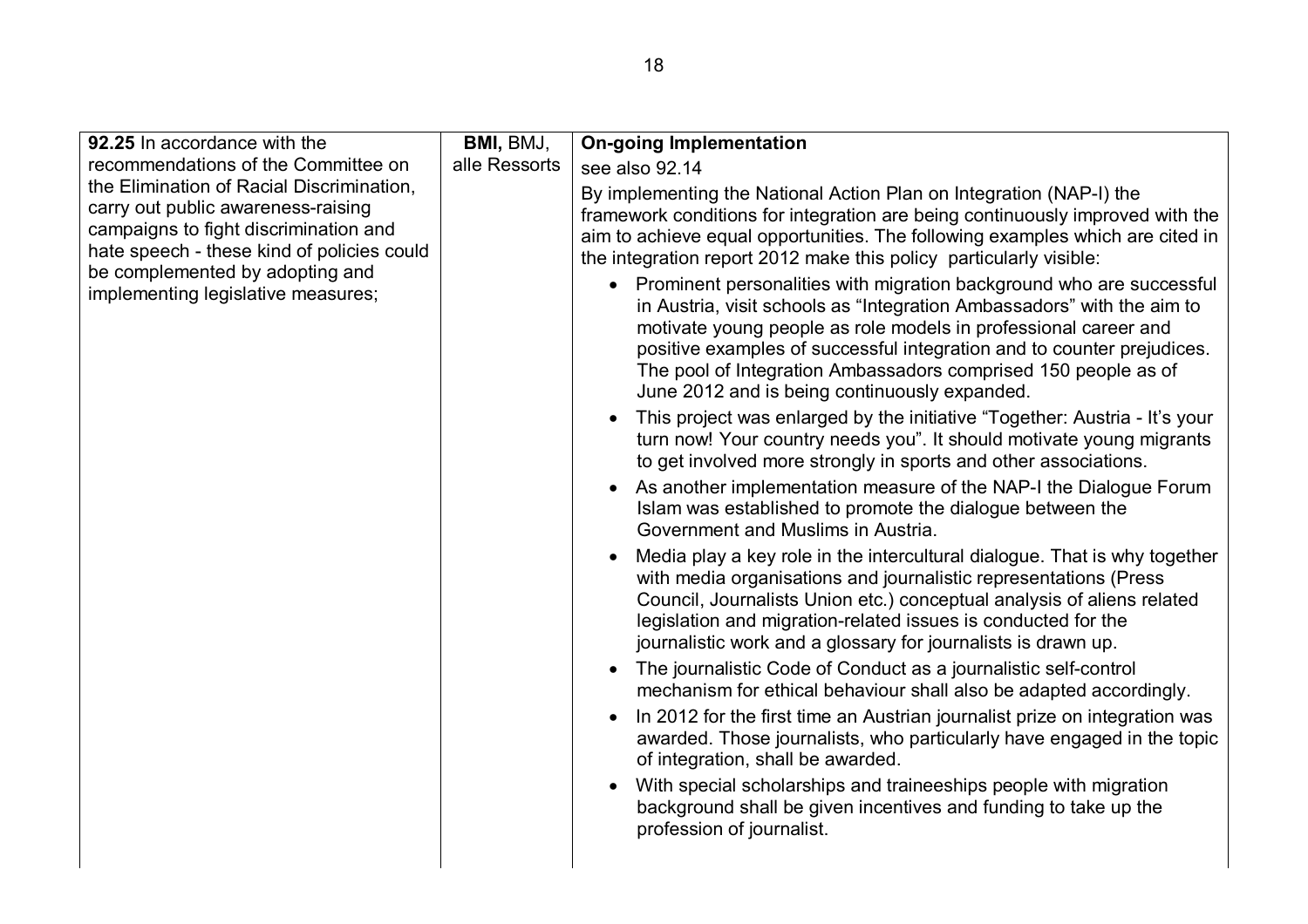|              | The Ombudsman for Equal Treatment runs a comprehensive outreach work<br>on the topic of discrimination, informs the population through multi-lingual<br>folders on their rights, publishes its annual reports, maintains an informative<br>homepage on the internet and since April 2012 supports a poster campaign<br>of the European Commission against discrimination with over 600 posters in<br>Vienna, Graz and Linz. With five different scenes attention is being drawn to<br>discrimination at the workplace, on grounds of age, sexual orientation, ethnic<br>affiliation, religion and disability. The central message of the campaign is the<br>illegality of discrimination, and it informs about the Ombudsman for Equal<br>Treatment that provides advice and support in case of discrimination. |
|--------------|-----------------------------------------------------------------------------------------------------------------------------------------------------------------------------------------------------------------------------------------------------------------------------------------------------------------------------------------------------------------------------------------------------------------------------------------------------------------------------------------------------------------------------------------------------------------------------------------------------------------------------------------------------------------------------------------------------------------------------------------------------------------------------------------------------------------|
|              | <b>Process of Implementation</b>                                                                                                                                                                                                                                                                                                                                                                                                                                                                                                                                                                                                                                                                                                                                                                                |
|              | Existing initiatives for reinforced integration of children with migration<br>background into school are being further developed, e.g. through special<br>promotion of the German language skills. Within the framework of the<br>"National Action Plan for People with Disabilities 2012-2020", which was<br>adopted in July 2012, the Ministry works, amongst others, on the<br>implementation of the goal of an inclusive educational system for children<br>with special needs.                                                                                                                                                                                                                                                                                                                             |
|              | Follow-up: Both topics are being dealt with in a separate working group of the<br><b>BMUKK.</b>                                                                                                                                                                                                                                                                                                                                                                                                                                                                                                                                                                                                                                                                                                                 |
| <b>BMUKK</b> | Implemented                                                                                                                                                                                                                                                                                                                                                                                                                                                                                                                                                                                                                                                                                                                                                                                                     |
|              | Numerous existing initiatives for the promotion of intercultural understanding<br>are being further developed, especially in the education and cultural sector.<br>The provincial governments ("Länder") also continuously take implementation<br>measures, such as:<br>Styria: In 2012 a special provincial fund was established to support small<br>projects for promoting living together in diversity and for combating prejudice<br>and discrimination. In 2010 and 2011 more than 150 artistic projects dealing<br>with this topic were subsidised in the framework of the cultural promotion of<br>the provincial government.                                                                                                                                                                            |
|              | <b>BMUKK</b>                                                                                                                                                                                                                                                                                                                                                                                                                                                                                                                                                                                                                                                                                                                                                                                                    |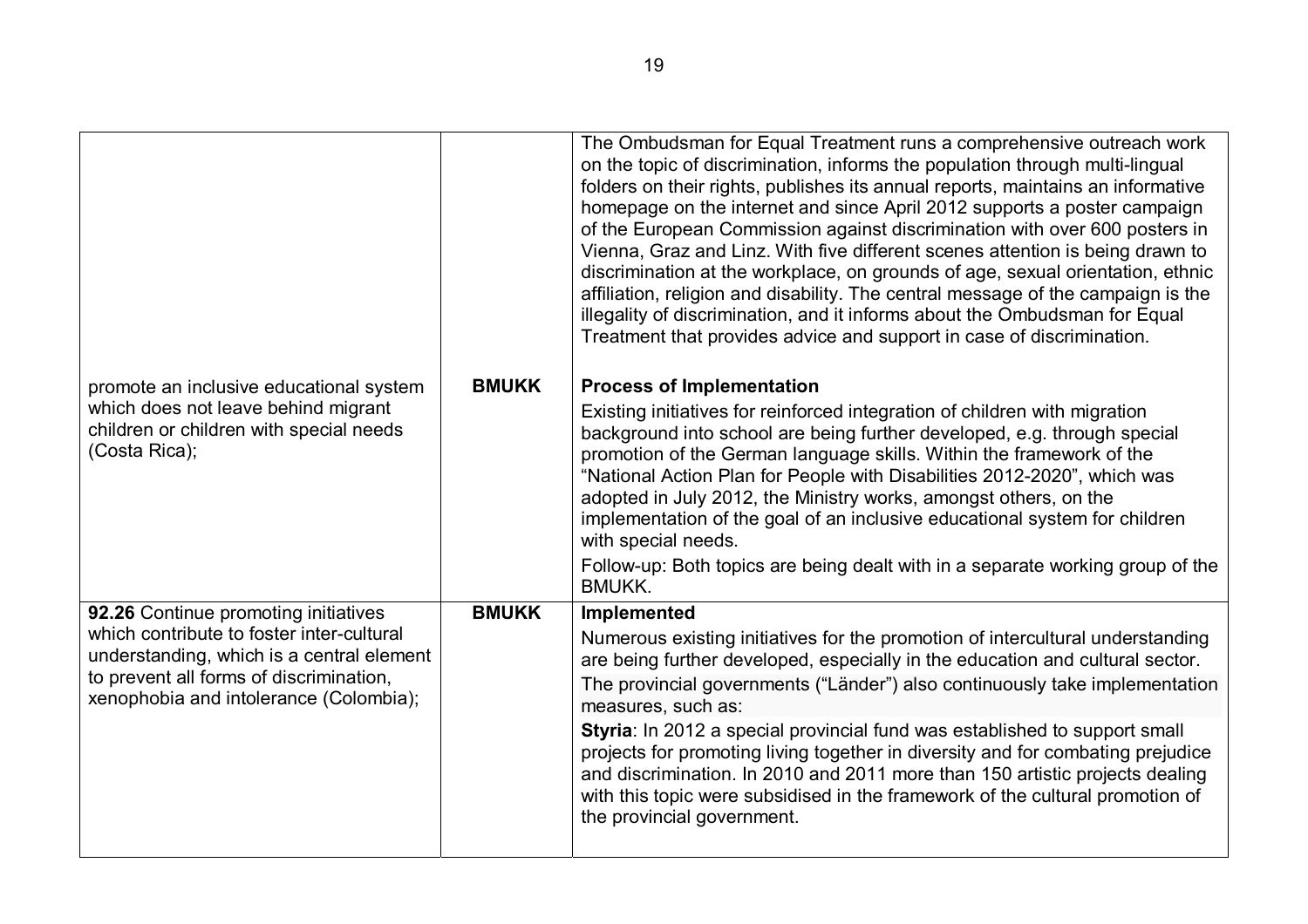| 92.27 Continue making progress in the                                           | <b>BKA-SII</b>                                                                                                   | <b>On-going implementation</b>                                                                                                                                                                                                                                                                                                                                                           |
|---------------------------------------------------------------------------------|------------------------------------------------------------------------------------------------------------------|------------------------------------------------------------------------------------------------------------------------------------------------------------------------------------------------------------------------------------------------------------------------------------------------------------------------------------------------------------------------------------------|
| implementation of the National Action<br>Plan for gender equality in the labour | Measures of the National Action Plan for Gender Equality in the Labour<br>Market are being implemented, such as: |                                                                                                                                                                                                                                                                                                                                                                                          |
| market (Colombia);                                                              |                                                                                                                  | Obligation for private companies and public services to issue income<br>$\bullet$<br>reports.                                                                                                                                                                                                                                                                                            |
|                                                                                 |                                                                                                                  | It is mandatory to include the minimum wage in vacancy<br>$\bullet$<br>announcements and $-$ where appropriate $-$ the offer to overpay. This<br>regulation was extended on 1 August 2013 as far as economic sectors<br>that are not bound by (collective) wage agreements also have to<br>announce the wage which is the basis of negotiation for the agreement<br>concerning the wage. |
|                                                                                 |                                                                                                                  | Introduction of women's quota in supervisory boards of state-affiliated<br>$\bullet$<br>companies.                                                                                                                                                                                                                                                                                       |
|                                                                                 |                                                                                                                  | With the Salary Calculator (www.gehaltsrechner.gv.at) the average<br>$\bullet$<br>salary on comparable workplaces can be explored.                                                                                                                                                                                                                                                       |
|                                                                                 |                                                                                                                  | The information campaign in favour of more use of paternity leave in<br>$\bullet$<br>the private sector, initiation of the "Paternity Leave Month" in the public<br>service since 1 January 2011.                                                                                                                                                                                        |
|                                                                                 |                                                                                                                  | In 2011 10 Million Euro and 15 Million Euro each year between 2012<br>and 2014 are made available by the Federal Government for<br>expanding the number of child care facilities.                                                                                                                                                                                                        |
|                                                                                 |                                                                                                                  | Labour market policy programme for women<br>$\bullet$                                                                                                                                                                                                                                                                                                                                    |
|                                                                                 |                                                                                                                  | Promotion of gender competences in the training of teachers,<br>$\bullet$<br>development of schools as well as headmasters.                                                                                                                                                                                                                                                              |
| 92.28 Consider adopting an action plan                                          | <b>BMI</b>                                                                                                       | <b>On-going implementation</b>                                                                                                                                                                                                                                                                                                                                                           |
| to combat racism and xenophobia                                                 |                                                                                                                  | see 92.17                                                                                                                                                                                                                                                                                                                                                                                |
| (Republic of Korea);                                                            |                                                                                                                  | Measures to combat racism and xenophobia are part of the NAP-I. However,<br>further measures by the BMI are necessary concerning victims of human<br>trafficking (no detention, rights concerning medical care, residence permit,<br>$etc.$ ).                                                                                                                                           |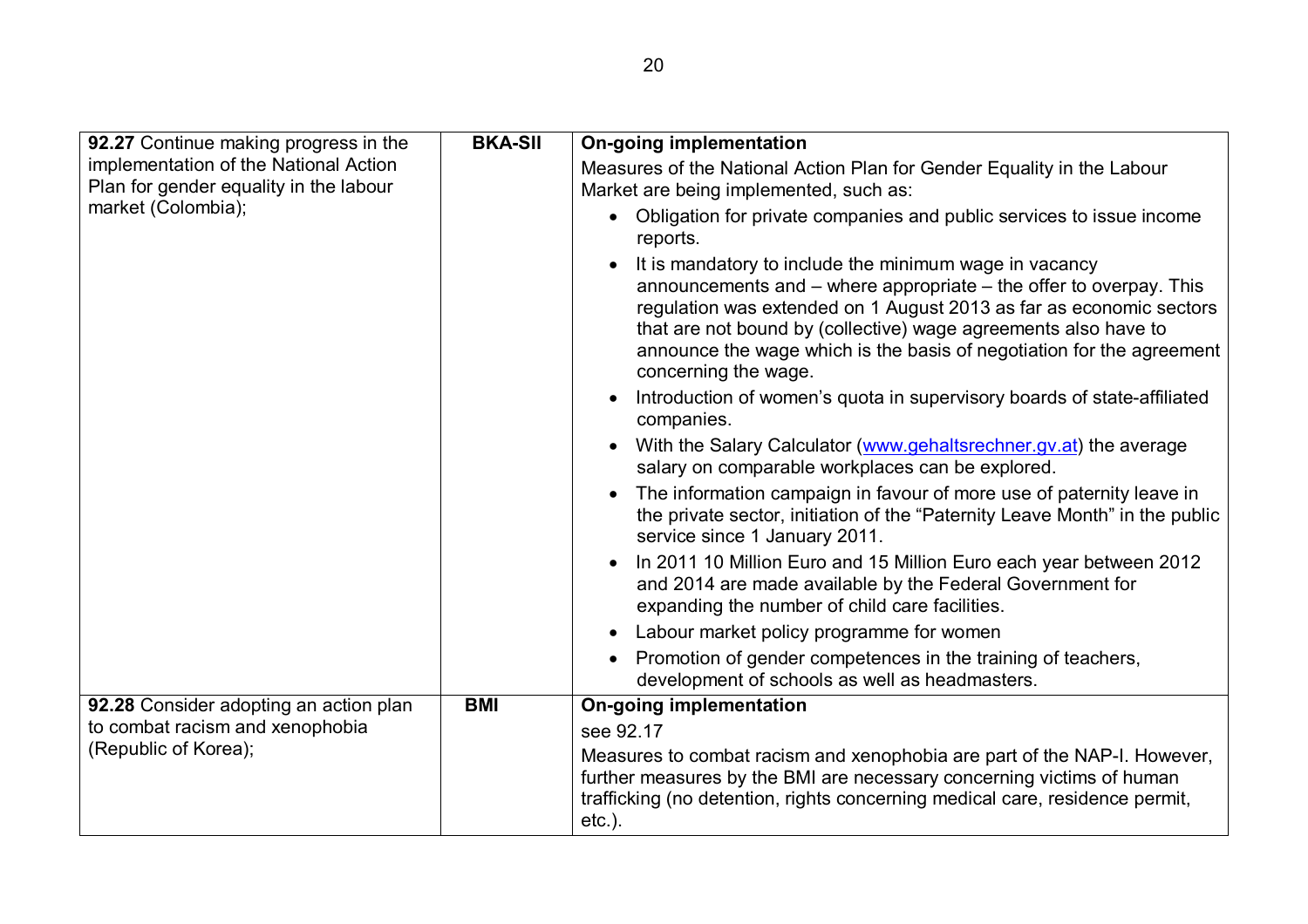| 92.29 Pursue its efforts to ensure that                                                                                                                                                                               | <b>BMI, BMJ</b>  | On-going implementation                                                                                                                                                                                                                                                                                                                                                                                                                                                                                                                                                                                                                                                                                                                                                                                                                                                                                                                                                                                                                                                                                                                                                                                                                                                                                                                                                                                                                                                                                                                                                                                                                                                                                                                                                                                                                                                                                                                                                                                    |
|-----------------------------------------------------------------------------------------------------------------------------------------------------------------------------------------------------------------------|------------------|------------------------------------------------------------------------------------------------------------------------------------------------------------------------------------------------------------------------------------------------------------------------------------------------------------------------------------------------------------------------------------------------------------------------------------------------------------------------------------------------------------------------------------------------------------------------------------------------------------------------------------------------------------------------------------------------------------------------------------------------------------------------------------------------------------------------------------------------------------------------------------------------------------------------------------------------------------------------------------------------------------------------------------------------------------------------------------------------------------------------------------------------------------------------------------------------------------------------------------------------------------------------------------------------------------------------------------------------------------------------------------------------------------------------------------------------------------------------------------------------------------------------------------------------------------------------------------------------------------------------------------------------------------------------------------------------------------------------------------------------------------------------------------------------------------------------------------------------------------------------------------------------------------------------------------------------------------------------------------------------------------|
| victims of ill-treatment and racist<br>behaviour by law enforcement officials<br>receive compensation and that the<br>perpetrators are sanctioned (France);                                                           |                  | In the framework of the continuous enforcement of the relevant criminal and<br>civil law provisions as well as the Public Liability Act compensation payments<br>are being guaranteed. According to the Public Liability Act all legal entities of<br>public law are liable under the provisions of Civil Law for damage to assets or<br>a person caused by unlawful acts of persons at fault when implementing the<br>law on behalf of such legal entities.                                                                                                                                                                                                                                                                                                                                                                                                                                                                                                                                                                                                                                                                                                                                                                                                                                                                                                                                                                                                                                                                                                                                                                                                                                                                                                                                                                                                                                                                                                                                               |
| 92.30 Take further steps to follow the                                                                                                                                                                                | <b>BMJ, alle</b> | On-going implementation                                                                                                                                                                                                                                                                                                                                                                                                                                                                                                                                                                                                                                                                                                                                                                                                                                                                                                                                                                                                                                                                                                                                                                                                                                                                                                                                                                                                                                                                                                                                                                                                                                                                                                                                                                                                                                                                                                                                                                                    |
| recommendation of CERD in "taking<br>resolute action to counter any tendency,                                                                                                                                         | Ressorts         | see 92.14                                                                                                                                                                                                                                                                                                                                                                                                                                                                                                                                                                                                                                                                                                                                                                                                                                                                                                                                                                                                                                                                                                                                                                                                                                                                                                                                                                                                                                                                                                                                                                                                                                                                                                                                                                                                                                                                                                                                                                                                  |
| especially from politicians, to target,<br>stigmatize, stereotype or profile people<br>on the basis of race, colour, descent and<br>national or ethnic origin, or to use racist<br>propaganda in politics." (Turkey); |                  | Numerous initiatives in the education and cultural sector to promote<br>intercultural understanding are being continuously developed further.<br>Deliberate and respectful relations with each other taking into account<br>different cultural and religious backgrounds have been part of the education<br>and training of judges and public prosecutors for almost a decade and have<br>in recent years been increasingly conveyed. The attendance at international<br>events has been useful to develop new ideas. The judiciary is committed to<br>making these events open to people of different professional areas – such as<br>speakers from NGOs and members of the Asylum Court, thus ensuring the<br>participation of more variegated participants. In addition to the mandatory<br>three-day fundamental rights module for prospective judges, "Curriculum<br>Fundamental Rights", study trips to the European Court of Human Rights<br>(ECHR) are possible. For a more detailed treatment of the topics of anti-<br>Semitism, racism and Nazism the "Curriculum judicial history" is offered to<br>prospective judges, which will be held in autumn 2013 and spring 2014 for<br>the third time in collaboration with the Research Centre for Post-war Justice<br>and which, amongst others, include visits to the memorials "Am<br>Spiegelgrund" and Mauthausen. The curriculum's aim is to transmit basic<br>knowledge on recent judicial history of the 19th and 20th century and to<br>contribute to raising awareness of the participants for political implications of<br>both civil and criminal judicial decisions. As a part of this training, for<br>instance, a seminar with the title "Foreigners are different, Austrians as well"<br>is offered. It has been developed to illustrate the differences in social strata<br>and to foster an understanding of and taking interest in the "other". In the<br>seminar "Communicating with people from different cultures", judges and |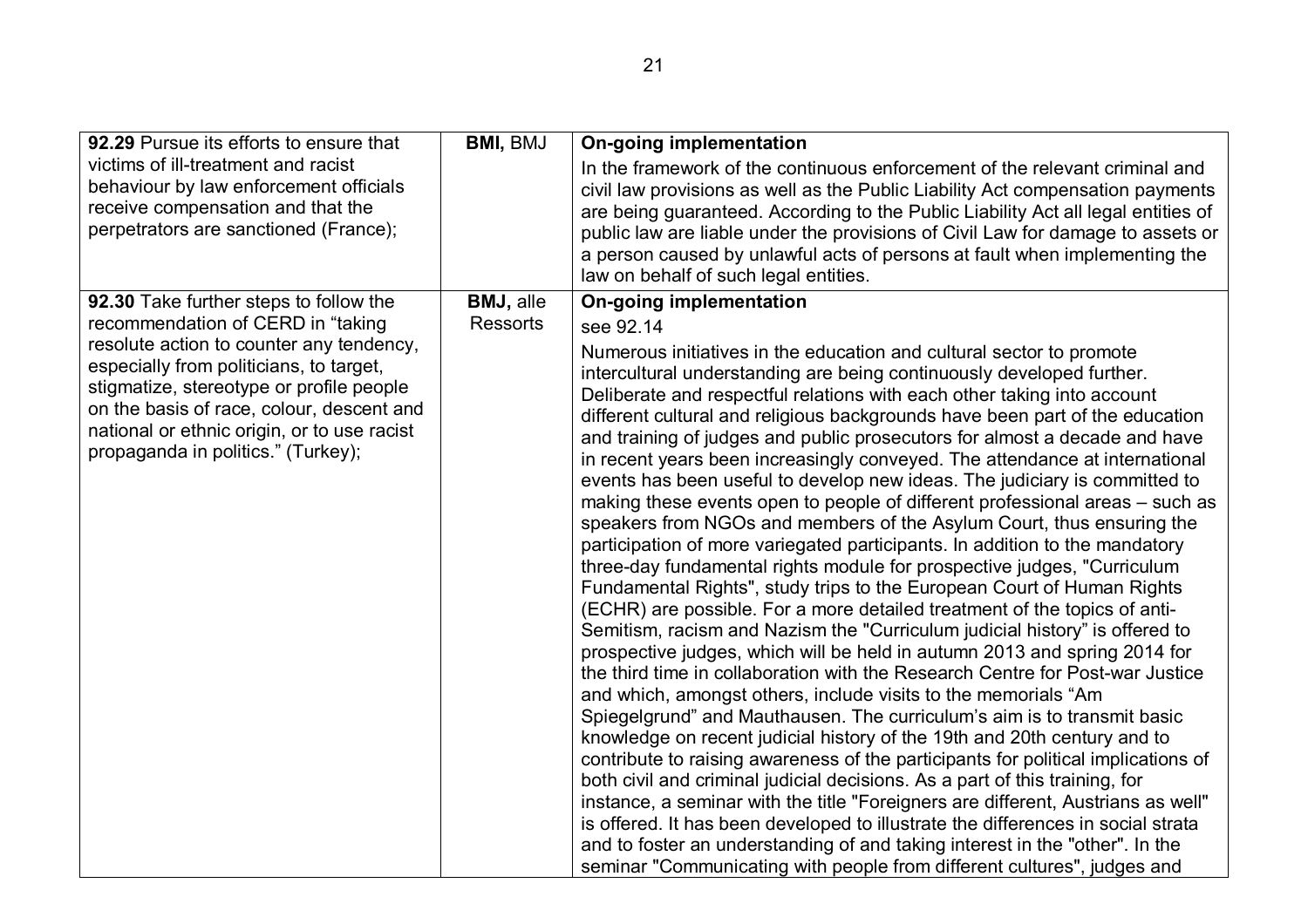|                                                                                                                                                                                                             |                               | public prosecutors, who are increasingly dealing with people from different<br>cultures, are sensitized with regard to this diversity. The event "Vienna is<br>different" offers the possibility to engage with projects that deal with the<br>cultural diversity in Vienna and to engage in dialogue with people from other<br>cultures in Vienna.                                                                                                                                                                                                                                                                                                                                                                                                                                                                                                                                                                                                                                                                                                                                                                                                                                                                                                                                                                                                                                                                                                                                                                                                                                                                                                                                                                                                                                                                                                                                                                                                                                                                                                                                    |
|-------------------------------------------------------------------------------------------------------------------------------------------------------------------------------------------------------------|-------------------------------|----------------------------------------------------------------------------------------------------------------------------------------------------------------------------------------------------------------------------------------------------------------------------------------------------------------------------------------------------------------------------------------------------------------------------------------------------------------------------------------------------------------------------------------------------------------------------------------------------------------------------------------------------------------------------------------------------------------------------------------------------------------------------------------------------------------------------------------------------------------------------------------------------------------------------------------------------------------------------------------------------------------------------------------------------------------------------------------------------------------------------------------------------------------------------------------------------------------------------------------------------------------------------------------------------------------------------------------------------------------------------------------------------------------------------------------------------------------------------------------------------------------------------------------------------------------------------------------------------------------------------------------------------------------------------------------------------------------------------------------------------------------------------------------------------------------------------------------------------------------------------------------------------------------------------------------------------------------------------------------------------------------------------------------------------------------------------------------|
| 92.31 Disseminate information on<br>available domestic, inter alia, legal<br>remedies against acts of racial<br>discrimination, as well as facilitate the<br>access of victims to such remedies<br>(Egypt); | <b>BKA-SII,</b><br><b>BMJ</b> | <b>On-going implementation</b><br>The Ombud for Equal Treatment does comprehensive public awareness<br>work on the topic discrimination, informs the public about their rights through<br>multi-lingual brochures, publishes their annual reports, runs a very<br>informative homepage on the internet and since April 2012 supports a poster<br>campaign against discrimination in the framework of the European<br>Commission with more than 600 posters in Vienna, Graz and Linz. With five<br>different illustrations the posters raise awareness about discrimination in<br>employment and occupation, on grounds of age, sexual orientation, ethnic<br>origin, religion and disability. The central message of the campaign is the<br>illegality of discrimination as well as a reference to the Ombud for Equal<br>Treatment that offers counselling and support in case of discrimination.<br>The BMASK operates a website on equal treatment at http://www.chancen-<br>gleichheit.at, where, amongst others, legal information, information on<br>relevant projects, brochures, as well as contact details can be found. From a<br>legal perspective, all measures have been taken to provide victims with the<br>necessary information also with regard to remedies. § 66 Criminal Procedure<br>Act governs the rights of victims, including, for example, the right to access<br>the relevant records, the right to be present at the trial as well as the right to<br>be represented. Victims are to be informed about these and all other rights<br>(e.g. to join the criminal proceedings as a private party) either by the criminal<br>police or the prosecutor's office (details can be found under § 70 Criminal<br>Procedure Act). Apart from that the Criminal Procedure Act provides for<br>equal treatment of all victims. A distinction in quality of the victim status is<br>only admissible regarding the granting of psychosocial and legal assistance,<br>given that not all victims are entitled to these services (§ 66 para 2 Criminal<br>Procedure Act). |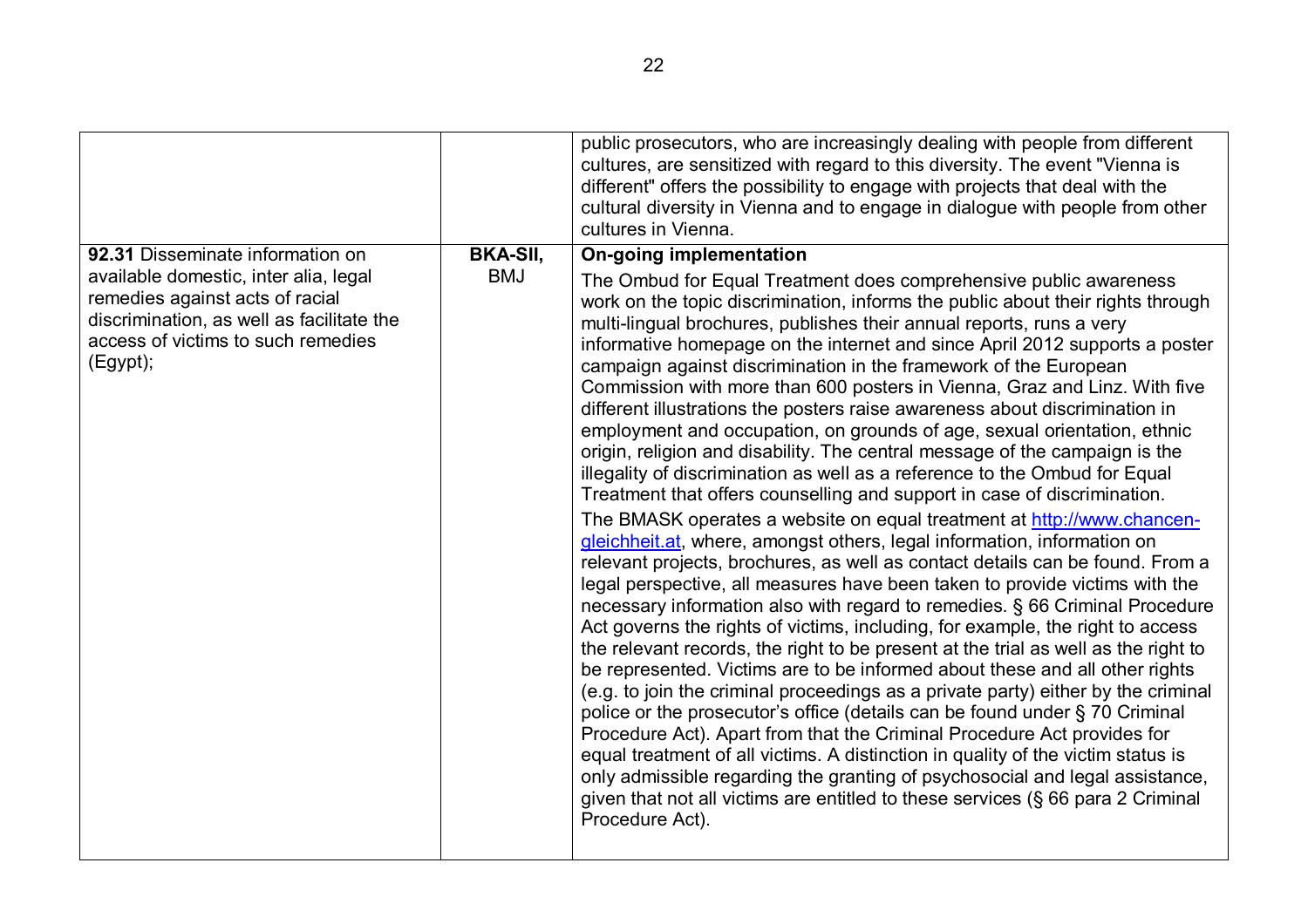| 92.32 Set up the independent body in                                                                                       | <b>BMI</b>                                                | Implemented                                                                                                                                                                                                                                                                                                                                                                                                                                                                                                                                                                                                                      |
|----------------------------------------------------------------------------------------------------------------------------|-----------------------------------------------------------|----------------------------------------------------------------------------------------------------------------------------------------------------------------------------------------------------------------------------------------------------------------------------------------------------------------------------------------------------------------------------------------------------------------------------------------------------------------------------------------------------------------------------------------------------------------------------------------------------------------------------------|
| order to investigate alleged abuses of<br>power by law enforcement officials<br>(Czech Republic);                          |                                                           | The Federal Bureau on Anti-Corruption (Bundesamt zur<br>Korruptionsprävention – BAK) is an independent body and was established<br>on 1 January 2010. Its federal competence concerning security police and<br>criminal police also includes criminal offences on human rights (Federal Law<br>Gazette Vol. I, No 72/2009). While the BAK is located within the BMI, it does<br>not operate under the authority of the Directorate General of Public Security.<br>Full "instruction transparency" is guaranteed (§ 7 Federal Bureau on Anti-                                                                                     |
|                                                                                                                            |                                                           | Corruption Act); the BAK has to immediately report the suspicion of a criminal<br>offense to the public prosecutor's office and it acts upon orders of the Court<br>or the Public Prosecutor. Furthermore the Commission for Legal Protection<br>investigates legitimate charges against the BAK in accordance with §§ 8 and<br>9 BAK-Act.                                                                                                                                                                                                                                                                                       |
| 92.33 Enhance provision of human rights                                                                                    | <b>BMUKK</b>                                              | Implemented                                                                                                                                                                                                                                                                                                                                                                                                                                                                                                                                                                                                                      |
| education and training at appropriate<br>levels of the education system and<br>relevant public officials<br>(Philippines); |                                                           | Civic education $-$ of which human rights education is an integral part $-$ is a<br>typical cross-cutting issue and is embedded widely in the education system.<br>It is also increasingly taken into account in the curriculum for teacher's<br>education at the Pedagogical Universities in Austria.<br>A separate working group with the participation of NGOs is established to<br>discuss the NGO demand for strengthening of the importance of human<br>rights education within civic education.<br>Within the framework of the existing school curricula human rights education<br>and diversity is a reality in schools. |
|                                                                                                                            | <b>BKA-SIII, alle</b><br>Ressorts,<br><b>Bundesländer</b> | Human rights related courses are offered for the Ministry's staff as part of<br>basic and further training courses. They will also be on the agenda of future<br>training programmes within the BMUKK.                                                                                                                                                                                                                                                                                                                                                                                                                           |
|                                                                                                                            |                                                           | The BMJ offers a wide range of basic and further training programmes<br>related directly or indirectly to human rights. Human rights naturally remain<br>on the agenda of all training programmes within the judiciary.                                                                                                                                                                                                                                                                                                                                                                                                          |
|                                                                                                                            |                                                           | In the area of prison administration the Prison Administration Academy<br>embraced the topic human rights in particular as of 2010 and established a<br>"train-the-trainer human rights training" in cooperation with the BMI. In this<br>series of workshops the Academy's teachers were sensitized on this topic                                                                                                                                                                                                                                                                                                               |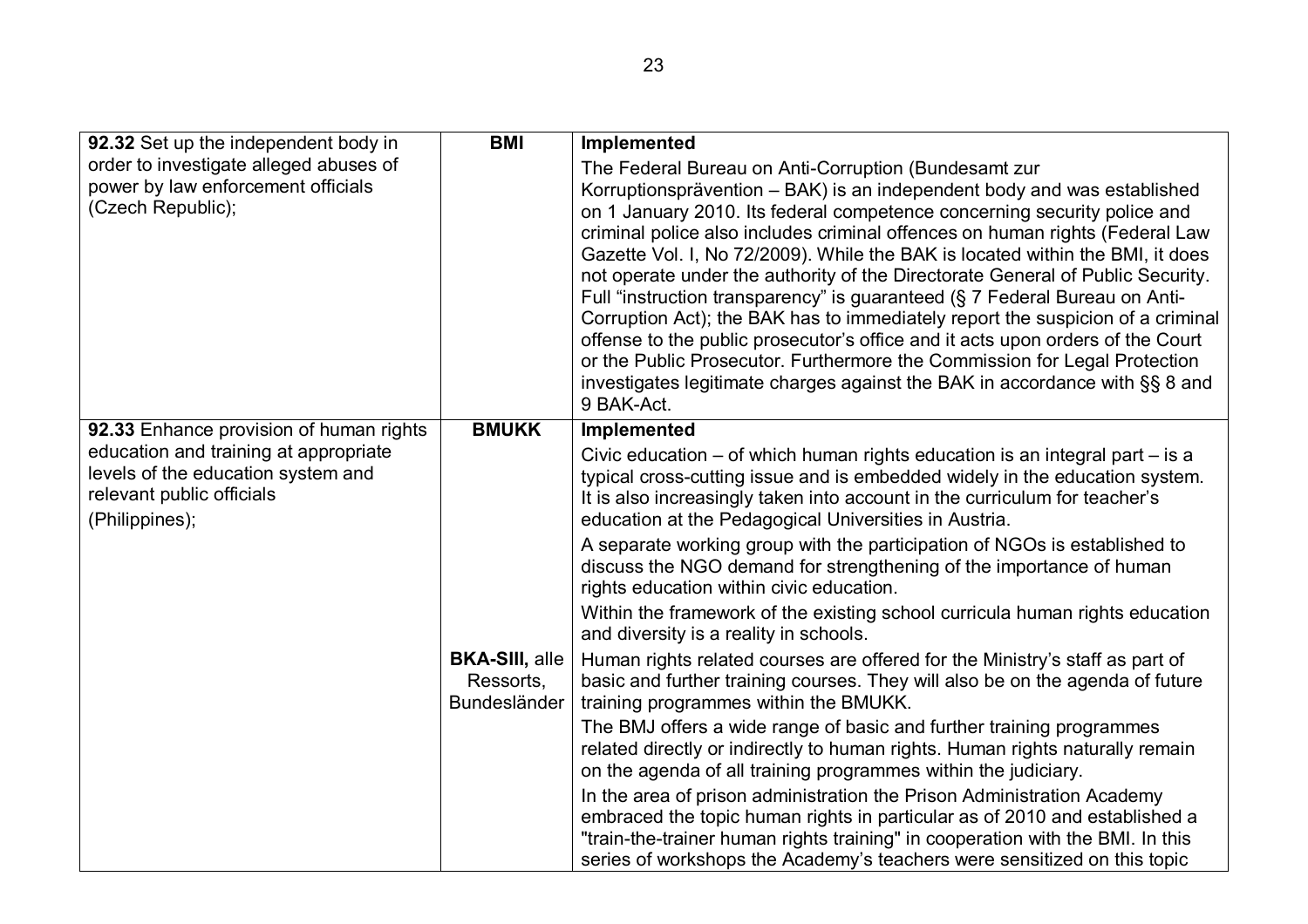and commissioned to systematically bring this issue up with all employees of the prison administration in the coming years. In addition, a representative pool of coaches/experts was set up, composed of renowned personalities from the prosecutor's office, the police, the probation system, the media and NGOs. They were trained in substantial and communicative abilities in cooperation with the European Training and Research Centre for Human Rights and Democracy (ETC Graz). In 2012 they started first with the compulsory human rights training for educational staff (lecturers and seminar leaders) and the leadership of the Austrian penitentiary; all in all 18 training courses took place with 216 participants. For 2013 further 16 courses are planned. The compulsory training of the entire penitentiary staff will follow in the years to come. By implementing the "World Program for Human Rights Education" of the

United Nations the BMWFJ trains "multipliers" in half-day in-house seminars. Basic knowledge of human rights is being taught and concrete examples are being illustrated and discussed.

Law enforcement officers undergo a mandatory human rights training in the framework of their education and training.

Human rights education is also offered to civil servants in the provinces ("Länder"), as for instance:

**Lower Austria**: Human rights education is an integral part of all training levels for civil servants.

**Upper Austria**: Human rights education takes place in the framework of the basic training.

**Salzburg:** In the framework of the events of the Salzburg Academy for Administration in October 2013 the third training course on "intercultural competence" will start for people who deal with people with migration background in their daily work, in order to improve their capacity to interact with people from different cultural background.

**Styria**: Pertinent trainings take place in the framework of basic training courses.

**Tyrol**: In addition to the regular basic training and in-service training, additional external training can be made use of.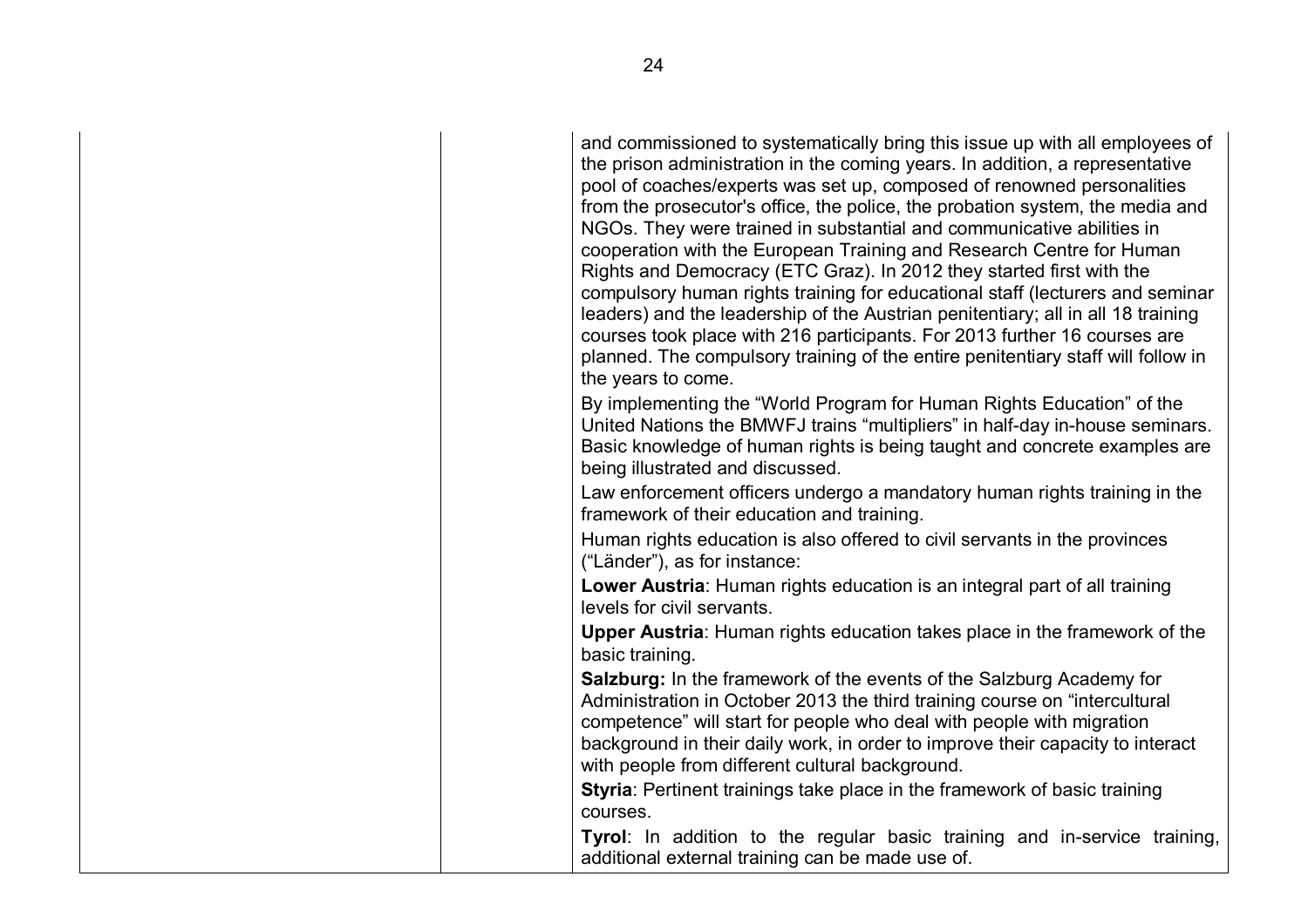|                                                                           |              | <b>Vorariberg:</b> Pertinent trainings take place in the framework of basic training<br>courses.<br>Wien: Comprehensive training courses are available, that take into account<br>the different in-house assignments. Human rights are part of the curricular<br>within courses especially designed for the individual departments and<br>services and are also part of general training modules.                                                                                                                                                                                                                                                                                               |
|---------------------------------------------------------------------------|--------------|-------------------------------------------------------------------------------------------------------------------------------------------------------------------------------------------------------------------------------------------------------------------------------------------------------------------------------------------------------------------------------------------------------------------------------------------------------------------------------------------------------------------------------------------------------------------------------------------------------------------------------------------------------------------------------------------------|
| 92.34 Expedite action to allow for the full                               | <b>BMWFJ</b> | <b>On-going implementation</b>                                                                                                                                                                                                                                                                                                                                                                                                                                                                                                                                                                                                                                                                  |
| realization and protection of all children in<br>Austria (Ghana);         |              | All measures within the framework of the education-, family- and health policy<br>of the Federal and provincial governments including a wide range of cultural<br>events (children's university, Youth Theatre, arts- radio- and film projects,<br>etc.) and after-school youth work financed through the Youth Promotion Act,<br>aim at the development of the child's personality. Measures of the Youth<br>Welfare authorities serve the protection of the child as do training and<br>awareness-raising programmes of the BMWFJ (like parents' training, family<br>counselling, information campaigns), BMUKK and BMG (see concrete 3 <sup>rd</sup> /4 <sup>th</sup><br>state report 2009). |
| 92.35 Continue measures for adoption of                                   | <b>BMASK</b> | <b>Implemented</b>                                                                                                                                                                                                                                                                                                                                                                                                                                                                                                                                                                                                                                                                              |
| the "National Action Plan for Persons<br>with Disabilities" (Azerbaijan); |              | The Austrian Federal Government adopted the National Action Plan on<br>Disabilities on 24 July 2012. The National Action Plan Disabilities (NAP-D)<br>was broadly discussed in a participatory process with the provinces<br>("Länder"), the social partners and civil society, especially with the<br>organizations for persons with disabilities.<br>The NAP-D foresees eight priorities with 250 measures to be implemented by<br>2020.                                                                                                                                                                                                                                                      |
|                                                                           |              | In accordance with the UN Convention on the Rights of Persons with<br>Disabilities it is the explicit aim to realize an inclusive society until 2020, in<br>which all persons with disabilities may participate in all activities of society.                                                                                                                                                                                                                                                                                                                                                                                                                                                   |
|                                                                           |              | The monitoring and guiding of the NAP-D will be done by a steering group,<br>which held its constituent meeting on 23 October 2012. The steering group<br>will particularly also draft a list of priority measures and appropriate indicators<br>to benchmark the progress.                                                                                                                                                                                                                                                                                                                                                                                                                     |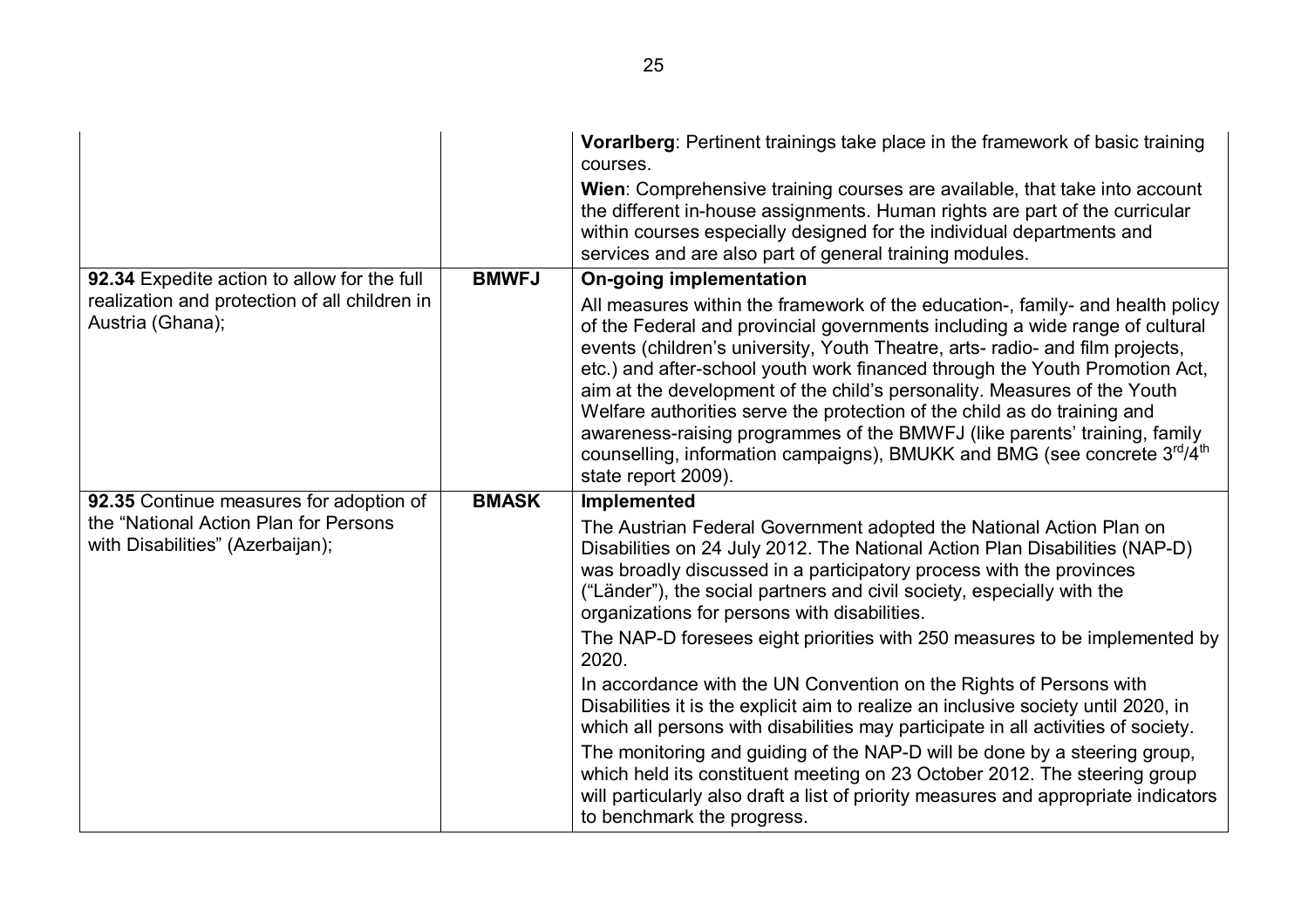| 92.36 Continue its UPR consultation                                                                                                               | <b>BKA-VD,</b>          | <b>On-going implementation</b>                                                                                                                                                                                                                                                                                                                    |
|---------------------------------------------------------------------------------------------------------------------------------------------------|-------------------------|---------------------------------------------------------------------------------------------------------------------------------------------------------------------------------------------------------------------------------------------------------------------------------------------------------------------------------------------------|
| process in cooperation with civil society<br>organizations following the adoption of<br>the UPR reports (Norway);                                 | BMeiA,<br>alle Ressorts | In the framework of the structured dialogue with civil society a number of<br>public events with many interested NGOs already took place at the invitation<br>of the Legal Service of the BKA and the Legal Office of the BMeiA which will<br>continue in the future. Parallel to these meetings there is an on-going                             |
|                                                                                                                                                   |                         | "thematic dialogue" that takes place with the line ministries which is being<br>supported by the BKA and the BMeiA. A Steering Committee comprised of<br>representatives of civil society and the Legal Service of the BKA and the<br>Legal Office of the BMeiA was established which regularly deals with general<br>questions of this dialogue. |
|                                                                                                                                                   |                         | The regular dialogue of the Federal Chancellor with representatives of civil<br>society on issues of equality that is already taking place is being<br>institutionalized through the amendment to the Equality Act, Federal Law<br>Gazette, Vol. I No. 107/2013 of 1 August 2013.                                                                 |
| 92.37 Facilitate the active involvement of                                                                                                        | BKA-VD,                 | <b>On-going implementation</b>                                                                                                                                                                                                                                                                                                                    |
| civil society stakeholders, including<br>human rights non-governmental                                                                            | BMeiA,                  | see 92.36                                                                                                                                                                                                                                                                                                                                         |
| organizations in the follow-up to this<br>review (Portugal);                                                                                      | alle Ressorts           |                                                                                                                                                                                                                                                                                                                                                   |
| 92.38 Take advantage of the substantial                                                                                                           | <b>BKA-VD,</b>          | <b>On-going implementation</b>                                                                                                                                                                                                                                                                                                                    |
| expertise that civil society organizations<br>represent, and consult regularly with<br>them on human rights related policy<br>documents (Norway); | BMeiA,<br>alle Ressorts | see 92.36                                                                                                                                                                                                                                                                                                                                         |
| 92.39 Ensure its immigration system's                                                                                                             | <b>BMI</b>              | <b>On-going implementation</b>                                                                                                                                                                                                                                                                                                                    |
| compliance with international human<br>rights standards (Slovakia);                                                                               |                         | Human rights standards are being taken into account within the framework of<br>the Immigration/Aliens Act (Legislation and enforcement). New developments<br>are being taken into account on an on-going basis.                                                                                                                                   |
| 92.40 Pursue adoption and                                                                                                                         | <b>BMI, BMASK</b>       | <b>Process of Implementation</b>                                                                                                                                                                                                                                                                                                                  |
| implementation of efficient policies to<br>promote economic and social<br>participation of migrants (Slovakia);                                   |                         | see. 92.17                                                                                                                                                                                                                                                                                                                                        |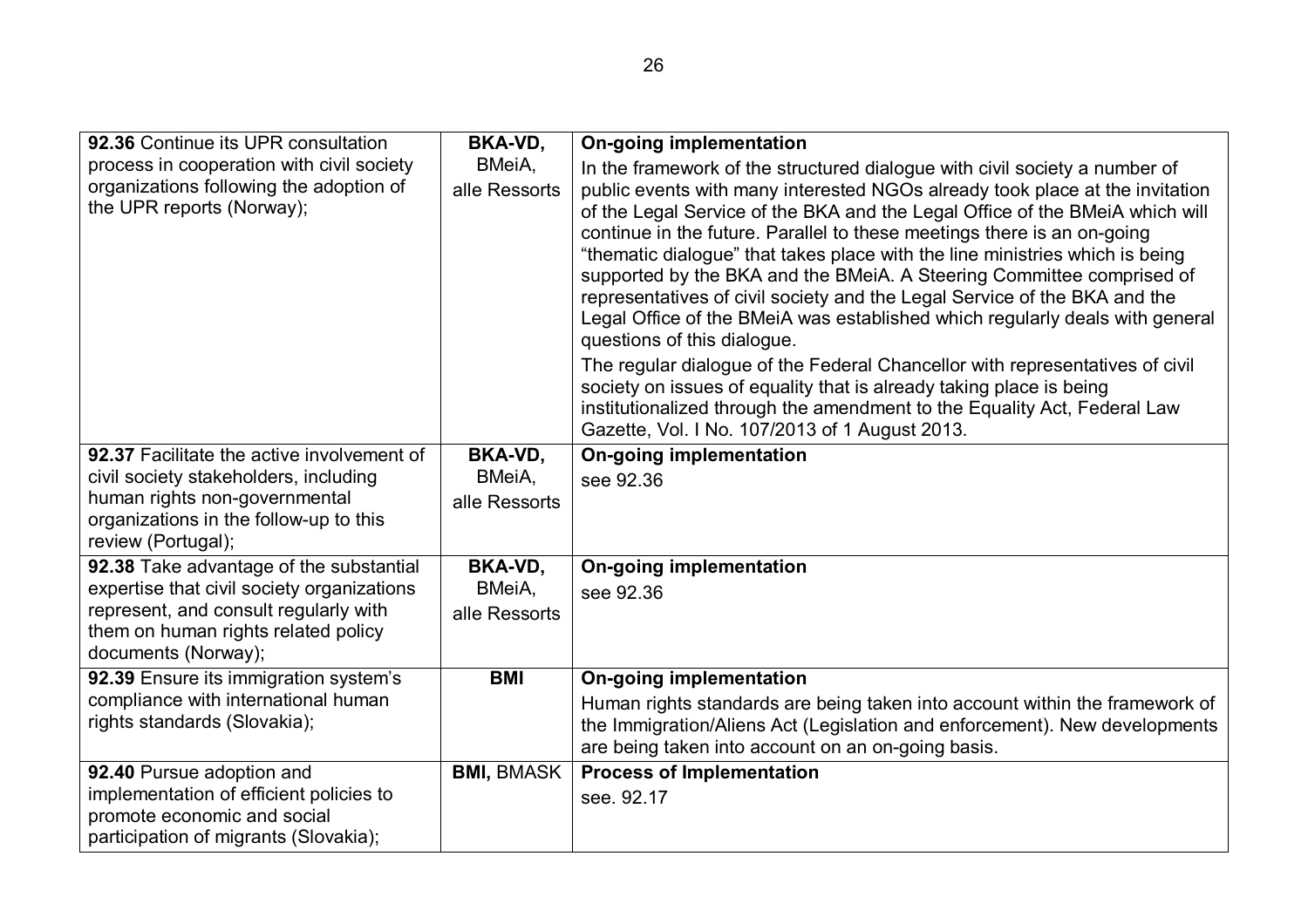| 92.41 Renew its efforts to ensure follow-                                                                                                                                                                                | <b>BKA-VD,</b>                                | Implemented                                                                                                                                                                                                                                                                                                                                                                                                                                                                                                                                                                                                                                                                                                                                                                                                                                                                                                                                                                                                                                                                                                                                                                                                                                                                                                                                                                                                                                                                                                                                                                                                                                                                                                                                                                                  |
|--------------------------------------------------------------------------------------------------------------------------------------------------------------------------------------------------------------------------|-----------------------------------------------|----------------------------------------------------------------------------------------------------------------------------------------------------------------------------------------------------------------------------------------------------------------------------------------------------------------------------------------------------------------------------------------------------------------------------------------------------------------------------------------------------------------------------------------------------------------------------------------------------------------------------------------------------------------------------------------------------------------------------------------------------------------------------------------------------------------------------------------------------------------------------------------------------------------------------------------------------------------------------------------------------------------------------------------------------------------------------------------------------------------------------------------------------------------------------------------------------------------------------------------------------------------------------------------------------------------------------------------------------------------------------------------------------------------------------------------------------------------------------------------------------------------------------------------------------------------------------------------------------------------------------------------------------------------------------------------------------------------------------------------------------------------------------------------------|
| up to and the systematic implementation<br>of the recommendations of the treaty<br>bodies and of the Austrian Constitutional<br>Court (Canada)                                                                           | BMeiA,<br>alle Ressorts                       | see 92.36                                                                                                                                                                                                                                                                                                                                                                                                                                                                                                                                                                                                                                                                                                                                                                                                                                                                                                                                                                                                                                                                                                                                                                                                                                                                                                                                                                                                                                                                                                                                                                                                                                                                                                                                                                                    |
| 92.42 Follow-up the recommendations of<br>the Committee on the Elimination of<br>Discrimination against Women to resolve<br>the issue of inequality between women<br>and men, particularly in the area of<br>employment, | <b>BKA-SII,</b><br><b>BMASK</b>               | <b>On-going implementation</b><br>see 92.15, 92.27, 92.71, 92.72                                                                                                                                                                                                                                                                                                                                                                                                                                                                                                                                                                                                                                                                                                                                                                                                                                                                                                                                                                                                                                                                                                                                                                                                                                                                                                                                                                                                                                                                                                                                                                                                                                                                                                                             |
| and to intensify its efforts to eliminate<br>violence against women (Mexico);                                                                                                                                            | <b>BMI, BKA-</b><br>SII, BMASK,<br>BMJ, BMWFJ | The first Austrian violence prevalence survey in 2011 provided insights into<br>the nature and extent of violence against women, serves as a basis to tackle<br>the problem (www.oif.ac.at/fileadmin/OEIF/gewaltpraevalenz 12122011.pdf)<br>The regular budget of the Domestic Abuse Intervention Center Vienna, of the<br>Violence Protection Centres and the Intervention Center for Trafficked<br>Women was increased by 3,5 % in 2012 (50% BMI, 50 % Minister for<br>Women's Affairs). Since 2000 the BMJ supports victim assistance facilities<br>that provide legal and psycho-social assistance in criminal procedures. As<br>part of this assistance, victims of violence - mostly women who are victims of<br>sexual offenses, but also children and young people - who are in need of<br>support, are being provided with psycho-social support and legal<br>representation, free of charge. Since 1 January 2006 there is a legal<br>entitlement to process-support for certain victims of criminal offenses and<br>their relatives. The psycho-social assistance includes strengthening the<br>stakeholders to prepare them for the trial and the associated emotional stress<br>as well as accompanying them to pre-trial hearings and to the main trial.<br>Legal assistance includes legal advice and representation by a lawyer. The<br>lawyers providing legal support are entitled to make claims for damages in<br>criminal proceedings (rights of private parties). The BMJ covers the expenses<br>that are incurred by the process monitoring facilities. In 2012, around 4.9<br>million Euros were spent on the assistance of 4.553 persons by 45 victim<br>support organizations. 4 million Euro of this amount were spent on the<br>support of 3,861 female victims. |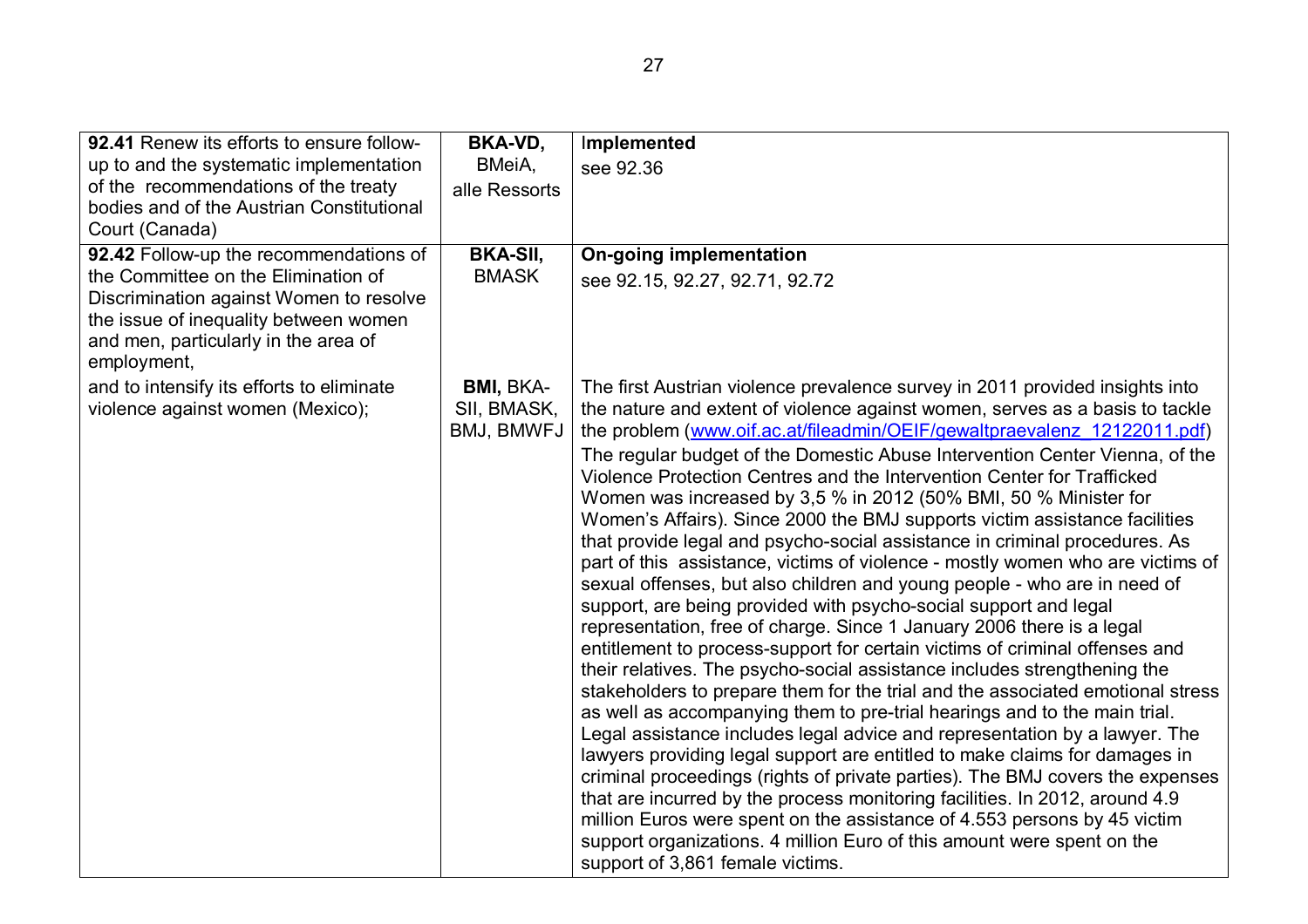| 92.43 Improve gender representation at             | <b>BKA-SII, alle</b> | <b>Process of implementation</b>                                                                                                                                                                                                                                                                                                                                                                                                                                    |
|----------------------------------------------------|----------------------|---------------------------------------------------------------------------------------------------------------------------------------------------------------------------------------------------------------------------------------------------------------------------------------------------------------------------------------------------------------------------------------------------------------------------------------------------------------------|
| all levels of society (Bosnia and<br>Herzegovina); | <b>Ressorts</b>      | Quotas for women were established in supervisory bodies of companies in<br>which the federal government holds a 50% or larger stake. As of 2013 25%,<br>as of 2018 35% of the government nominated supervisory board members<br>shall be women. As of March 2013 the women quota at the federal level in<br>these companies is already at an average of 33%. The quota for affirmative<br>action directed at women in the civil service was raised from 45% to 50%. |
| 92.44 Intensify measures to tackle racism          | <b>BMI, BKA-</b>     | <b>On-going implementation</b>                                                                                                                                                                                                                                                                                                                                                                                                                                      |
| and xenophobia (Australia);                        | SII, BMASK           | see 92.14                                                                                                                                                                                                                                                                                                                                                                                                                                                           |
|                                                    |                      | The Austrian legal system provides for a whole range of legal instruments for<br>law enforcement bodies and courts to effectively combat right-wing extremist,<br>xenophobic, anti-Semitic and racist offences.                                                                                                                                                                                                                                                     |
|                                                    |                      | Besides consequent prosecution a range of preventive measures are being<br>applied.                                                                                                                                                                                                                                                                                                                                                                                 |
|                                                    |                      | The authorities give special attention to those groups within the right-wing<br>extremist scene who seek more public awareness in form of demonstrations                                                                                                                                                                                                                                                                                                            |
|                                                    |                      | or public events. Many pertinent events were prevented in advance or<br>controlled within the legal boundaries in order to secure a safe course of the<br>gatherings.                                                                                                                                                                                                                                                                                               |
|                                                    |                      | Since 2010 a pilot project was initiated in a province in which law                                                                                                                                                                                                                                                                                                                                                                                                 |
|                                                    |                      | enforcement officials are being trained in their capacity as so-called                                                                                                                                                                                                                                                                                                                                                                                              |
|                                                    |                      | "prevention officials" ("PräventionsbeamtInnen") on the topic of right-wing<br>extremism at the district level (Bezirksebene). Subsequently, this project<br>should be expanded to the other provinces ("Länder").                                                                                                                                                                                                                                                  |
|                                                    |                      | Furthermore, the State Protection Authorities organize awareness-raising<br>and information campaigns for the public in different educational facilities at<br>their invitation.                                                                                                                                                                                                                                                                                    |
|                                                    |                      | Regular contacts are being maintained between the Provincial Offices for the<br>Protection of the Constitution and Counterterrorism and the provincial and                                                                                                                                                                                                                                                                                                          |
|                                                    |                      | municipal educational authorities, in order to support their efforts of<br>countering the spread of racist, xenophobic and anti-Semitic ideologies in<br>schools.                                                                                                                                                                                                                                                                                                   |
|                                                    |                      | Security police measures in this context are mainly focussed on international                                                                                                                                                                                                                                                                                                                                                                                       |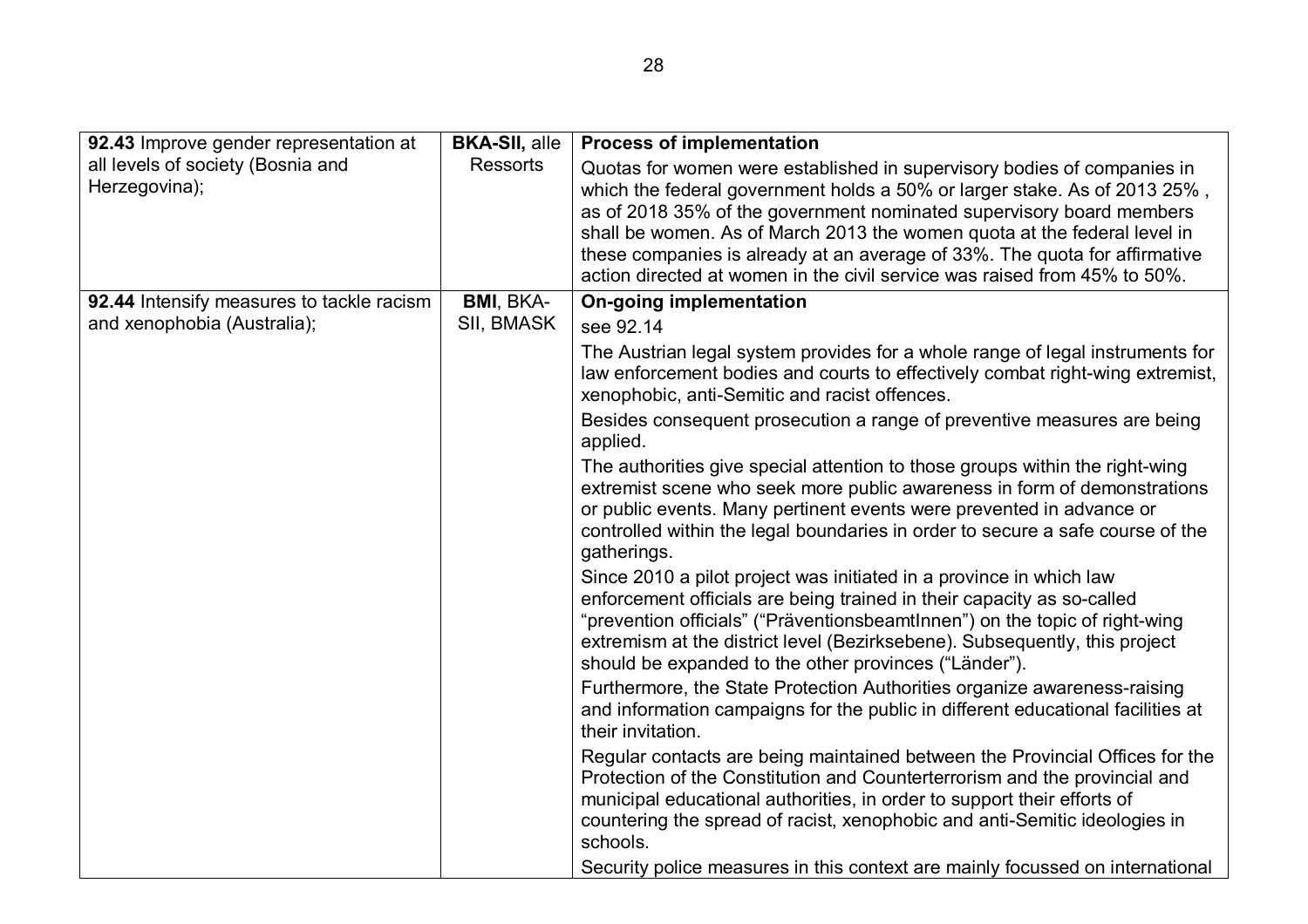|                                                                                                                                                                                                                                                                                                                           |                                     | cooperation with European law enforcement officials, sensitizing event<br>organisers, reinforcing police control of sensitive locations and meeting<br>points of the scene.<br>Federal Law Gazette Vol. I No. 50/2012 provides for an amendment that<br>extends criminal culpability of the criminal offense in Art. III para 1 (3) EGVG. |
|---------------------------------------------------------------------------------------------------------------------------------------------------------------------------------------------------------------------------------------------------------------------------------------------------------------------------|-------------------------------------|-------------------------------------------------------------------------------------------------------------------------------------------------------------------------------------------------------------------------------------------------------------------------------------------------------------------------------------------|
| 92.45 Take adequate measures to<br>combat racial discrimination in order to<br>combat all forms of such discrimination<br>(Uzbekistan);                                                                                                                                                                                   | <b>BMI, BKA-</b><br>SII, BMASK      | <b>On-going Implementation</b><br>see 92.44                                                                                                                                                                                                                                                                                               |
| 92.46 Redouble its efforts to overcome<br>the hurdles of racial discrimination and<br>intolerance (Trinidad and Tobago);                                                                                                                                                                                                  | <b>BMI, BKA-</b><br>SII, BMASK      | <b>On-going Implementation</b><br>see 92.44                                                                                                                                                                                                                                                                                               |
| 92.47 Systematically condemn all<br>manifestations of racism and xenophobia<br>in political discourse and adopt effective<br>measures to fight against this<br>phenomenon (Algeria);                                                                                                                                      | <b>BMJ, alle</b><br><b>Ressorts</b> | <b>On-going Implementation</b><br>see 92.14<br>Numerous initiatives, especially in the area of education and culture, to<br>improve intercultural understanding are continually being developed.                                                                                                                                          |
| 92.48 In line with the CERD<br>recommendations, take resolute action to<br>counter any tendency, especially from<br>politicians, to target, stigmatize,<br>stereotype or profile people on the basis<br>of race, colour, descent and national or<br>ethnic origin, or to use racist propaganda<br>in politics (Pakistan); | <b>BMJ, alle</b><br><b>Ressorts</b> | <b>On-going Implementation</b><br>see 92.14                                                                                                                                                                                                                                                                                               |
| 92.49 Take targeted measures to fight<br>the use by political parties or their<br>representatives of statements inciting<br>racial hatred and xenophobia (Russian<br>Federation);                                                                                                                                         | <b>BMJ, alle</b><br><b>Ressorts</b> | <b>On-going Implementation</b><br>see 92.14                                                                                                                                                                                                                                                                                               |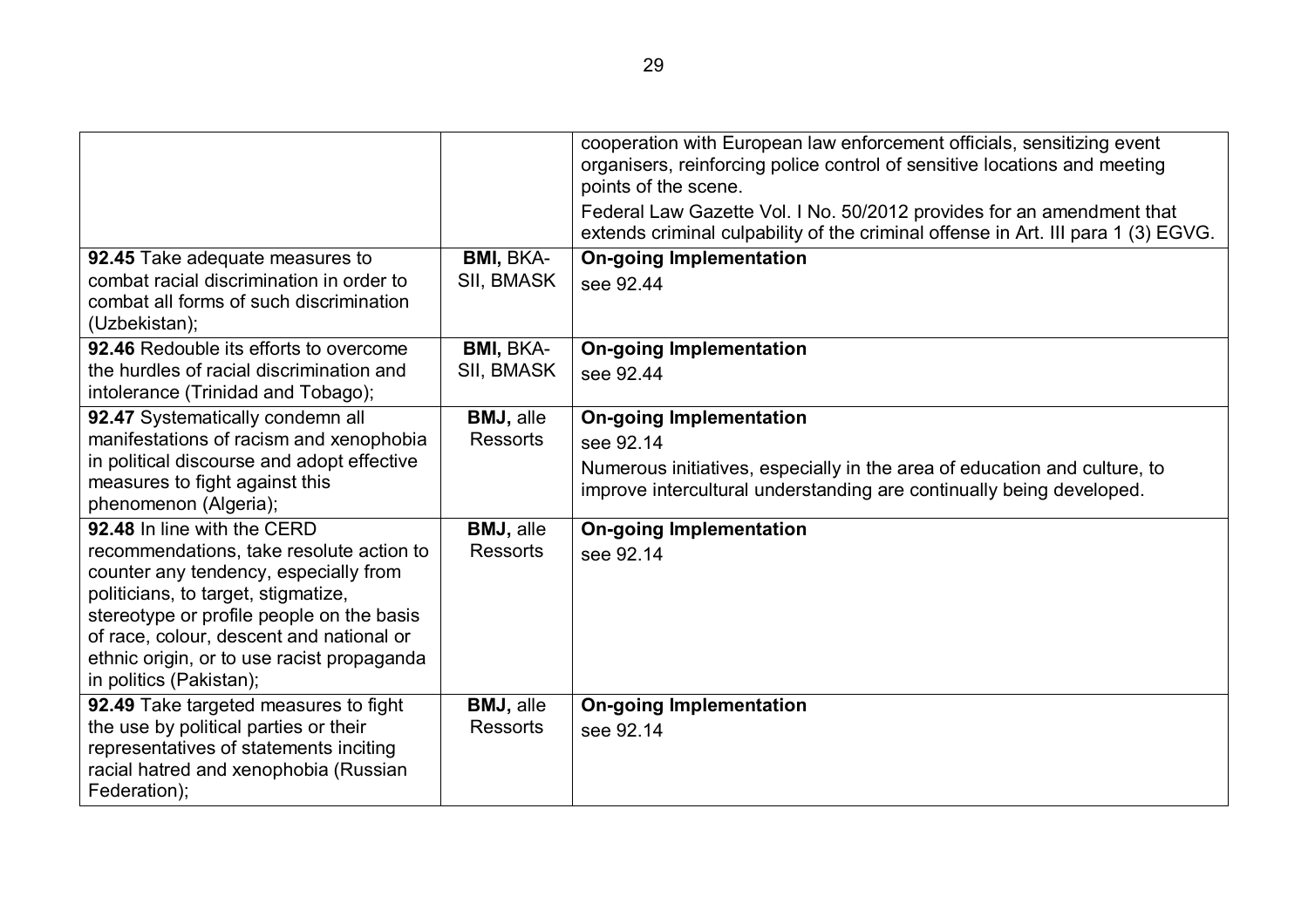| 92.50 Take effective legal measures to                                                    | <b>BMJ, alle</b> | <b>On-going Implementation</b>                                                                                                                                                                                                                                                                                                                                                                                                                                                                                                                                                                                                                                                                                                                                                                                                                                                                                                         |
|-------------------------------------------------------------------------------------------|------------------|----------------------------------------------------------------------------------------------------------------------------------------------------------------------------------------------------------------------------------------------------------------------------------------------------------------------------------------------------------------------------------------------------------------------------------------------------------------------------------------------------------------------------------------------------------------------------------------------------------------------------------------------------------------------------------------------------------------------------------------------------------------------------------------------------------------------------------------------------------------------------------------------------------------------------------------|
| prevent and combat all forms and                                                          | Ressorts         | see 92.1                                                                                                                                                                                                                                                                                                                                                                                                                                                                                                                                                                                                                                                                                                                                                                                                                                                                                                                               |
| manifestations of Islamophobia by                                                         |                  | In 2010 the "Association for the Self-control of the Austrian Press – the                                                                                                                                                                                                                                                                                                                                                                                                                                                                                                                                                                                                                                                                                                                                                                                                                                                              |
| political parties and media;                                                              |                  | Austrian Press Council" (www.presserat.at) was founded or rather re-<br>founded.                                                                                                                                                                                                                                                                                                                                                                                                                                                                                                                                                                                                                                                                                                                                                                                                                                                       |
|                                                                                           |                  | The Austrian Press Council is a modern institution for self-regulation of the<br>press that relies on the principle of voluntary action and that assures the<br>editorial quality as well as freedom of the press. The Austrian Press Council<br>has elaborated a code of honour for journalistic work that builds on the media<br>law and that should be seen as ethical guiding principles for people working<br>in the media field. This code is the basis for decisions taken by the senate of<br>the Austrian Press Council and includes rules for the work of journalists that<br>should assure the maintenance of professional ethics in the journalistic field.<br>Therefore, for instance, general suspicion and general denigration of people<br>and groups have to be avoided under all circumstances. Furthermore, any<br>discrimination based on racial, religious, national, sexual or other grounds<br>are not allowed. |
|                                                                                           |                  | On the legislative level funding for the self-control of the Austrian press was<br>put in place in 2009 (see § 12a Press Subsidies Act 2004).                                                                                                                                                                                                                                                                                                                                                                                                                                                                                                                                                                                                                                                                                                                                                                                          |
| ensure that all allegations of racist                                                     | <b>BMI</b>       | Implemented                                                                                                                                                                                                                                                                                                                                                                                                                                                                                                                                                                                                                                                                                                                                                                                                                                                                                                                            |
| misconduct by law enforcement officials                                                   |                  | sh. 92.32                                                                                                                                                                                                                                                                                                                                                                                                                                                                                                                                                                                                                                                                                                                                                                                                                                                                                                                              |
| are effectively investigated and<br>appropriately punished (Islamic Republic<br>of Iran); |                  | The Federal Bureau of Anti-Corruption acts upon instructions given by a<br>court or the public prosecutor in cases of judicially punishable acts.                                                                                                                                                                                                                                                                                                                                                                                                                                                                                                                                                                                                                                                                                                                                                                                      |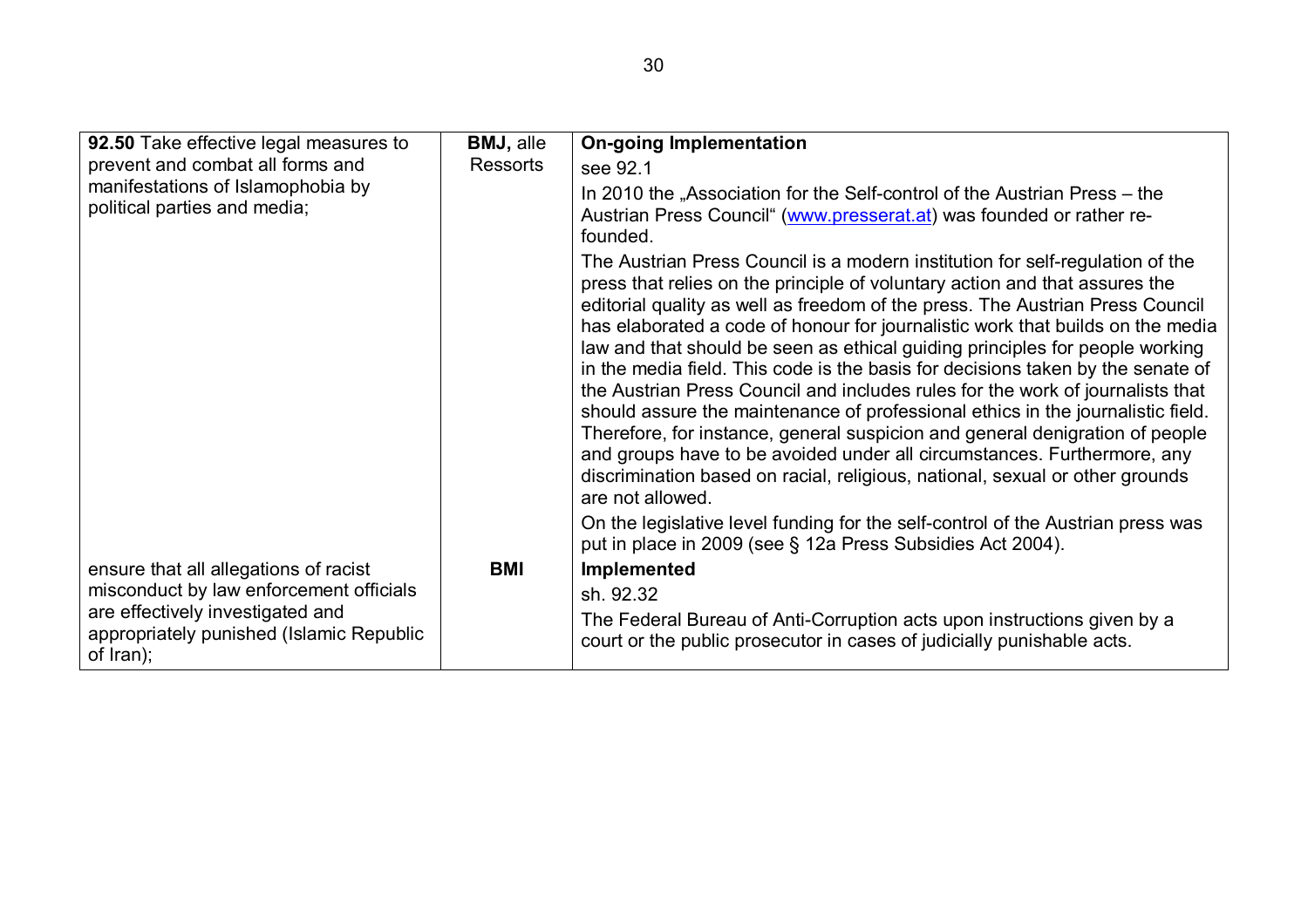| 92.51 Work to combat the danger of                                                                                       | <b>BMJ, alle</b>                    | <b>On-going Implementation</b>                                                                                                                                                                                                                                                                                                                                                                                                                                                                                                                                                                                                                                                                             |
|--------------------------------------------------------------------------------------------------------------------------|-------------------------------------|------------------------------------------------------------------------------------------------------------------------------------------------------------------------------------------------------------------------------------------------------------------------------------------------------------------------------------------------------------------------------------------------------------------------------------------------------------------------------------------------------------------------------------------------------------------------------------------------------------------------------------------------------------------------------------------------------------|
| Islamophobia in society and political                                                                                    | <b>Ressorts</b>                     | see 92.17, 92.24                                                                                                                                                                                                                                                                                                                                                                                                                                                                                                                                                                                                                                                                                           |
| discourse and                                                                                                            |                                     | Numerous initiatives, especially in the area of education and culture, to<br>promote intercultural understanding are continually being developed further.                                                                                                                                                                                                                                                                                                                                                                                                                                                                                                                                                  |
| establish a comprehensive system for<br>recording and monitoring racist crimes<br>committed in Austria (United Kingdom); | <b>BMI, BMJ</b>                     | The Federal Office for the Protection of the Constitution and Counter<br>Terrorism (.BVT), which is also responsible for the criminal offenses of<br>incitement to hatred and those criminal offenses under the law banning<br>national socialist activities, records xenophobic/racist grounds for these<br>crimes in the annual report on state security. Additionally, the BVT keeps<br>statistics concerning other criminal or administrative offenses if they have<br>visibly been racially motivated. Furthermore, the .BVT keeps a collection on<br>police complaints regarding xenophobic/racist, anti-Semitic as well as<br>islamophobic or anti-Muslim cases ("Meldespiegel Rechtsextremismus"). |
|                                                                                                                          |                                     | When the complaint is being made, the data of the victims (according to<br>offense, age, gender, citizenship, relationship between traitor and victim) are<br>recorded statistically.                                                                                                                                                                                                                                                                                                                                                                                                                                                                                                                      |
|                                                                                                                          |                                     | The Federal Ministry for Justice (BMJ) explicitly indicated in a decree on the<br>reporting duties of the public prosecution that in all cases in which the<br>conviction included the aggravating factor of racist motivation, there is a<br>responsibility to report to the Ministry. Additionally a working group on<br>"reporting duties" was established in the BMJ in order to, amongst others,<br>improve the quality of the data in the reports. Furthermore an inter-ministerial<br>working group deals with the harmonisation of data.                                                                                                                                                           |
| 92.52 Strengthen its policies and                                                                                        | <b>BMI, alle</b>                    | <b>On-going implementation</b>                                                                                                                                                                                                                                                                                                                                                                                                                                                                                                                                                                                                                                                                             |
| programmes aimed at combating                                                                                            | <b>Ressorts</b>                     | see 92.24, 92.25                                                                                                                                                                                                                                                                                                                                                                                                                                                                                                                                                                                                                                                                                           |
| discrimination, xenophobia, racism and<br>intolerance (Canada);                                                          |                                     | Numerous initiatives, especially in the area of education and culture, to<br>improve intercultural understanding are continually being developed further.                                                                                                                                                                                                                                                                                                                                                                                                                                                                                                                                                  |
| 92.53 Continue its work to combat<br>societal discrimination and xenophobia<br>(United States of America);               | <b>BMI, alle</b><br><b>Ressorts</b> | <b>On-going implementation</b><br>see 92.25 and 92.52                                                                                                                                                                                                                                                                                                                                                                                                                                                                                                                                                                                                                                                      |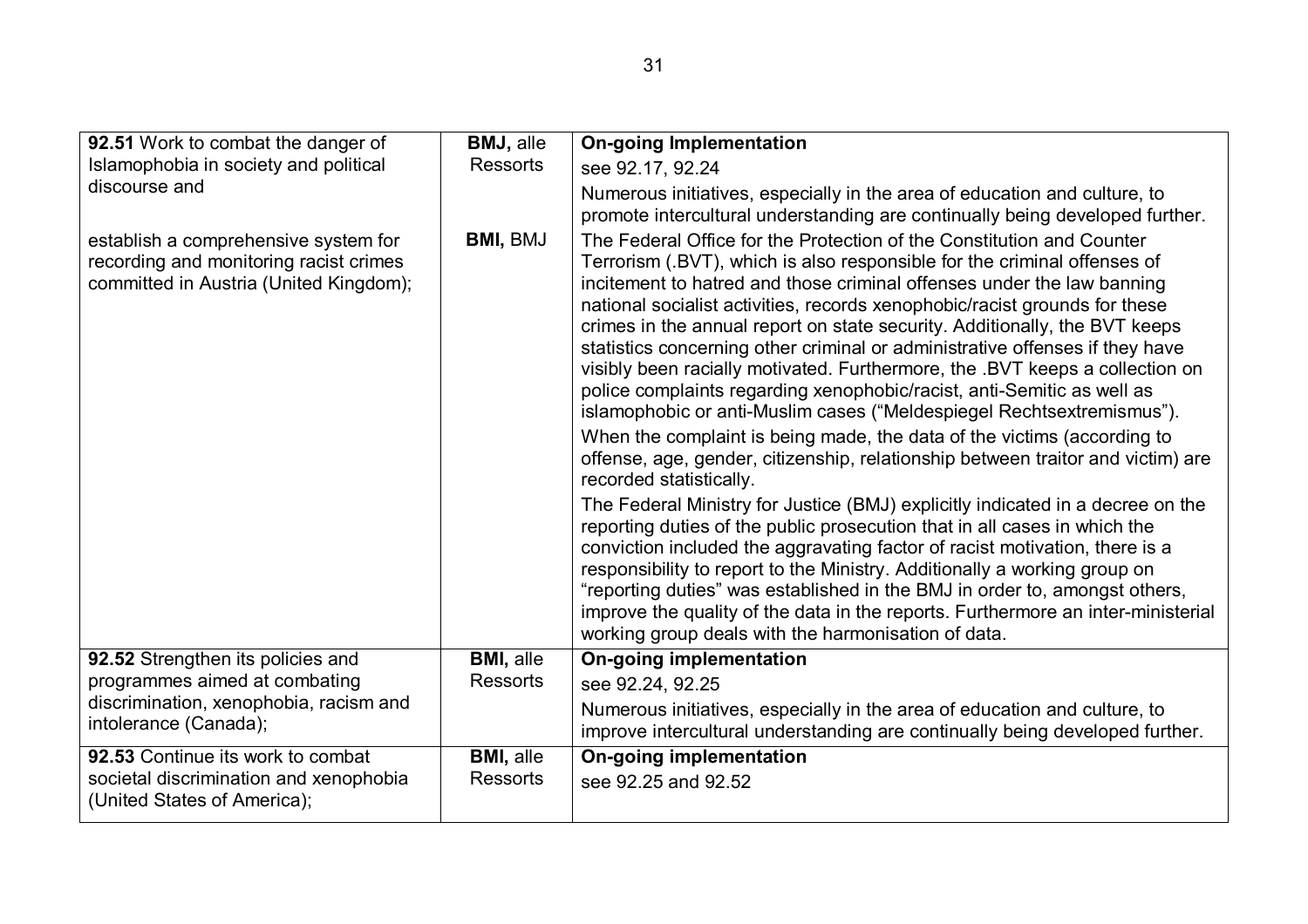| 92.54 Take necessary steps to combat<br>manifestation of neo-Nazi, right-wing<br>extremist and xenophobic incidents<br>directed against members of minority<br>groups (Czech Republic); | <b>BMI</b>                          | Implemented<br>see 92.44<br>The BMI and its subordinate security offices fight all criminally relevant<br>manifestations of right-wing extremism consequently and with all available<br>legal means. The security offices also put a special focus on preventive<br>measures in addition to the repressive ones.                                                                                                                                                                                                                                                                                                                                                                                                                                                                                                                                                                                                                                                                                                                                                                                                                                                                                                                                                                                                                                                                                                                                                                                                                                                                                                                                                                                                                                                                                                  |
|-----------------------------------------------------------------------------------------------------------------------------------------------------------------------------------------|-------------------------------------|-------------------------------------------------------------------------------------------------------------------------------------------------------------------------------------------------------------------------------------------------------------------------------------------------------------------------------------------------------------------------------------------------------------------------------------------------------------------------------------------------------------------------------------------------------------------------------------------------------------------------------------------------------------------------------------------------------------------------------------------------------------------------------------------------------------------------------------------------------------------------------------------------------------------------------------------------------------------------------------------------------------------------------------------------------------------------------------------------------------------------------------------------------------------------------------------------------------------------------------------------------------------------------------------------------------------------------------------------------------------------------------------------------------------------------------------------------------------------------------------------------------------------------------------------------------------------------------------------------------------------------------------------------------------------------------------------------------------------------------------------------------------------------------------------------------------|
| 92.55 Ensure the full respect of the rights<br>of migrants and minorities such as the<br>Roma, including by strengthening the<br>measures against acts of racial                        | <b>BMI, alle</b><br><b>Ressorts</b> | <b>On-going implementation</b><br>In this context reference is made to the Office of the State Secretary on<br>Integration which was founded on 21 April 2011 and to the on-going<br>measures provided for in the NAP-I.                                                                                                                                                                                                                                                                                                                                                                                                                                                                                                                                                                                                                                                                                                                                                                                                                                                                                                                                                                                                                                                                                                                                                                                                                                                                                                                                                                                                                                                                                                                                                                                          |
| discrimination, xenophobia and<br>intolerance (Cuba);                                                                                                                                   |                                     | Within the framework of the EU strategy for the inclusion of the Roma,<br>national measures in the key areas of education, employment, health and<br>housing will be continuously implemented until 2020. A National Contact<br>Point was established, which set up a platform for dialogue for the national<br>monitoring. Periodical meetings are held at which representatives of Roma<br>associations in cooperation with the competent authorities of federal and<br>provincial governments and scientific experts to discuss these key areas and<br>develop concrete measures. The adult education centers of the City of<br>Vienna ("Volkshochschulen") e.g. offer free "Roma learning aid" classes for<br>students with the active involvement of Roma associations, with regular<br>training meetings for small groups and parents' evenings to inform them on<br>educational matters. Since autumn 2000 the Roma Association "Romano"<br>Centro" leads a multilingual Roma school-assistance and school-mediation in<br>order to improve communication between schools and parents. Regarding<br>employment, members of the Roma ethnic group are supported e.g. through<br>the project "Thara: Romani Butji - Roma New Labour" by the Austrian<br>"Volkshilfe" (National Support) in order to help them gain access to the labour<br>market. The project's activities are divided into three aspects: structural<br>awareness, individual promotion and institutional mediation. A package of<br>anti-discrimination work, public awareness, community work, empowerment<br>and training opportunities is offered in five modules and overlapping project<br>phases in order to sustainably secure Roma and Sinti access to the labour<br>market as well as to the services of the Employment Service. |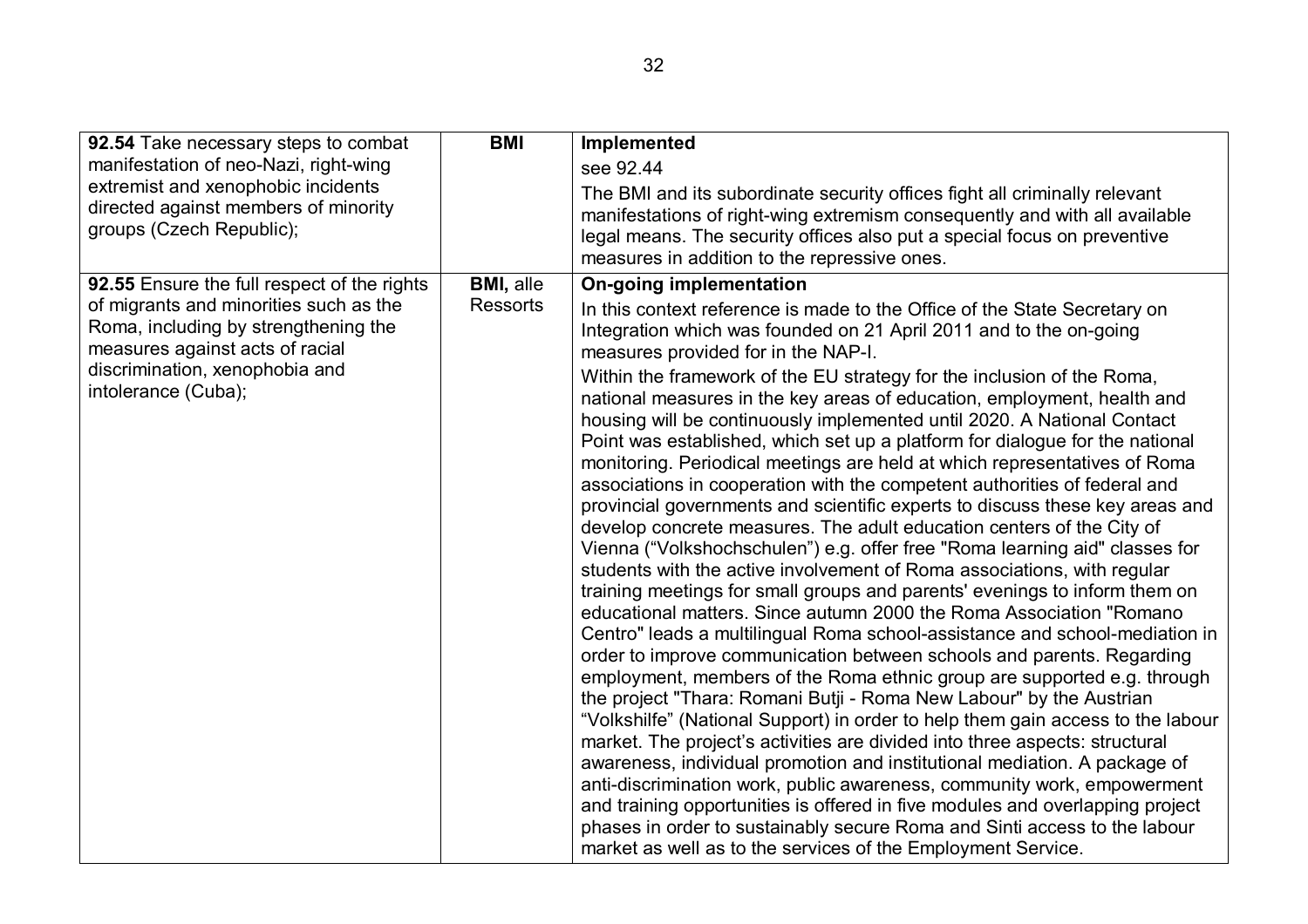| 92.56 Noting with concern that the crime<br>of torture does not exist in its national<br>legislation, define this crime and ensure<br>that victims receive economic and legal<br>compensation according to international<br>standards (Spain);      | <b>BMJ</b>      | <b>Implemented</b><br>see 92.1<br>A separate offence on torture was introduced in the Criminal Code through<br>Federal Law Gazette Vol. I No. 120/2012. The terms of § 312a Criminal Code<br>entered into force on 1 January 2013. In synopsis with the BAK under the<br>leadership of the Office of the Public Prosecutor a thorough and impartial<br>investigation is thereby assured.              |
|-----------------------------------------------------------------------------------------------------------------------------------------------------------------------------------------------------------------------------------------------------|-----------------|-------------------------------------------------------------------------------------------------------------------------------------------------------------------------------------------------------------------------------------------------------------------------------------------------------------------------------------------------------------------------------------------------------|
| 92.57 Uphold the total prohibition against<br>torture and reform its laws in accordance<br>with its international obligations under<br>the Convention against Torture and<br>Other Cruel, Inhuman or Degrading<br>Treatment or Punishment (Sweden); | <b>BMJ, BMI</b> | Implemented<br>see 92.1                                                                                                                                                                                                                                                                                                                                                                               |
| 92.58 Ensure prompt, thorough and<br>impartial investigations into allegations of<br>torture and ill-treatment (Netherlands);                                                                                                                       | <b>BMJ, BMI</b> | <b>On-going implementation</b><br>see 92.64<br>A separate offence on torture was introduced in the Criminal Code through<br>Federal Law Gazette Vol. I No. 120/2012. The terms of § 312a Criminal Code<br>entered into force on 1 January 2013. In synopsis with the BAK under the<br>leadership of the Office of the Public Prosecutor a thorough and impartial<br>investigation is thereby assured. |
| 92.59 Take all the necessary measures<br>to ensure prompt, thorough and impartial<br>investigations into allegations of torture<br>and ill-treatment (Uzbekistan);                                                                                  | <b>BMJ, BMI</b> | <b>On-going implementation</b><br>A separate offence on torture was introduced in the Criminal Code through<br>Federal Law Gazette Vol. I No. 120/2012. The terms of § 312a Criminal Code<br>entered into force on 1 January 2013. In synopsis with the BAK under the<br>leadership of the Office of the Public Prosecutor a thorough and impartial<br>investigation is thereby assured.<br>see 92.64 |
| 92.60 Take prompt action against the use<br>of excessive force by the police<br>(Sweden);                                                                                                                                                           | <b>BMI</b>      | Implemented<br>Training measures are taking place on a continuous basis.                                                                                                                                                                                                                                                                                                                              |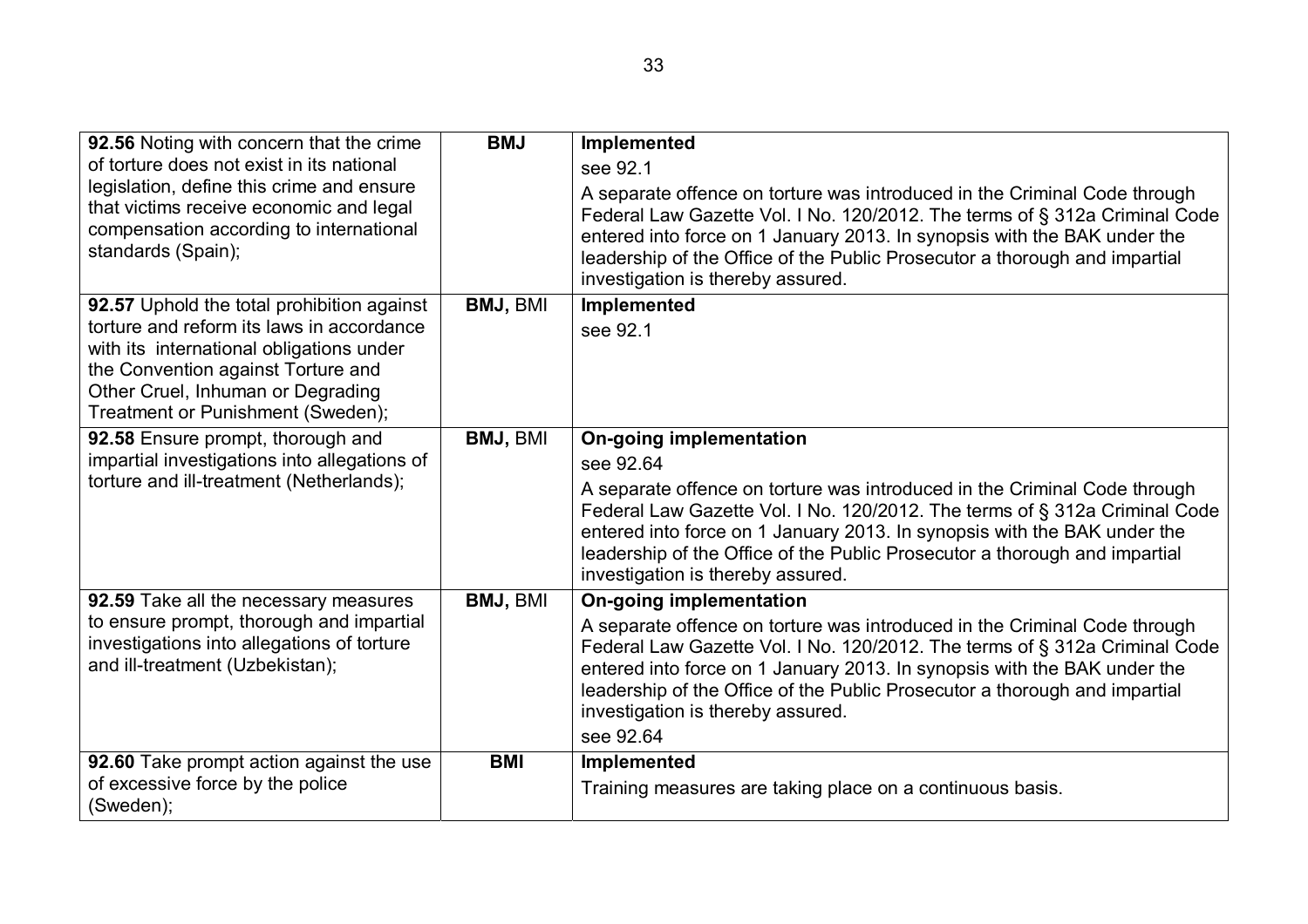| 92.61 Urgently conduct thorough and<br>impartial investigation into all allegations<br>of excessive force and abuse by law<br>enforcement officials and bring to justice<br>anyone suspected of having committed                         | <b>BMI</b>                 | Implemented<br>The Federal Bureau against Corruption (BAK) is an independent body and<br>was established on 1 January 2010. Its nationwide jurisdiction over security<br>and criminal police includes also human rights offences (Federal Law<br>Gazette Vol. I No. 72/2009). Despite the fact that the BAK is based in the                                                                                                                                                                                                                                                                         |
|------------------------------------------------------------------------------------------------------------------------------------------------------------------------------------------------------------------------------------------|----------------------------|-----------------------------------------------------------------------------------------------------------------------------------------------------------------------------------------------------------------------------------------------------------------------------------------------------------------------------------------------------------------------------------------------------------------------------------------------------------------------------------------------------------------------------------------------------------------------------------------------------|
| excessive use of force, torture or other<br>human rights violations (Sweden);                                                                                                                                                            |                            | BMI, in terms of organisation it is outside the scope of the Directorate<br>General for Public Security (GDfdöS); § 7 of BAK-Act guarantees full<br>"transparency of instructions"; it reports the suspicion of a criminal offence<br>immediately to the Public Prosecutor's Office and takes action upon<br>instruction of the court or the Public Prosecutor's Office; additionally a<br>commission for legal protection examines justified allegations against the<br>BAK according to §§ 8 and 9 BAK-Act.                                                                                       |
| 92.62 Establish an independent<br>mechanism for investigating allegations<br>of torture and ill-treatment by law-<br>enforcement officials, and ensure justice<br>and reparation to victims of such human<br>rights violations (Norway); | <b>BKA-VD,</b><br>BMI, BMJ | Implemented<br>see 92.1                                                                                                                                                                                                                                                                                                                                                                                                                                                                                                                                                                             |
| 92.63 Continue to pursue its<br>commendable efforts in handling<br>complaints regarding alleged acts of ill-<br>treatment committed by law-enforcement<br>authorities (Botswana);                                                        | <b>BMI</b>                 | <b>On-going implementation</b><br>see 92.64                                                                                                                                                                                                                                                                                                                                                                                                                                                                                                                                                         |
| 92.64 Further address the issue of<br>treatment by law enforcement personnel<br>towards criminal suspects, detainees and<br>prisoners, in line with relevant human<br>rights standards (Indonesia);                                      | <b>BMI, BMJ</b>            | <b>On-going implementation</b><br>Coordinated decrees of 6 November 2009 between the BMI and the BMJ<br>ensure, amongst others, that the cases will be dealt with in an objective way<br>and in one that excludes any appearance of bias.<br>A separate offence on torture was introduced in the Criminal Code through<br>Federal Law Gazette Vol. I No. 120/2012. The terms of § 312a Criminal Code<br>entered into force on 1 January 2013. In synopsis with the BAK under the<br>leadership of the Office of the Public Prosecutor a thorough and impartial<br>investigation is thereby assured. |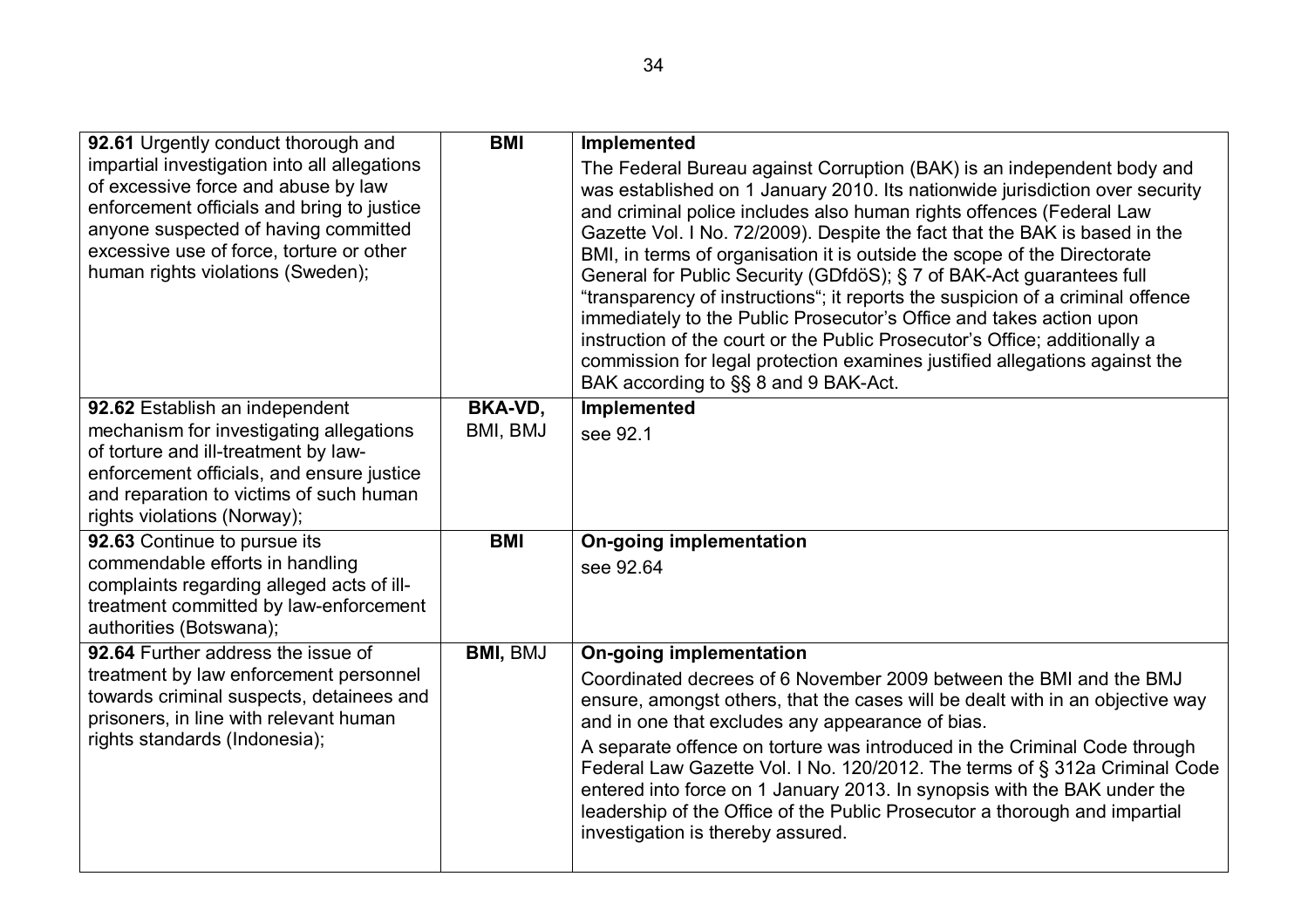| 92.65 Consider alternatives to pre-                                                                                                                                                                                                                                                                                                                                  | <b>BMI</b>        | Implemented                                                                                                                                                                                                                                                                                                                                                                                                                                                                                                                                                                                                                                                                       |
|----------------------------------------------------------------------------------------------------------------------------------------------------------------------------------------------------------------------------------------------------------------------------------------------------------------------------------------------------------------------|-------------------|-----------------------------------------------------------------------------------------------------------------------------------------------------------------------------------------------------------------------------------------------------------------------------------------------------------------------------------------------------------------------------------------------------------------------------------------------------------------------------------------------------------------------------------------------------------------------------------------------------------------------------------------------------------------------------------|
| deportation detention (Brazil);                                                                                                                                                                                                                                                                                                                                      |                   | §77 of the Aliens Police Act (FPG) provides for the use of "milder measures"<br>instead of custody pending deportation which restricts freedom of movement.<br>It is to be used if the purpose of custody pending deportation can be<br>achieved through different means (accommodation in a specific place,<br>periodic reporting to a police station, deposit of an adequate financial amount<br>with the authority). When it comes to minors until the age of 16 the authority<br>are primarily to use the "milder measure". Positive example: Expansion of the<br>family center "Zinnergasse" and the extensive efforts towards the voluntary<br>return of persons concerned. |
| 92.66 Speed up the development of the                                                                                                                                                                                                                                                                                                                                | <b>BMI</b>        | <b>Process of Implementation</b>                                                                                                                                                                                                                                                                                                                                                                                                                                                                                                                                                                                                                                                  |
| "open-doors-regime" project to<br>accommodate persons awaiting<br>deportation (Norway);                                                                                                                                                                                                                                                                              |                   | With the establishment of the Federal Office for Foreigners and Asylum on 1<br>January 2014 the implementation of the custody pending deportation will be<br>effectuated differently. Most likely the enforcement of custody pending<br>deportation will be done in five police detention centers in which an "open"<br>door regime" will be put in place.                                                                                                                                                                                                                                                                                                                        |
| 92.67 Provide special protection and                                                                                                                                                                                                                                                                                                                                 | <b>BMI, BMWFJ</b> | Implemented                                                                                                                                                                                                                                                                                                                                                                                                                                                                                                                                                                                                                                                                       |
| assistance to unaccompanied children<br>(Brazil);                                                                                                                                                                                                                                                                                                                    |                   | The institution "Youth Project Traiskirchen" ("Verein Menschen Leben") is an<br>institution for the needs of unaccompanied minor foreigners. Special care in<br>the Service Center East: unaccompanied minors are taken care of in housing<br>facilities of the youth welfare authority.<br>The working group on trafficking in children is discussing options for an                                                                                                                                                                                                                                                                                                             |
|                                                                                                                                                                                                                                                                                                                                                                      |                   | improved protection of unaccompanied children.                                                                                                                                                                                                                                                                                                                                                                                                                                                                                                                                                                                                                                    |
| 92.68 Take appropriate measures to<br>prevent investigations, arbitrary<br>detentions, searches and interrogations<br>by judicial authorities or police agents on<br>the basis of physical appearance, skin<br>colour or ethnic or national origin; impose<br>severe sentences on authorities which<br>get involved in these abuses and ill-<br>treatment (Ecuador); | <b>BMI, BMJ</b>   | <b>On-going implementation</b><br>see 92.64, 92.30                                                                                                                                                                                                                                                                                                                                                                                                                                                                                                                                                                                                                                |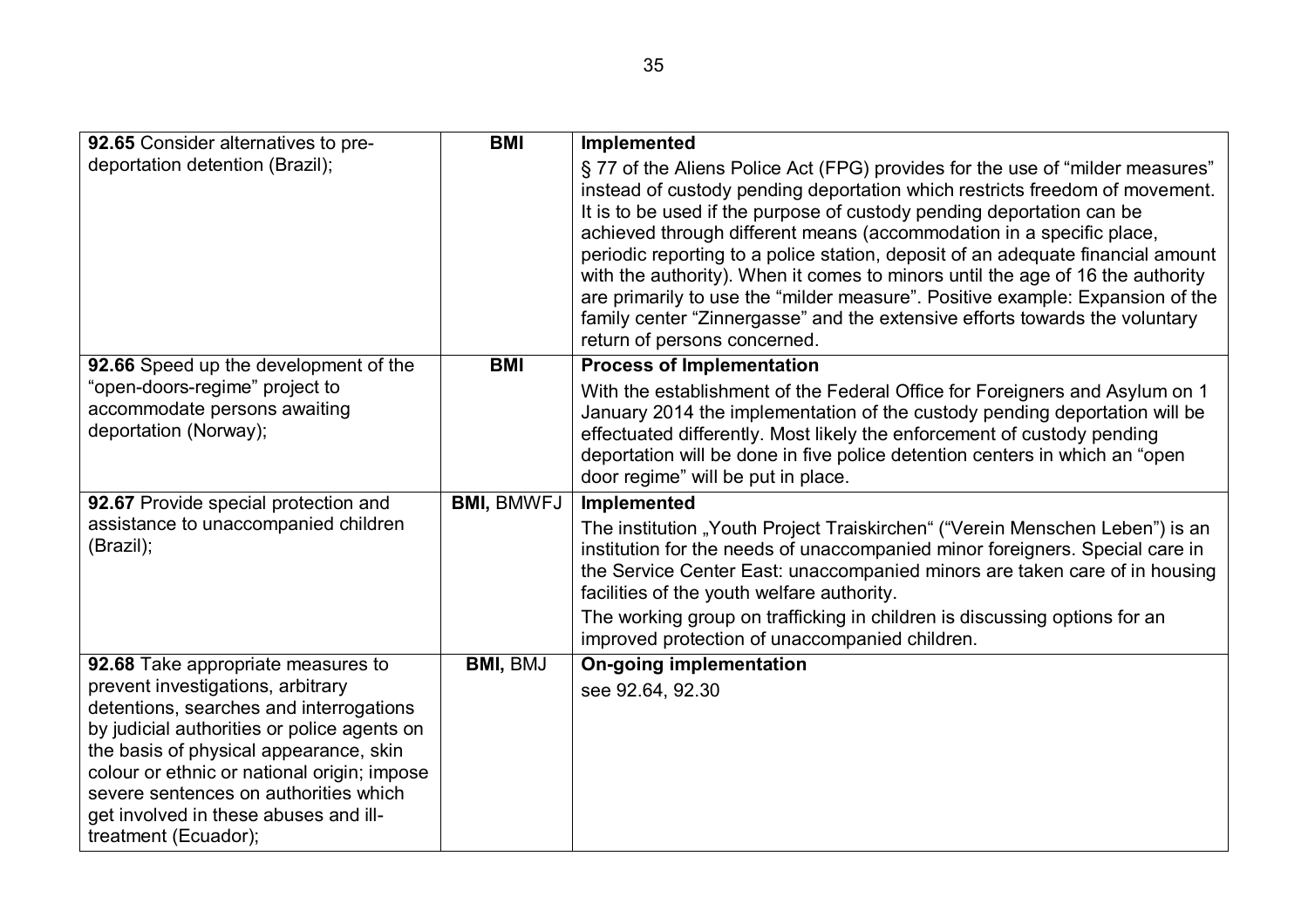| 92.69 Investigate, prosecute and redress                             | BMJ, BKA-    | <b>On-going implementation</b>                                                                                                                                                                                                                                                                                                                                                                                                                                                                                                                                                                                                                                                                                                                                                                                                                                                                                                                                                                                                                                                                                                                                                                                                                                                                                                                                                                                                                                                                                                                                                                                                          |
|----------------------------------------------------------------------|--------------|-----------------------------------------------------------------------------------------------------------------------------------------------------------------------------------------------------------------------------------------------------------------------------------------------------------------------------------------------------------------------------------------------------------------------------------------------------------------------------------------------------------------------------------------------------------------------------------------------------------------------------------------------------------------------------------------------------------------------------------------------------------------------------------------------------------------------------------------------------------------------------------------------------------------------------------------------------------------------------------------------------------------------------------------------------------------------------------------------------------------------------------------------------------------------------------------------------------------------------------------------------------------------------------------------------------------------------------------------------------------------------------------------------------------------------------------------------------------------------------------------------------------------------------------------------------------------------------------------------------------------------------------|
| cases of racially motivated illtreatment                             | SII, BMI     | see 92.14 and 92.44                                                                                                                                                                                                                                                                                                                                                                                                                                                                                                                                                                                                                                                                                                                                                                                                                                                                                                                                                                                                                                                                                                                                                                                                                                                                                                                                                                                                                                                                                                                                                                                                                     |
| and discrimination, including hate speech                            |              |                                                                                                                                                                                                                                                                                                                                                                                                                                                                                                                                                                                                                                                                                                                                                                                                                                                                                                                                                                                                                                                                                                                                                                                                                                                                                                                                                                                                                                                                                                                                                                                                                                         |
| and incitement to hatred (Egypt);                                    |              |                                                                                                                                                                                                                                                                                                                                                                                                                                                                                                                                                                                                                                                                                                                                                                                                                                                                                                                                                                                                                                                                                                                                                                                                                                                                                                                                                                                                                                                                                                                                                                                                                                         |
| 92.70 Make further efforts to improve                                | <b>BMJ</b>   | Implemented                                                                                                                                                                                                                                                                                                                                                                                                                                                                                                                                                                                                                                                                                                                                                                                                                                                                                                                                                                                                                                                                                                                                                                                                                                                                                                                                                                                                                                                                                                                                                                                                                             |
| conditions in penitentiary institutions<br>(Bosnia and Herzegovina); |              | Continuous improvement of detention conditions in the penitentiary system is<br>taking place within existing budgetary means. In particular, an on-going<br>construction program aims at correcting existing shortfalls in all detention<br>centres. Furthermore, the care of inmates is continuously being improved<br>within existing budgetary means.<br>A new prison (Korneuburg) is operational since September 2012. After<br>successful completion of the planning of the new prison in Salzburg the<br>construction will start once the building permits have been received. Changes<br>in planning also have to reflect changes in the population of inmates. Thus, a<br>new women's ward was established at Korneuburg prison and in Eisenstadt<br>prison a women's ward is planned. For the juvenile prison at Gerasdorf the<br>construction of an outdoor tract and "measures department" is being planned.<br>Additionally, the construction of a new prison in the area of Vienna is being<br>planned. Furthermore, the continuous improvement in the care of prison<br>inmates is a priority. The necessary human resources are provided by the<br>judicial service agency within the limits of the budget.<br>As of 1 July 2012, the Austrian Ombudsman Board, with its commissions,<br>took over the functions of a national preventive mechanism in accordance<br>with OP-CAT and regularly visits places where people are deprived of their<br>liberty, including prisons, in order to examine them and, if applicable, to<br>elaborate recommendations for the attention of the highest responsible<br>authorities. |
| 92.71 Step up efforts aimed at                                       | BMJ, BKA-    | <b>On-going implementation</b>                                                                                                                                                                                                                                                                                                                                                                                                                                                                                                                                                                                                                                                                                                                                                                                                                                                                                                                                                                                                                                                                                                                                                                                                                                                                                                                                                                                                                                                                                                                                                                                                          |
| establishing efficient protection measures                           | SII, BMI,    | see 92.72, 92.15                                                                                                                                                                                                                                                                                                                                                                                                                                                                                                                                                                                                                                                                                                                                                                                                                                                                                                                                                                                                                                                                                                                                                                                                                                                                                                                                                                                                                                                                                                                                                                                                                        |
| to prevent, combat and punish                                        | <b>BMWFJ</b> |                                                                                                                                                                                                                                                                                                                                                                                                                                                                                                                                                                                                                                                                                                                                                                                                                                                                                                                                                                                                                                                                                                                                                                                                                                                                                                                                                                                                                                                                                                                                                                                                                                         |
| perpetrators of violence against women                               |              |                                                                                                                                                                                                                                                                                                                                                                                                                                                                                                                                                                                                                                                                                                                                                                                                                                                                                                                                                                                                                                                                                                                                                                                                                                                                                                                                                                                                                                                                                                                                                                                                                                         |
| and children, including domestic violence                            |              |                                                                                                                                                                                                                                                                                                                                                                                                                                                                                                                                                                                                                                                                                                                                                                                                                                                                                                                                                                                                                                                                                                                                                                                                                                                                                                                                                                                                                                                                                                                                                                                                                                         |
| and sexual abuse (Malaysia);                                         |              |                                                                                                                                                                                                                                                                                                                                                                                                                                                                                                                                                                                                                                                                                                                                                                                                                                                                                                                                                                                                                                                                                                                                                                                                                                                                                                                                                                                                                                                                                                                                                                                                                                         |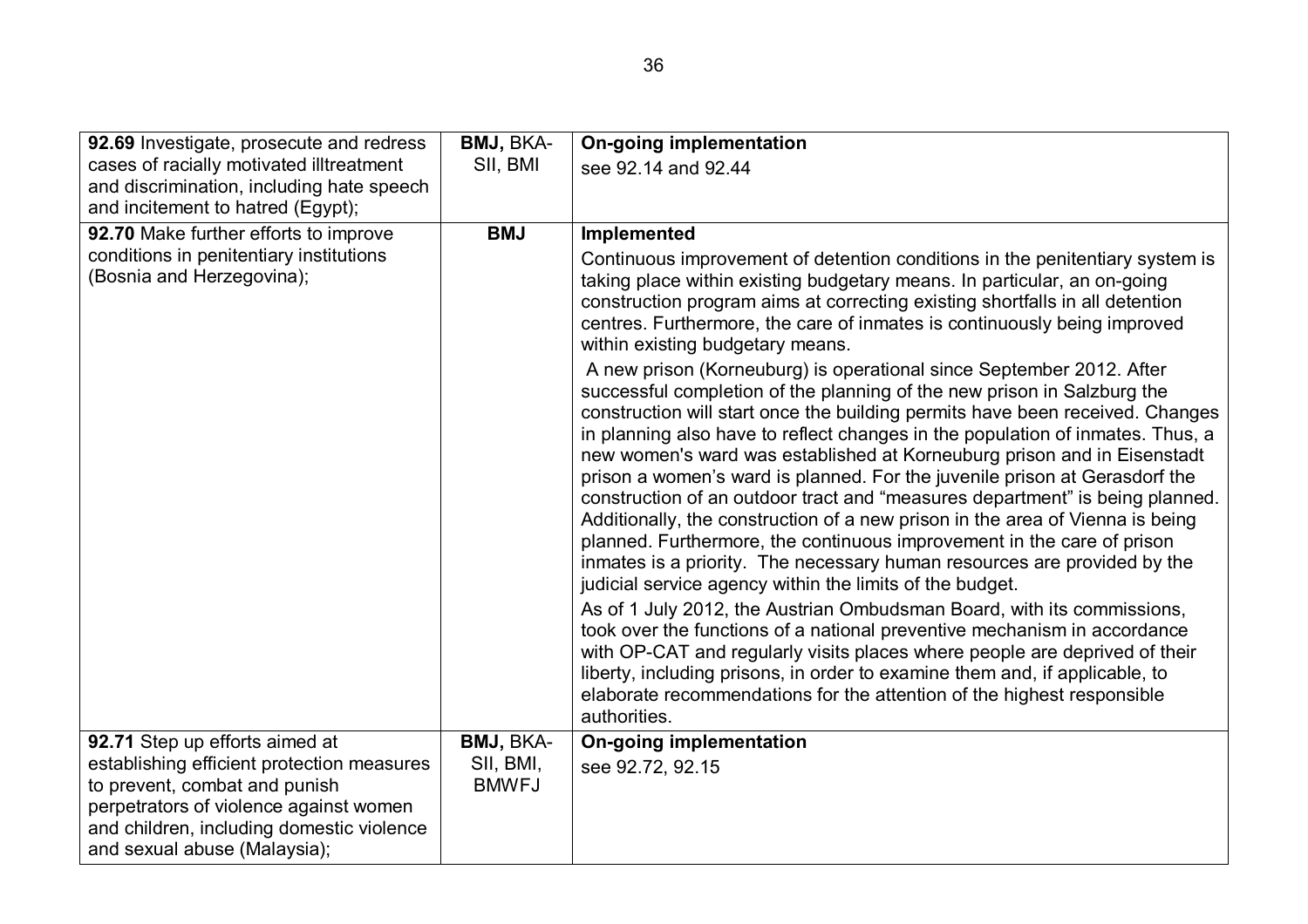| 92.72 Strengthen its efforts to ensure that                                                                                                                                                | <b>BMI, BKA-</b>                                                                                                                                                                                                                                                                                                      | <b>On-going implementation</b>                                                                                                                                                                                                                                                                                                                                                                                                                                                                                                                                                                                                                                                                                                                                                                                                                                                                                                                                                                                                                                                                                                                                                                                                                                                                                                                                                                                    |
|--------------------------------------------------------------------------------------------------------------------------------------------------------------------------------------------|-----------------------------------------------------------------------------------------------------------------------------------------------------------------------------------------------------------------------------------------------------------------------------------------------------------------------|-------------------------------------------------------------------------------------------------------------------------------------------------------------------------------------------------------------------------------------------------------------------------------------------------------------------------------------------------------------------------------------------------------------------------------------------------------------------------------------------------------------------------------------------------------------------------------------------------------------------------------------------------------------------------------------------------------------------------------------------------------------------------------------------------------------------------------------------------------------------------------------------------------------------------------------------------------------------------------------------------------------------------------------------------------------------------------------------------------------------------------------------------------------------------------------------------------------------------------------------------------------------------------------------------------------------------------------------------------------------------------------------------------------------|
| effective protection measures are                                                                                                                                                          | SII, BMJ,                                                                                                                                                                                                                                                                                                             | see also 92.15                                                                                                                                                                                                                                                                                                                                                                                                                                                                                                                                                                                                                                                                                                                                                                                                                                                                                                                                                                                                                                                                                                                                                                                                                                                                                                                                                                                                    |
| <b>BMWFJ</b><br>promptly in place in order to prevent,<br>combat and sanction acts of violence<br>against women and children, notably<br>domestic violence and sexual violence<br>(Canada) | As of 1 January 2008 specialized prosecutors with the responsibility for<br>dealing with cases concerning violence in the social context have been<br>established in Public Prosecutor's Offices with at least ten systemized<br>permanent posts. These public prosecutors are specially trained for this<br>purpose. |                                                                                                                                                                                                                                                                                                                                                                                                                                                                                                                                                                                                                                                                                                                                                                                                                                                                                                                                                                                                                                                                                                                                                                                                                                                                                                                                                                                                                   |
|                                                                                                                                                                                            |                                                                                                                                                                                                                                                                                                                       | Additionally, the training for prospective judges includes sessions on the topic<br>of domestic violence. Furthermore, since 1 January 2009 prospective judges<br>have to complete an at least two-week long traineeship with a victim<br>protection or welfare organisation.                                                                                                                                                                                                                                                                                                                                                                                                                                                                                                                                                                                                                                                                                                                                                                                                                                                                                                                                                                                                                                                                                                                                     |
|                                                                                                                                                                                            |                                                                                                                                                                                                                                                                                                                       | On 1 January 2012 harsher sentences for these kinds of criminal acts were<br>put in place (Amendment to the Criminal Code 2011, Federal Law Gazette I<br>No. 130/2011) as a consequent continuation of measures of the 2nd<br>Protection against Violence Act.                                                                                                                                                                                                                                                                                                                                                                                                                                                                                                                                                                                                                                                                                                                                                                                                                                                                                                                                                                                                                                                                                                                                                    |
|                                                                                                                                                                                            |                                                                                                                                                                                                                                                                                                                       | Furthermore, commitments arising from the Council of Europe Convention on<br>the Protection of Children against Sexual Exploitation and Sexual Abuse as<br>well as from the recommendations of the UN Committee on the Rights of the<br>Child of 3 October 2008 regarding the Optional Protocol to the Convention on<br>the Rights of the Child on the sale of children, child prostitution and child<br>pornography were implemented. The implementation of the directive of the<br>European Parliament and the Council on combating sexual abuse, sexual<br>exploitation of children and child pornography, which has not yet been<br>adopted, was partly anticipated through the amendment of the Criminal Code<br>in 2011. § 208a of the Criminal Code introduces a new criminal offence<br>against the initiation of sexual contacts with under-aged. § 215a para 2a of<br>the Criminal Code criminalizes also the deliberate observation of<br>pornographic acts of minors. Furthermore the extraterritorial jurisdiction of §<br>64 para 1 (4a) of the Criminal Code was extended to include further criminal<br>offences and the link for the application of national jurisdiction was<br>broadened regarding acts committed abroad to include crimes no matter if it<br>is punishable in the state where it was committed.<br>In July 2013 the Parliament unanimously adopted the decision to ratify the |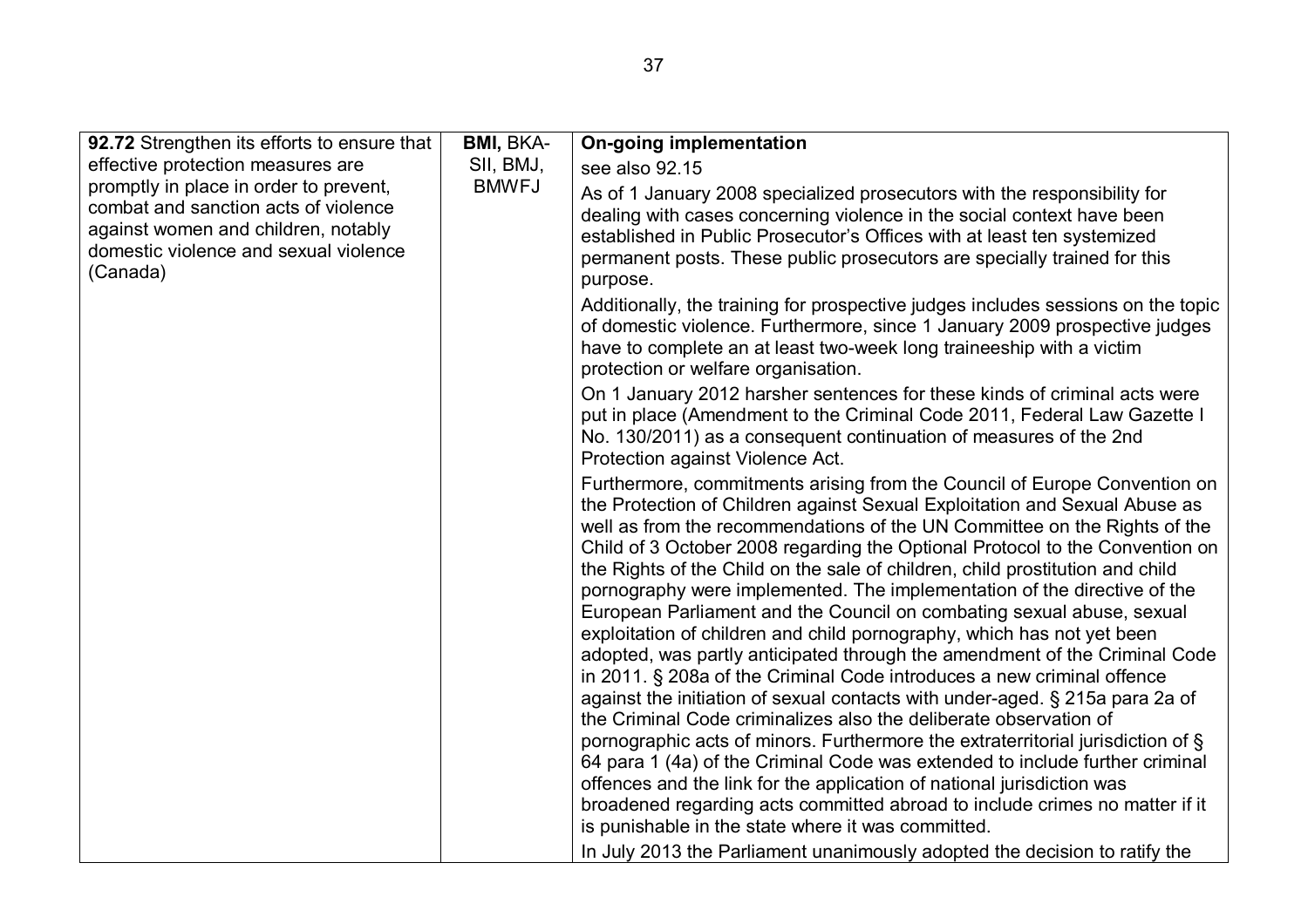|                                                                                                                           |                    | Europe Convention on Preventing and Combating Violence against Women<br>and Domestic Violence (CAHVIO). The ratification process is thus almost<br>concluded. Measures to create awareness, for the prevention and the<br>protection of victims in regard to the fight against domestic violence are put in<br>place on a regular basis.                                                                                                                                                                                                                                              |
|---------------------------------------------------------------------------------------------------------------------------|--------------------|---------------------------------------------------------------------------------------------------------------------------------------------------------------------------------------------------------------------------------------------------------------------------------------------------------------------------------------------------------------------------------------------------------------------------------------------------------------------------------------------------------------------------------------------------------------------------------------|
| 92.73 Further strengthen the measures                                                                                     | <b>BMeiA</b>       | Implemented                                                                                                                                                                                                                                                                                                                                                                                                                                                                                                                                                                           |
| to combat human trafficking (Azerbaijan);                                                                                 |                    | On 20 March 2012 the Austrian Federal Government adopted the third NAP<br>on the fight against human trafficking. Important areas such as information<br>campaigns, sensitizations and training for concerned professional groups,<br>victim support and international cooperation were further strengthened. The<br>national coordination mechanism "Task Force Human Trafficking" serves as<br>an important platform.                                                                                                                                                               |
|                                                                                                                           |                    | A working group within the Human Rights Advisory Body was put in place for<br>the question of identifying victims of human trafficking.                                                                                                                                                                                                                                                                                                                                                                                                                                               |
| 92.74 Continue to share at the                                                                                            | <b>BMeiA</b>       | Implemented                                                                                                                                                                                                                                                                                                                                                                                                                                                                                                                                                                           |
| international level its national practices of<br>its Second National Action Plan against<br>Human Trafficking (Portugal); |                    | Representatives of the Austrian Federal Government, especially the national<br>coordinator for the fight against human trafficking and the members of the<br>Task Force Human Trafficking, took part in international and national<br>conferences/seminars/workshops concerning human trafficking on a regular<br>basis nationally and internationally. Often they acted as speakers in the<br>framework of panel discussions or events. At the high-level meeting of the<br>UN General Assembly on human trafficking on 13 May 2013 Austria was<br>represented at ministerial level. |
| 92.75 Take effective measures to prevent                                                                                  | <b>BMI, BMeiA,</b> | <b>Process of Implementation</b>                                                                                                                                                                                                                                                                                                                                                                                                                                                                                                                                                      |
| sex tourism, and combat the sale and                                                                                      | BMJ, BMWFJ         | see 92.72                                                                                                                                                                                                                                                                                                                                                                                                                                                                                                                                                                             |
| trafficking and sexual exploitation of<br>children (Egypt);                                                               |                    | Measures to protect children are being discussed by and implemented<br>through three inter-institutional working groups of the BMWFJ. Effective<br>measures against sex tourism and child trafficking will continue to be<br>discussed in the three working groups. A framework agreement with the<br>provinces ("Länder") is required (regarding safe housing, etc.).<br>Follow-up: Continuation of the discussion in the three working groups of the<br>Task Force Human Trafficking.                                                                                               |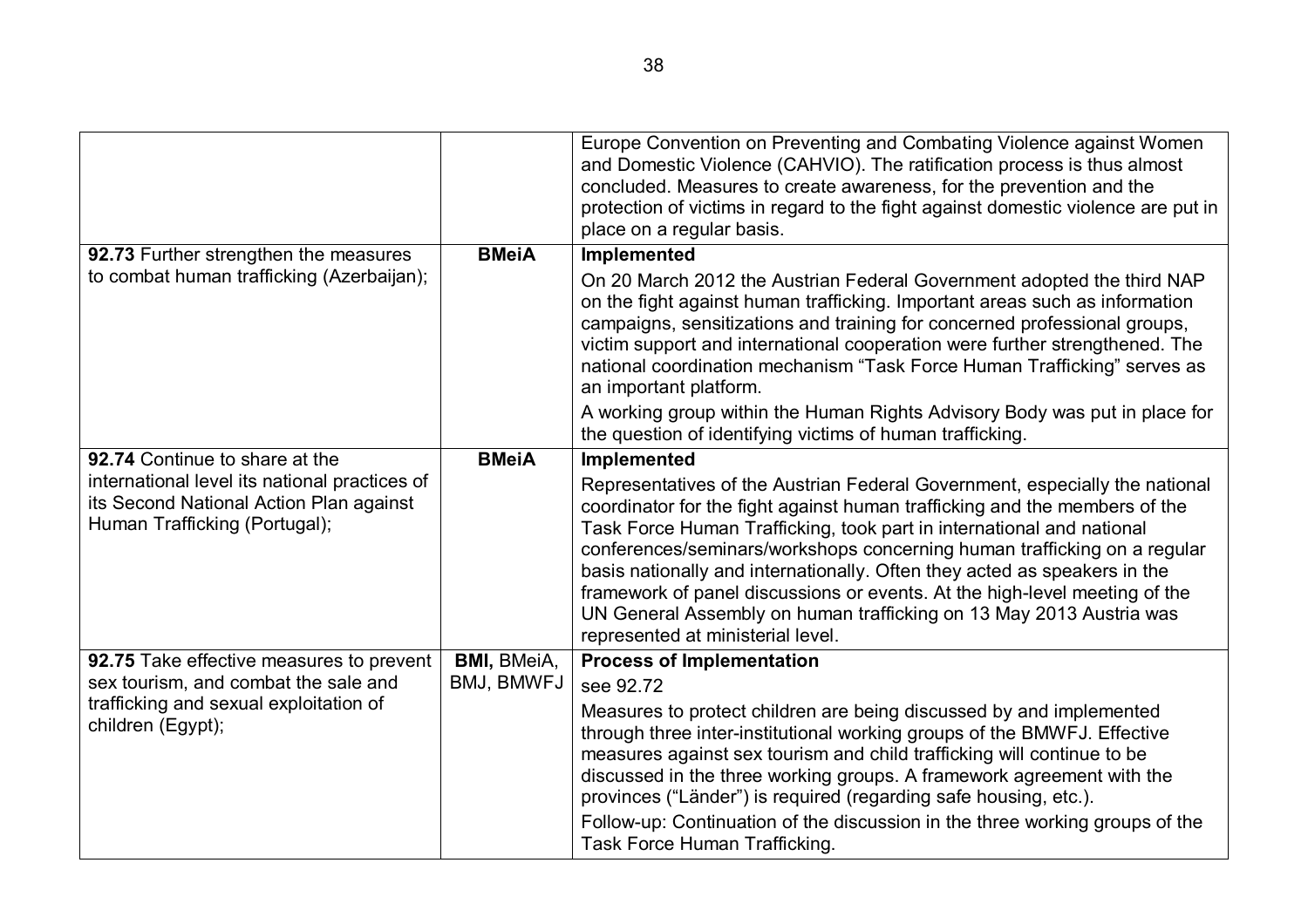| 92.76 Take necessary measures to<br>ensure that all persons detained by the<br>police are fully informed of their<br>fundamental rights from the very outset<br>of their deprivation of liberty (Czech<br>Republic);                             | <b>BMI</b>                              | <b>Process of Implementation</b><br>An information leaflet in 42 languages was elaborated. Legal counselling is<br>being assured in cases concerning the immigration authorities and<br>computers with specific information regarding descent have been put in place<br>in the police detention centres in Salzburg, Klagenfurt and Vienna.<br>The establishment of the Federal Office for Foreigners and Asylum<br>furthermore assures better information and legal counselling.                                                                                                                                           |
|--------------------------------------------------------------------------------------------------------------------------------------------------------------------------------------------------------------------------------------------------|-----------------------------------------|-----------------------------------------------------------------------------------------------------------------------------------------------------------------------------------------------------------------------------------------------------------------------------------------------------------------------------------------------------------------------------------------------------------------------------------------------------------------------------------------------------------------------------------------------------------------------------------------------------------------------------|
| 92.77 Ensure the proper functioning of<br>the juvenile justice system in compliance<br>with international standards and to<br>guarantee that minors are always heard<br>in the presence of a legal representative<br>(Islamic Republic of Iran); | <b>BMJ, BMI</b>                         | <b>On-going implementation</b><br>The Austrian juvenile jurisdiction operates at a high level. Potential<br>requirements for improvement are being examined on a regular basis.<br>Following a request by the Federal Minister for Justice the work of the round<br>table on "pre-trial detention for minors – prevention, reduction, enforcement"<br>was commenced on 16 July 2013; it should deal with possibilities to avoid,<br>shorten, or at least to improve the execution of pre-trial detention for minors<br>in as many cases as possible. Results of the round table should be available<br>within a short time. |
| 92.78 Ensure that all allegations of<br>serious human rights violations by law<br>enforcement officials are investigated in<br>full and dealt with appropriately (United<br>Kingdom);                                                            | BMJ, BMI                                | <b>On-going implementation</b><br>see 92.64                                                                                                                                                                                                                                                                                                                                                                                                                                                                                                                                                                                 |
| 92.79 Continue moving forward in the<br>empowerment of women, and in<br>particular ensure that the salary gap<br>between men and women is overcome<br>(Cuba);                                                                                    | <b>BKA-SII.</b><br><b>BMASK</b>         | <b>On-going implementation</b><br>see 92.27                                                                                                                                                                                                                                                                                                                                                                                                                                                                                                                                                                                 |
| 92.80 Proceed with the preparation and<br>implementation of the National Action<br>Plan for the Equality of Women and Men<br>in the Labor Market (Trinidad and<br>Tobago);                                                                       | <b>BKA-SII, alle</b><br><b>Ressorts</b> | <b>On-going implementation</b><br>see 92.27                                                                                                                                                                                                                                                                                                                                                                                                                                                                                                                                                                                 |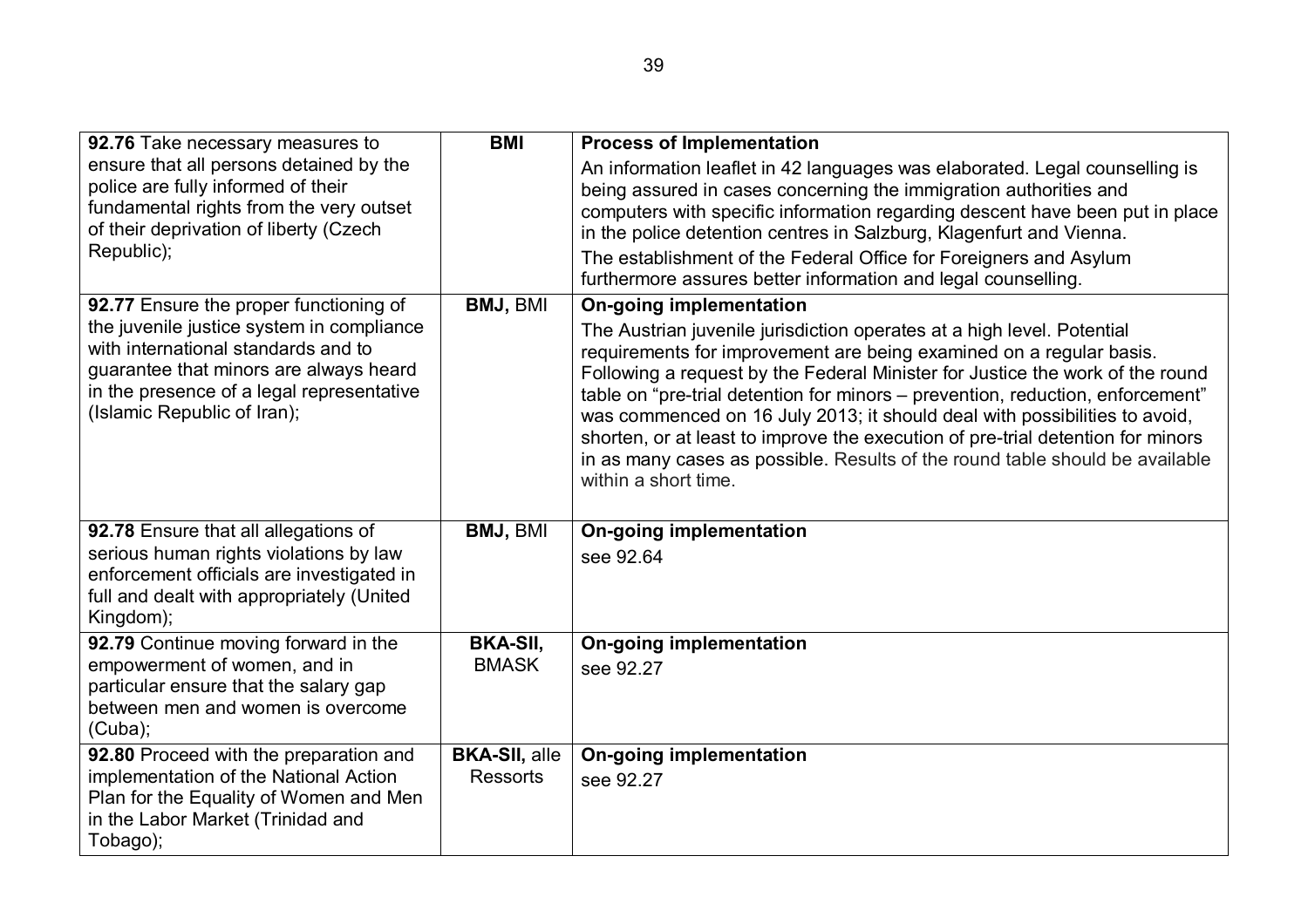| 92.81 Take all the necessary measures                                                                                                                                                    | <b>BKA-SII,</b>   | <b>On-going implementation</b>                                                                                                                                                                                                                                                                                                                                                                                                                                                                                                                                                         |
|------------------------------------------------------------------------------------------------------------------------------------------------------------------------------------------|-------------------|----------------------------------------------------------------------------------------------------------------------------------------------------------------------------------------------------------------------------------------------------------------------------------------------------------------------------------------------------------------------------------------------------------------------------------------------------------------------------------------------------------------------------------------------------------------------------------------|
| to ensure de jure and de facto gender                                                                                                                                                    | <b>BMASK</b>      | See 92.27                                                                                                                                                                                                                                                                                                                                                                                                                                                                                                                                                                              |
| equality, with special attention to<br>narrowing gaps in the participation in the<br>public sphere and labour market<br>(Republic of Korea);                                             |                   | Since 1 January 2013 the Federal Ministries, in accordance with Article 51<br>para 9 (1) Federal Constitutional Act (B-VG) and in the framework of their<br>budget have to evaluate in advance what likely impact the intended project<br>has, amongst others, on the equality of women and men (impact orientated<br>administration). Whether or not the impact actually took place has to be<br>examined retroactively.                                                                                                                                                              |
| 92.82 Continue to provide well-                                                                                                                                                          | <b>BMWFJ,</b>     | <b>On-going implementation</b>                                                                                                                                                                                                                                                                                                                                                                                                                                                                                                                                                         |
| coordinated financial and other<br>appropriate assistance to sections of its<br>society, such as single-parent families,<br>large families and families of foreign<br>origin (Malaysia); | <b>BMASK, BMF</b> | In accordance with the constitutional principle of equal treatment, the<br>mentioned supporting benefits are allocated to the mentioned target groups<br>without regard to the type of family or its origin, in the same way as it is<br>provided for other families; the former may be supported specifically<br>according to their needs. This is for example done by the sibling scale or the<br>multiple child supplement concerning family allowance.                                                                                                                             |
| 92.83 Continue the implementation of                                                                                                                                                     | <b>BMG</b>        | <b>Implemented</b>                                                                                                                                                                                                                                                                                                                                                                                                                                                                                                                                                                     |
| measures to improve the access to<br>health services by all children (Chile)                                                                                                             |                   | On 29 September 2011, as a result of an initiative for Dialogue on Children's<br>Health by the Federal Minister of Health, a strategy for the children's health<br>was presented. The strategy foresees a number of measures that should be<br>implemented on a short, medium and long-term basis. Promotion of health<br>and prevention are of particular significance. The collaboration of all<br>important partners in the health area and all policy areas ("Health in All<br>Policies") is an important pre-condition for the successful implementation.<br>Follow-up: see 92.33 |
| 92.84 Incorporate human rights                                                                                                                                                           | <b>BMUKK,</b>     | <b>Process of Implementation</b>                                                                                                                                                                                                                                                                                                                                                                                                                                                                                                                                                       |
| education and training as a cross-cutting<br>subject at all levels of the formal<br>educational system, in particular at<br>primary and secondary education (Costa<br>Rica);             | <b>BMWF</b>       | Given its cross-cutting nature, political education, of which human rights<br>education is an integral part, is placed in many parts of the educational<br>system. It is, for instance, increasingly included in the training of teachers at<br>tertiary educational facilities.<br>Follow-up: These issues are being dealt with in the working group of the                                                                                                                                                                                                                           |
|                                                                                                                                                                                          |                   | BMUKK which met for the first time in June 2012.                                                                                                                                                                                                                                                                                                                                                                                                                                                                                                                                       |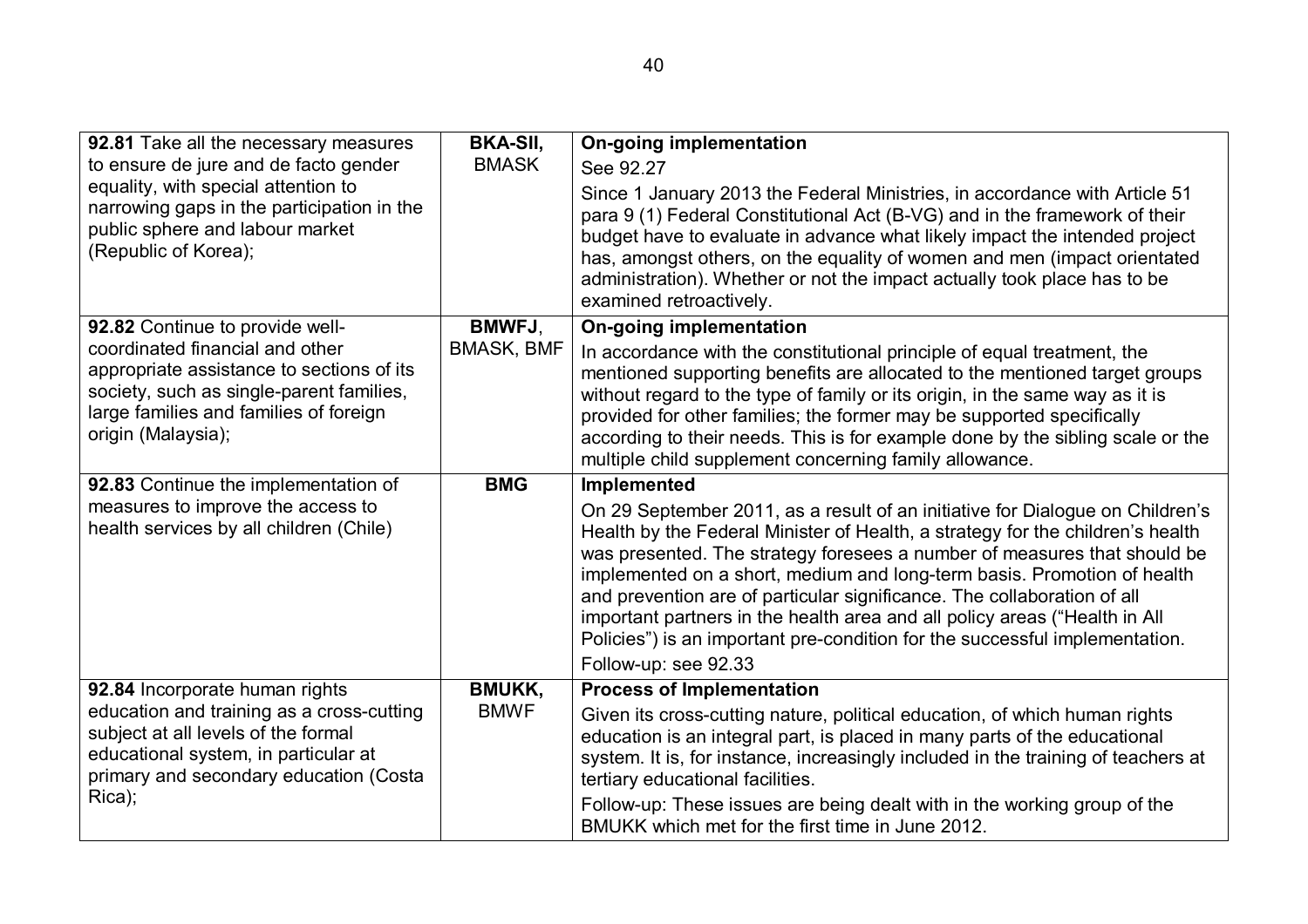| 92.85 Consider appropriate education                                                                                                                                                                                                                      | <b>BMUKK</b>                           | <b>Process of Implementation</b>                                                                                                                                                                                                                                                                                                                                                                                                                                                                                                                                                                                                                                                                                                                                                                                                                                                                                                                                                                                                                                                                                                                                                                                                                                                                                                                                                                                                                                                                                                      |
|-----------------------------------------------------------------------------------------------------------------------------------------------------------------------------------------------------------------------------------------------------------|----------------------------------------|---------------------------------------------------------------------------------------------------------------------------------------------------------------------------------------------------------------------------------------------------------------------------------------------------------------------------------------------------------------------------------------------------------------------------------------------------------------------------------------------------------------------------------------------------------------------------------------------------------------------------------------------------------------------------------------------------------------------------------------------------------------------------------------------------------------------------------------------------------------------------------------------------------------------------------------------------------------------------------------------------------------------------------------------------------------------------------------------------------------------------------------------------------------------------------------------------------------------------------------------------------------------------------------------------------------------------------------------------------------------------------------------------------------------------------------------------------------------------------------------------------------------------------------|
| system reforms to ensure its more<br>inclusive social accessibility (Slovakia);                                                                                                                                                                           |                                        | Allowances for financial assistance to visit school are also accessible for non-<br>Austrians. This applies to EU citizens and citizens of the European Economic<br>Area, for refugees and to all other foreigners after a five-year-stay in Austria.<br>In individual cases exceptional support can be given.                                                                                                                                                                                                                                                                                                                                                                                                                                                                                                                                                                                                                                                                                                                                                                                                                                                                                                                                                                                                                                                                                                                                                                                                                        |
|                                                                                                                                                                                                                                                           |                                        | The question of indicators for the evaluation of the implementation will be<br>discussed in a working group that has been put in place by the BMUKK.<br>Further steps are being considered (for instance the question of grade<br>average and exceptions).                                                                                                                                                                                                                                                                                                                                                                                                                                                                                                                                                                                                                                                                                                                                                                                                                                                                                                                                                                                                                                                                                                                                                                                                                                                                            |
| 92.86 Investigate complaints of all ill-<br>treatment by ethnic minorities, including<br>Africans and Roma, and hold<br>perpetrators responsible (Namibia).                                                                                               | BMJ, BKA,<br>BMI                       | <b>On-going implementation</b><br>see 92.64                                                                                                                                                                                                                                                                                                                                                                                                                                                                                                                                                                                                                                                                                                                                                                                                                                                                                                                                                                                                                                                                                                                                                                                                                                                                                                                                                                                                                                                                                           |
| 92.87 Along with the ILO<br>recommendation, continue providing<br>information about the situation of Roma<br>minority; adopt effective measures to<br>integrate Roma minority into the<br>economic, social and cultural life of the<br>country (Ecuador); | BKA-VD,<br>BMASK, BMI,<br><b>BMUKK</b> | <b>On-going implementation</b><br>Within the framework of the EU strategy for the inclusion of the Roma,<br>national measures in the key areas of education, employment, health and<br>housing will be continuously implemented until 2020. In order to coordinate<br>the efforts a National Contact Point was established, which set up a platform<br>for dialogue for the national monitoring. Periodical meetings are held at which<br>representatives of Roma associations in cooperation with the competent<br>authorities of federal and provincial governments as well as with experts from<br>the scientific research to discuss these key areas and develop concrete<br>measures together. Regarding education, for example, the adult education<br>centers of the City of Vienna ("Volkshochschulen") with the active<br>involvement of Roma associations offer a free "Roma learning aid" class for<br>students, with regular training meetings for small groups and parents'<br>evenings to inform them on educational matters. Furthermore, since autumn<br>of 2000 the Roma Association "Romano Centro" leads a multilingual Roma<br>school-assistance and school-mediation in order to improve communication<br>between the school and the parents. Regarding employment, for example,<br>members of the Roma ethnic group are supported through the project "Thara:<br>Romani Butji - Roma New Labour" by the Austrian "Volkshilfe" (National<br>Support) in order to help them gain access to the labour market. The |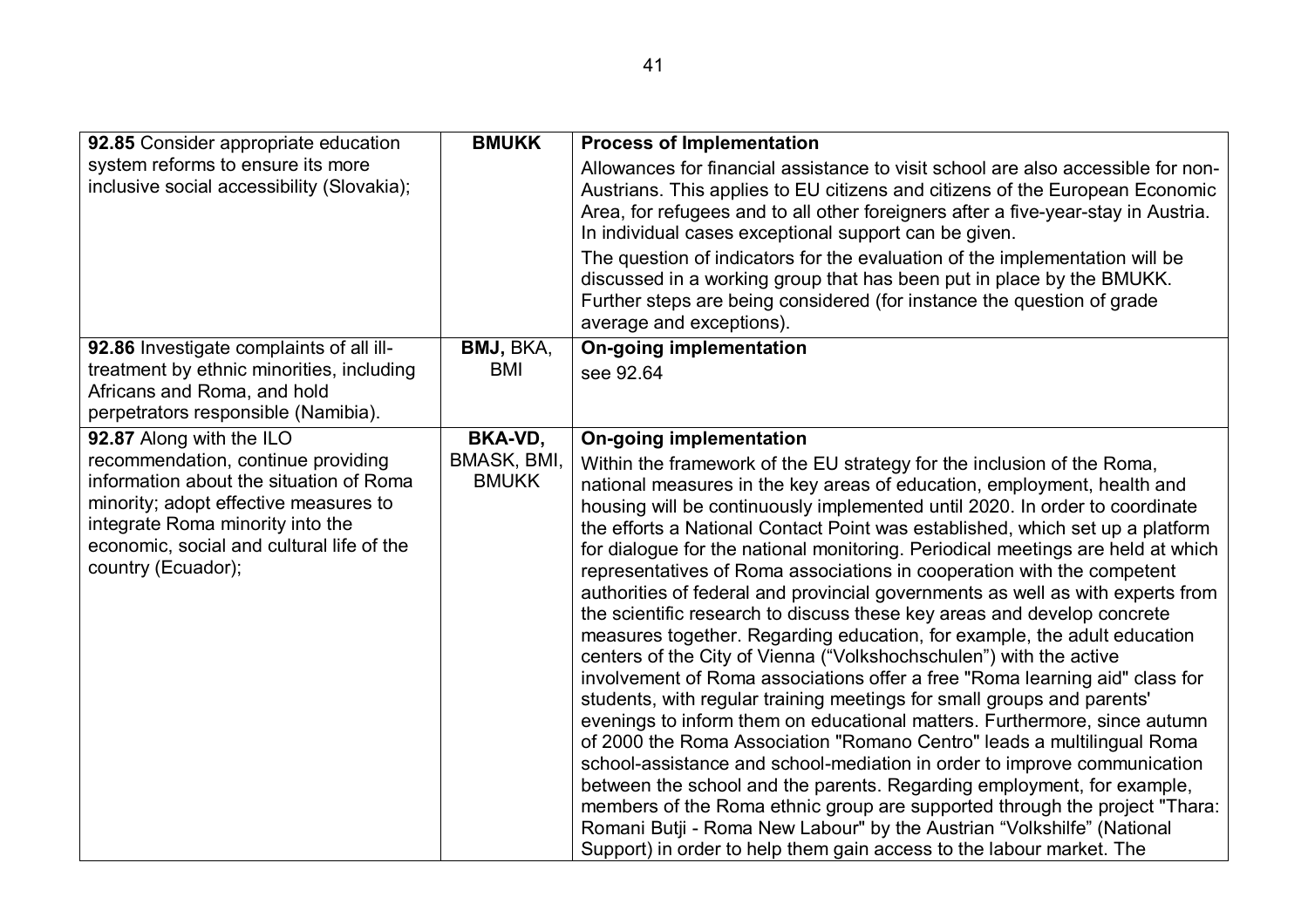|                                                                                                                                                                                                                              |                                     | project's activities are divided into three aspects: structural awareness,<br>individual promotion and institutional mediation. A package of anti-<br>discrimination work, public awareness, community work, empowerment and<br>training opportunities is offered in five modules and overlapping project<br>phases in order to sustainably secure Roma and Sinti access to the labour<br>market as well as to the services of the Employment Service.<br>In August 2012, Austria reported to the Convention 111 and submitted to the<br>ILO the document of the BKA "Roma in Austria - An EU Framework for<br>National Roma Integration Strategies up to 2020 - Political and Legal<br>Measures". The report focused particularly on the initiative THARA of the<br>Viennese "Volkshilfe" that has implemented several projects since 2005<br>relating to the labour market. The report mentioned the project "THARA NOVI<br>VIDICI" (1 February 2012 - 31 January 2013) that focused on the specifics of<br>the Viennese labour market and was exclusively financed by the BMASK with<br>100,000 Euro. The report also included facts about the advisory office of the<br>AMS for Roma in Burgenland with its headquarters in Oberwart that<br>complements the AMS' range of services. The staff of the advisory office<br>assists its clients in their personal life and career planning, in establishing<br>contact with authorities, in the search for child-care, in problems regarding |
|------------------------------------------------------------------------------------------------------------------------------------------------------------------------------------------------------------------------------|-------------------------------------|-----------------------------------------------------------------------------------------------------------------------------------------------------------------------------------------------------------------------------------------------------------------------------------------------------------------------------------------------------------------------------------------------------------------------------------------------------------------------------------------------------------------------------------------------------------------------------------------------------------------------------------------------------------------------------------------------------------------------------------------------------------------------------------------------------------------------------------------------------------------------------------------------------------------------------------------------------------------------------------------------------------------------------------------------------------------------------------------------------------------------------------------------------------------------------------------------------------------------------------------------------------------------------------------------------------------------------------------------------------------------------------------------------------------------------------------------------------------------------------------------|
|                                                                                                                                                                                                                              |                                     | social security legislation and in encouraging education and professional<br>training.                                                                                                                                                                                                                                                                                                                                                                                                                                                                                                                                                                                                                                                                                                                                                                                                                                                                                                                                                                                                                                                                                                                                                                                                                                                                                                                                                                                                        |
| 92.88 Consider implementing, as<br>appropriate, the recommendations of<br>human rights treaty bodies and special<br>procedures with respect to asylum-<br>seekers and irregular immigrants,<br>especially children (Jordan); | <b>BMI</b>                          | Implemented<br>see 92.67                                                                                                                                                                                                                                                                                                                                                                                                                                                                                                                                                                                                                                                                                                                                                                                                                                                                                                                                                                                                                                                                                                                                                                                                                                                                                                                                                                                                                                                                      |
| 92.89 Further fight discrimination of<br>persons with an immigrant background<br>(Bosnia and Herzegovina);                                                                                                                   | <b>BMI, alle</b><br><b>Ressorts</b> | <b>On-going implementation</b><br>see 92.25, 92.52                                                                                                                                                                                                                                                                                                                                                                                                                                                                                                                                                                                                                                                                                                                                                                                                                                                                                                                                                                                                                                                                                                                                                                                                                                                                                                                                                                                                                                            |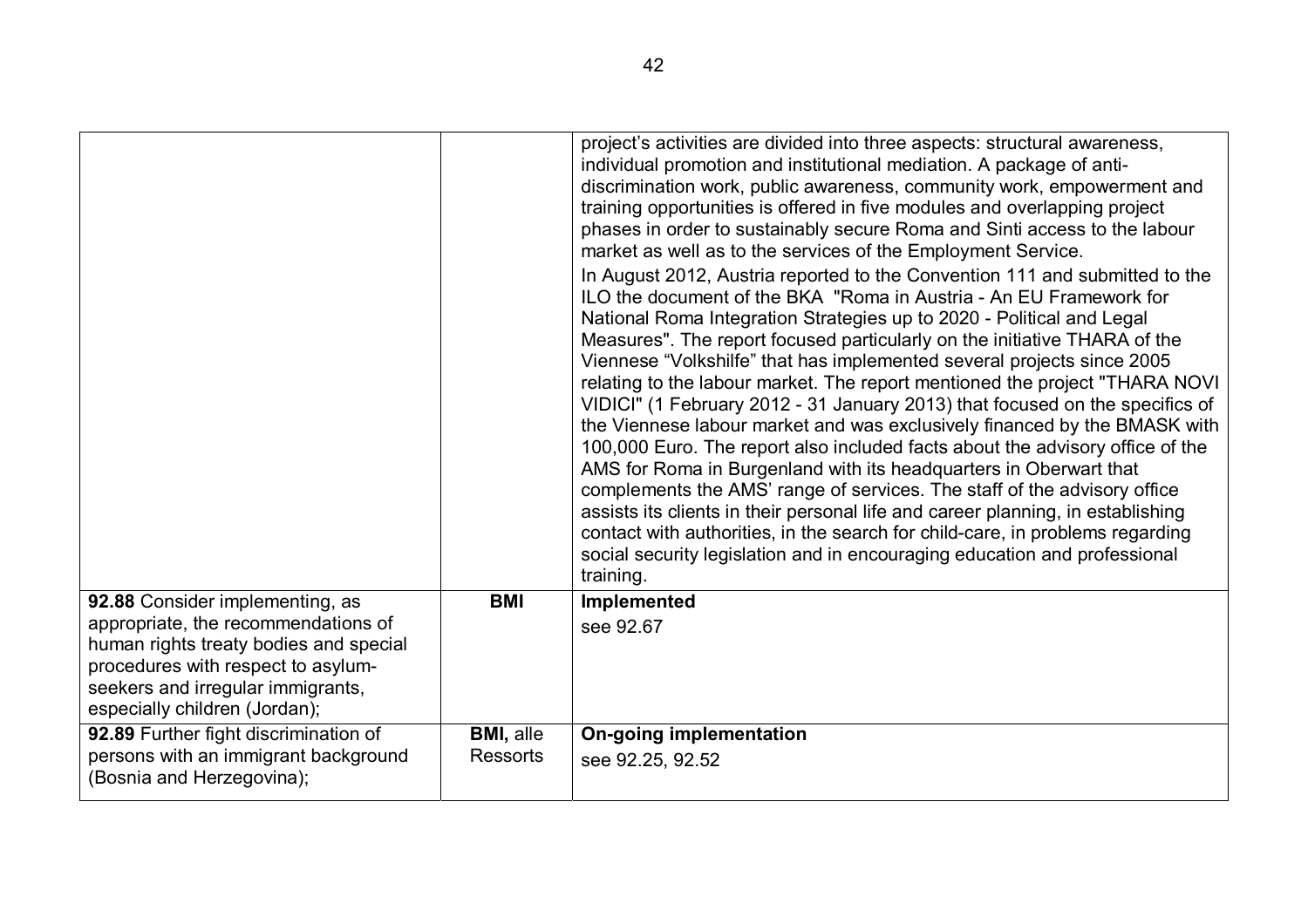| 92.90 Ensure full enjoyment of human       | <b>BMI</b>        | Implemented                                                                                                               |
|--------------------------------------------|-------------------|---------------------------------------------------------------------------------------------------------------------------|
| rights and fundamental freedoms by         |                   | see 92.39                                                                                                                 |
| immigrants within the immigration          |                   |                                                                                                                           |
| procedure, including their rights for      |                   |                                                                                                                           |
| adequate remedies in case of an excess     |                   |                                                                                                                           |
| of power by immigration authorities        |                   |                                                                                                                           |
| (Czech Republic);                          |                   |                                                                                                                           |
| 92.91 Fully respect the economic and       | <b>BMI, BMASK</b> | <b>On-going implementation</b>                                                                                            |
| social rights of migrant workers and their |                   | The main points are already implemented, especially through the Act                                                       |
| families and ensure their inclusion in the |                   | Governing the Employment of Foreign Nationals. Additionally the                                                           |
| society (Bangladesh);                      |                   | harmonisation with national law is being examined on a regular basis and                                                  |
|                                            |                   | necessary legislative amendments are being made.                                                                          |
|                                            |                   | Examples for integration measures in the framework of the NAP-I:                                                          |
|                                            |                   | Expansion of language competences (German courses, studying aid,<br>$\bullet$<br>homework supervision, tandems)           |
|                                            |                   | Qualification for the labour market (professional jargon courses,<br>coaching, preparation courses)                       |
|                                            |                   | Inter-cultural dialogue and exchange (fora for dialogue, events, buddy-<br>$\bullet$<br>network)                          |
|                                            |                   | Inner-state network and building of capacities (communal, regional,<br>$\bullet$<br>trans-regional and national networks) |
|                                            |                   | Mobile integration support (housing agency, communal contact points)<br>$\bullet$                                         |
|                                            |                   | Women-specific measures (social support, health advice)                                                                   |
|                                            |                   | Need-based development of integration measures (studies, indicators)                                                      |
|                                            |                   | see 92.17                                                                                                                 |
| 92.92 Implement the constitutional court   | <b>BMI</b>        | Implemented                                                                                                               |
| ruling on a "right of abode" and prevent   |                   | This recommendation was implemented with the Aliens Amendment Act                                                         |
| deportation of migrant children            |                   | 2009, Federal Law Gazette Vol. I No. 122/2009 with regard to Art. 2, 3 and 8                                              |
| separating them from their families        |                   | ECHR with § 11 para 3 of the Settlement and Residence Act as well as §§ 13                                                |
| (Bangladesh);                              |                   | and 61 of Aliens Police Act.                                                                                              |
|                                            |                   |                                                                                                                           |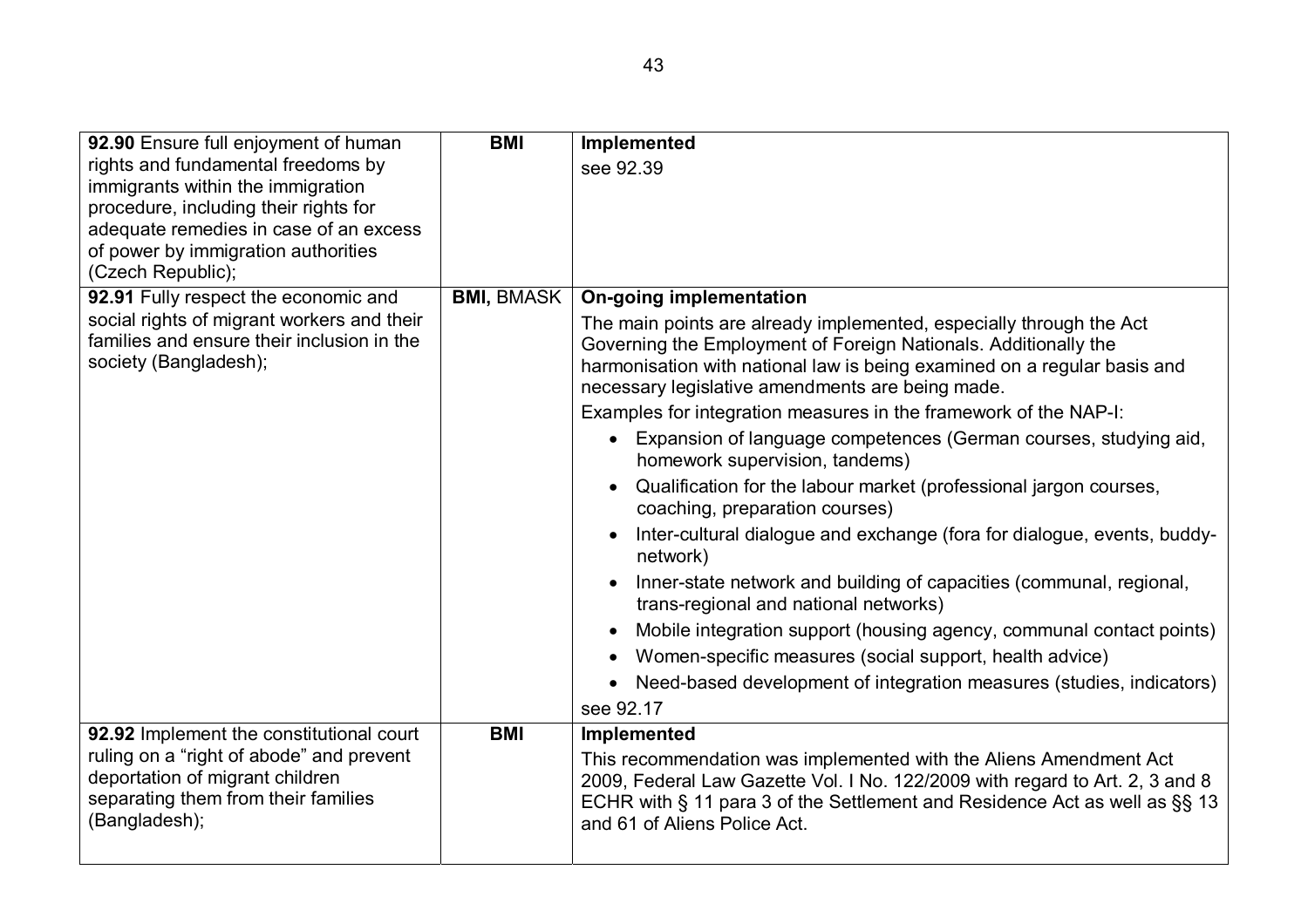| 92.93 Take further resolute action to deal<br>with the problems of reported instances<br>of hate speech by politicians, targeting<br>migrants, asylum-seekers, refugees, and<br>persons of African origin in a<br>comprehensive manner (Indonesia); | <b>BMJ, alle</b><br><b>Ressorts</b> | <b>On-going implementation</b><br>see 92.14                                                                                                                                                                                                                                                                                                                                                                                                                                                                                                                                                                                                                                                  |
|-----------------------------------------------------------------------------------------------------------------------------------------------------------------------------------------------------------------------------------------------------|-------------------------------------|----------------------------------------------------------------------------------------------------------------------------------------------------------------------------------------------------------------------------------------------------------------------------------------------------------------------------------------------------------------------------------------------------------------------------------------------------------------------------------------------------------------------------------------------------------------------------------------------------------------------------------------------------------------------------------------------|
| 92.94 Provide for an unhindered access<br>of asylum-seekers to justice (Slovakia);                                                                                                                                                                  | <b>BMI</b>                          | Implemented<br>Austria has fully implemented the Geneva Convention relating to the Status<br>of Refugees. Basic supply is secured; asylum applications are examined in<br>the asylum procedure on a case-by-case basis; the asylum court is the<br>second instance; additionally an appeal against the decision to the<br>Constitutional Court is permitted. All fundamental rights obligations are<br>implemented in an objective procedure.<br>As of 1 January 2014 the Federal Administrative Court<br>(Bundesverwaltungsgericht) replaces the Asylum Court. Against its decision<br>an objection to the Constitutional Court and an appeal to the Administrative<br>Court are permitted. |
| 92.95 Strengthen cooperation with civil<br>society on promoting non-discrimination<br>and protecting the rights of migrants,<br>refugees and asylumseekers<br>(Philippines);                                                                        | <b>BMI, alle</b><br><b>Ressorts</b> | <b>On-going implementation</b><br>see 92.25, 92.36<br>Also the provincial governments ("Länder") continuously take implementation<br>measures, such as:<br>Styria: see 92.24; the cooperation with all actors engaged in non-<br>discrimination work is an essential objective of the Anti-Discrimination Office.                                                                                                                                                                                                                                                                                                                                                                            |
| 92.96 Take immediate steps to<br>implement all decisions of the<br>Constitutional Court concerning bilingual<br>topography and Slovenian as an official<br>language in the province of Carinthia<br>(Slovenia);                                     | <b>BKA-VD</b>                       | Implemented<br>see 92.18                                                                                                                                                                                                                                                                                                                                                                                                                                                                                                                                                                                                                                                                     |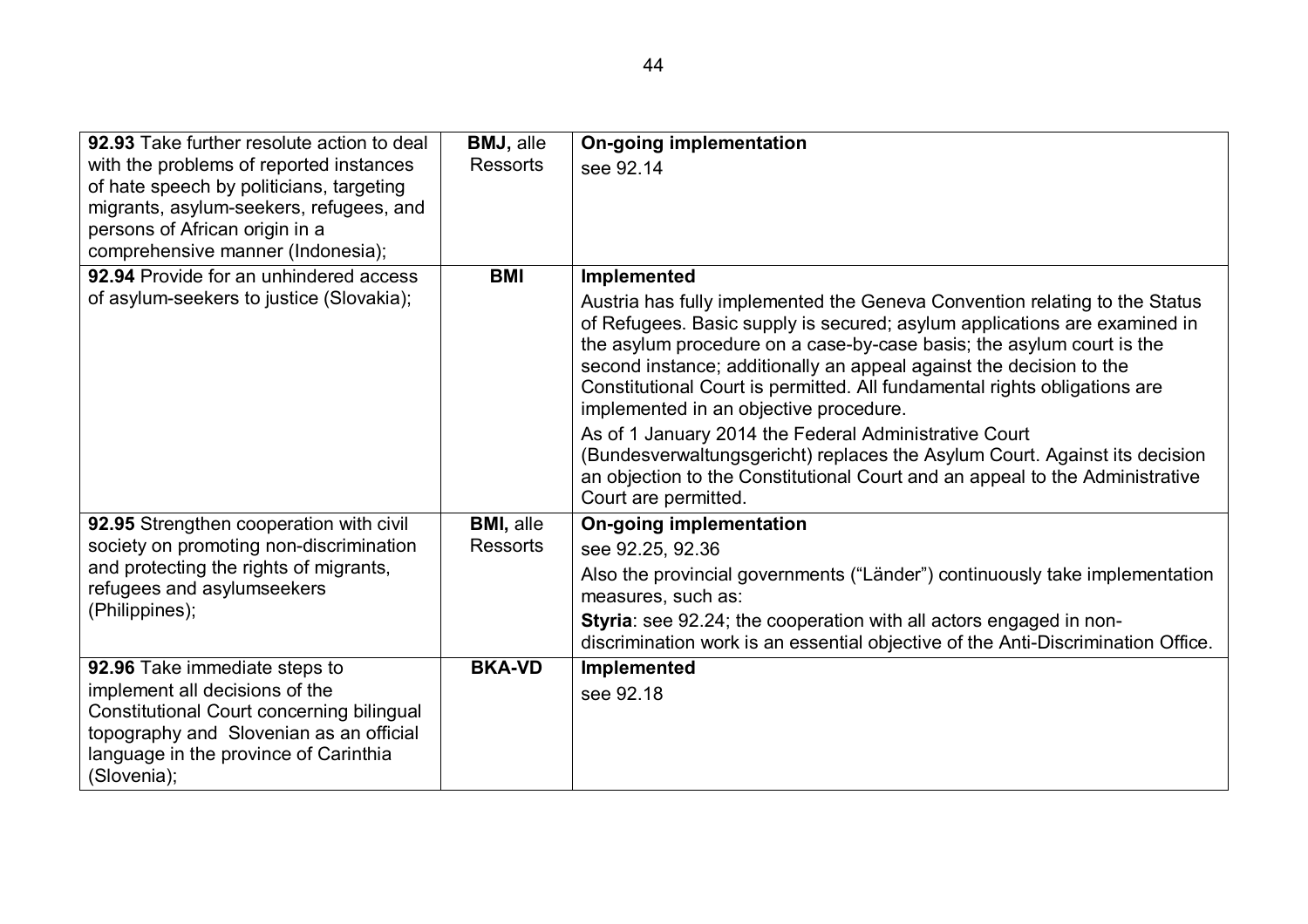| 92.97 Ensure full implementation of the                                                  | <b>BKA-VD</b>          | Implemented                                                                                              |
|------------------------------------------------------------------------------------------|------------------------|----------------------------------------------------------------------------------------------------------|
| rights of minorities on its territory in                                                 |                        | see 92.18                                                                                                |
| accordance with the provisions of the<br><b>Treaty of Saint-Germain and Austrian</b>     |                        |                                                                                                          |
| State Treaty (Slovenia).                                                                 |                        |                                                                                                          |
| 93.1 [Rejected] Accede to the Optional                                                   | <b>BMeiA,</b>          |                                                                                                          |
| Protocol to the International Covenant on                                                | BMASK,                 |                                                                                                          |
| Economic, Social and Cultural Rights                                                     | BMUKK,                 |                                                                                                          |
| (Ecuador);                                                                               | BMWFJ,                 |                                                                                                          |
|                                                                                          | <b>BMWF</b>            |                                                                                                          |
| 93.2 [Rejected] Sign and ratify the                                                      | <b>BMeiA</b> ,         |                                                                                                          |
| Optional Protocol to International<br>Covenant on Economic, Social and                   | BMASK,<br>BMUKK,       |                                                                                                          |
| Cultural Rights (Portugal, Spain,                                                        | BMWFJ,                 |                                                                                                          |
| Uganda); allowing for individual                                                         | <b>BMWF</b>            |                                                                                                          |
| complaints of alleged violations of these                                                |                        |                                                                                                          |
| rights to be heard by the Committee on                                                   |                        |                                                                                                          |
| Economic, Social and Cultural Rights                                                     |                        |                                                                                                          |
| (Portugal);                                                                              |                        |                                                                                                          |
| 93.3. Consider lifting reservations on a                                                 | <b>BMeiA, BKA-</b>     | <b>Process of implementation</b>                                                                         |
| number of articles of the International<br><b>Covenant on Civil and Political Rights</b> | VD, BMASK,<br>BMI, BMJ | A dialogue process with the relevant ministries and representatives of the<br>civil society is on-going. |
| (ICCPR), the International Convention on                                                 |                        | Withdrawing the remaining reservation regarding Art. 11 of CEDAW                                         |
| the Elimination of All Forms of Racial                                                   |                        | concerning the "special protection of female workers" is under examination.                              |
| Discrimination (ICERD), the Convention                                                   |                        |                                                                                                          |
| on the Elimination of All Forms of<br>Discrimination against Women (CEDAW)               |                        |                                                                                                          |
| and the Convention against Torture                                                       |                        |                                                                                                          |
| (CAT) (Indonesia);                                                                       |                        |                                                                                                          |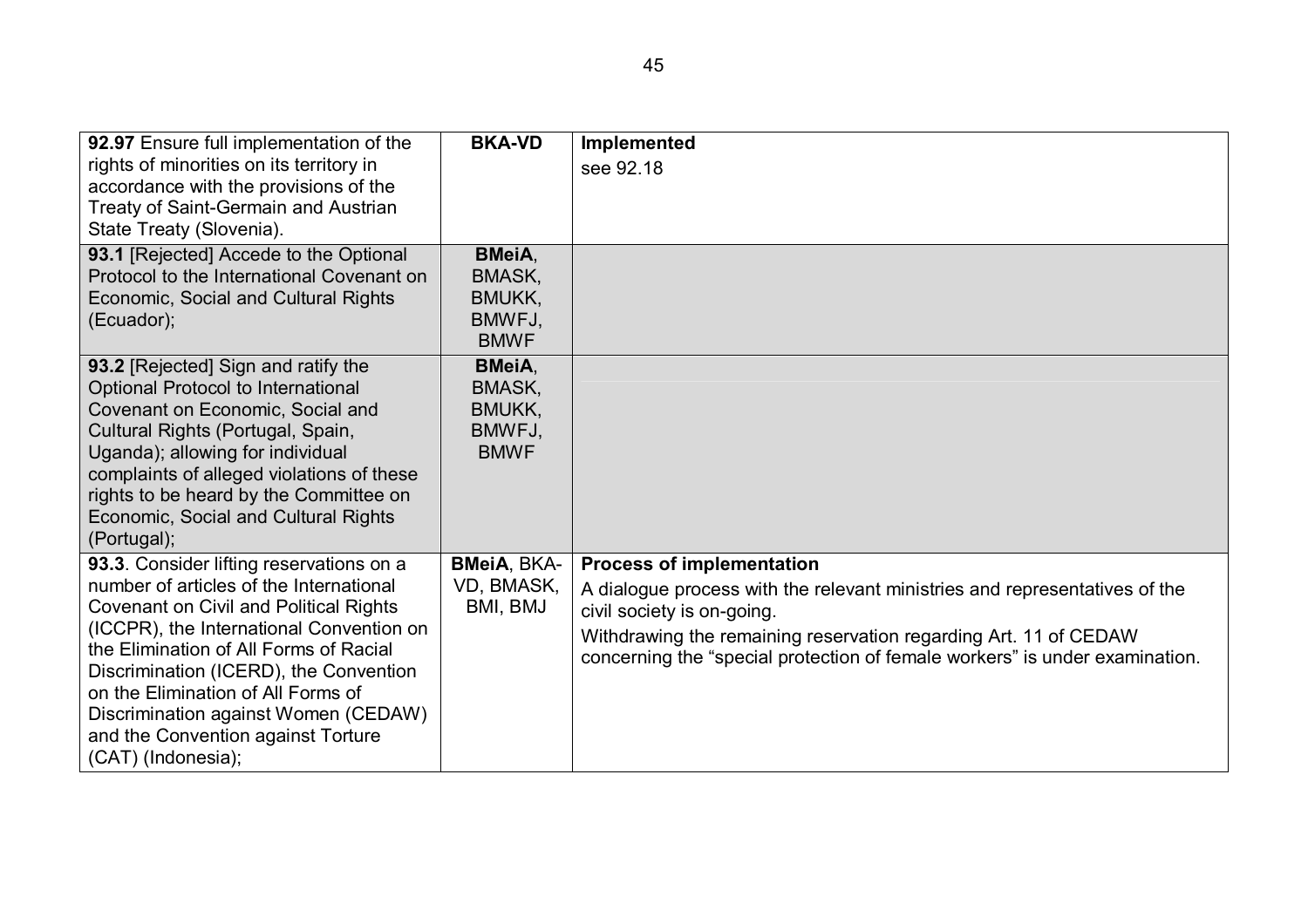| 93.4 Consider withdrawing reservations                                                                                                                                                                                                                                                                     | <b>BMeiA, BKA-</b>     | <b>Process of implementation</b>                                                                                                                                                                                                                                                                                                                                                                                                                                                                                                                                                                                                                                                                                                                                                                                                                                                                                                                    |
|------------------------------------------------------------------------------------------------------------------------------------------------------------------------------------------------------------------------------------------------------------------------------------------------------------|------------------------|-----------------------------------------------------------------------------------------------------------------------------------------------------------------------------------------------------------------------------------------------------------------------------------------------------------------------------------------------------------------------------------------------------------------------------------------------------------------------------------------------------------------------------------------------------------------------------------------------------------------------------------------------------------------------------------------------------------------------------------------------------------------------------------------------------------------------------------------------------------------------------------------------------------------------------------------------------|
| with respect to article 4 of ICERD,                                                                                                                                                                                                                                                                        | VD, BMASK,             | see 93.3                                                                                                                                                                                                                                                                                                                                                                                                                                                                                                                                                                                                                                                                                                                                                                                                                                                                                                                                            |
| articles 9, 10, 12, 14, 19, 21, 22 and 26                                                                                                                                                                                                                                                                  | BMI, BMJ,              |                                                                                                                                                                                                                                                                                                                                                                                                                                                                                                                                                                                                                                                                                                                                                                                                                                                                                                                                                     |
| of ICCPR, ICCPR-OP 1, CEDAW, CAT                                                                                                                                                                                                                                                                           | <b>BMWFJ</b>           |                                                                                                                                                                                                                                                                                                                                                                                                                                                                                                                                                                                                                                                                                                                                                                                                                                                                                                                                                     |
| and CRC (Uganda);                                                                                                                                                                                                                                                                                          |                        |                                                                                                                                                                                                                                                                                                                                                                                                                                                                                                                                                                                                                                                                                                                                                                                                                                                                                                                                                     |
| 93.5 Envisage withdrawing its                                                                                                                                                                                                                                                                              | <b>BMeiA, BKA-</b>     | <b>Process of implementation</b>                                                                                                                                                                                                                                                                                                                                                                                                                                                                                                                                                                                                                                                                                                                                                                                                                                                                                                                    |
| reservations to ICERD (Burkina Faso);                                                                                                                                                                                                                                                                      | VD, BMI,<br><b>BMJ</b> | see 93.3                                                                                                                                                                                                                                                                                                                                                                                                                                                                                                                                                                                                                                                                                                                                                                                                                                                                                                                                            |
| 93.6 For a better integration and                                                                                                                                                                                                                                                                          | <b>BMASK, BMI</b>      | Implemented                                                                                                                                                                                                                                                                                                                                                                                                                                                                                                                                                                                                                                                                                                                                                                                                                                                                                                                                         |
| protection of the rights of immigrant                                                                                                                                                                                                                                                                      |                        | see also 92.17                                                                                                                                                                                                                                                                                                                                                                                                                                                                                                                                                                                                                                                                                                                                                                                                                                                                                                                                      |
| minorities, follow ILO recommendations<br>(Turkey)<br>The recommendation made during the<br>interactive dialogue reads as follows:<br>"Take further steps to                                                                                                                                               |                        | Austria has reported to ILO in August 2011 and in August 2012 (State report<br>C 111) <sup>1</sup> . With regard to access to the labour market, it was stressed that<br>migrants have access to the same instruments as Austrian workers, provided<br>that the relevant pre-conditions are met (in particular the existence of a valid<br>work permission).                                                                                                                                                                                                                                                                                                                                                                                                                                                                                                                                                                                        |
| fully implement a National Action Plan for<br>better integration and protection of the<br>rights of immigrant minorities and in this<br>connection sign and ratify the<br>International Convention on the<br>Protection of the Rights of All Migrant<br>Workers and follow ILO<br>recommendations (Turkey) |                        | To assist migrants ideally and sustainably at the labor market and to offer<br>reasonable measures of labor market policy, the migration background of<br>unemployed people or people seeking work is recorded since 2012 pursuant<br>to the amendment to the Employment Service Act<br>(Arbeitsmarktservicegesetz, Federal Law Gazette No. 313/1994 version of<br>Federal Law Gazette I No. 122/2011). Persons with a migration background<br>in the job center (AMS) context are defined as: People who have or used to<br>have a foreign nationality and people whose change of nationality has been<br>documented (1 <sup>st</sup> generation) and people co-insured with people of the 1 <sup>st</sup><br>generation (2 <sup>nd</sup> generation). In 2012 Austria also reported to the ILO on<br>measures of the AMS for people with migration background (mentoring of<br>migrants, ongoing German courses in the training of professionals, |

 $<sup>1</sup>$  Austria agreed to recommendation 93.6 under the assumption that it refers to the ILO recommendation regarding the implementation of Convention No. 111 on</sup> Non-Discrimination in Employment and Occupation according to Article 8 of the document "Compilation prepared by the Office of the High Commissioner for Human Rights in accordance with paragraph 15 (b) of the annex to Human Rights Council resolution 5/1 – Austria" (A/HRC/WG.6/10/AUT/2). It says: "8. In 2010, the ILO Committee of Experts on the Application of Conventions and Recommendations considered that Austrian nationals with migration background might be confronted with unequal opportunities and treatment in employment and occupation, and that those situations needed to be monitored and addressed. The ILO Committee asked Austria to continue to provide information on the situation of the Roma minority, and on any initiatives undertaken to combat racism and xenophobia, as well as the adoption and implementation of the National Action Plan for Integration."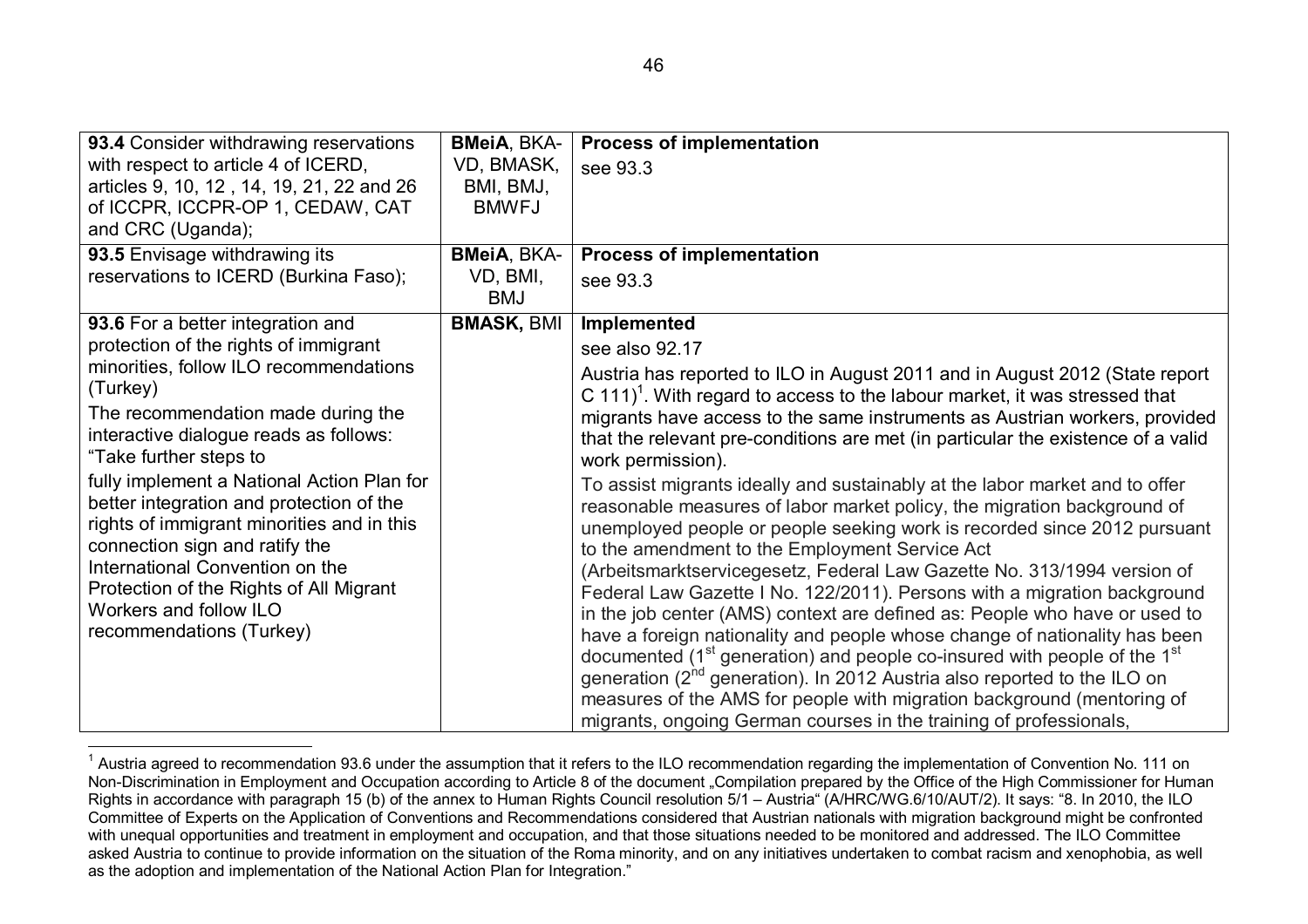|                                                                                                                            |                                                  | integration language classes, multi-lingual information, sensitization of<br>companies for diversity management and for the advantages of employing<br>migrants).                                                                                                                                                                                                                                                                  |
|----------------------------------------------------------------------------------------------------------------------------|--------------------------------------------------|------------------------------------------------------------------------------------------------------------------------------------------------------------------------------------------------------------------------------------------------------------------------------------------------------------------------------------------------------------------------------------------------------------------------------------|
|                                                                                                                            |                                                  | Employees and managers of the AMS are sensitized on diversity<br>management and gender mainstreaming in trainings. Furthermore, in the<br>recruitment of staff particular consideration is given to the issue of migrants.<br>The number of employees with knowledge of at least one of the major<br>language groups (Serbian / Croatian / Bosnian, Turkish, Polish, Romanian,<br>Hungarian) has increased by a third in one year. |
| 93.7 [Rejected] Speed up the process of<br>incorporation of fundamental social rights<br>to the Constitution (Azerbaijan); | <b>BKA-VD,</b><br>BMASK,<br>BMG,<br><b>BMWFJ</b> |                                                                                                                                                                                                                                                                                                                                                                                                                                    |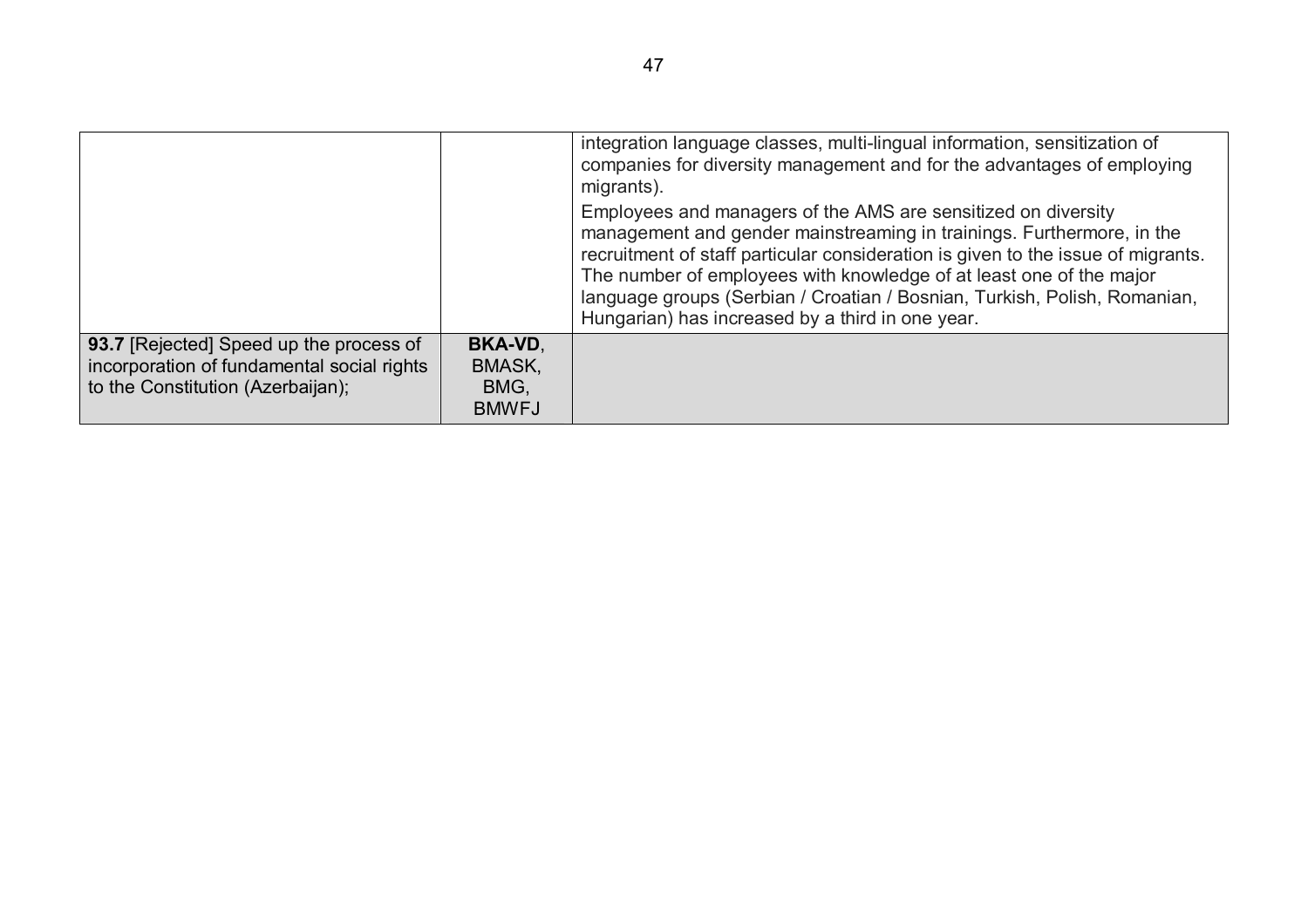| 93.8 Concretize in the domestic legal                                                   | BKA,         | <b>Process of implementation</b>                                                                                                                                                                                                                                                                                                     |
|-----------------------------------------------------------------------------------------|--------------|--------------------------------------------------------------------------------------------------------------------------------------------------------------------------------------------------------------------------------------------------------------------------------------------------------------------------------------|
| order, the process of harmonization of                                                  | BMASK,       | see 92.24                                                                                                                                                                                                                                                                                                                            |
| the protection against all grounds of<br>discrimination (Honduras);                     | Bundesländer | Also the provincial governments ("Länder") continuously take implementation<br>measures, such as:                                                                                                                                                                                                                                    |
|                                                                                         |              | Carinthia: The K-ADG (Carinthian Anti-Discrimination Act) applies to all<br>grounds of discrimination (Provincial Law Gazette No. 63/2004), with the<br>exception of discrimination on grounds of sex, for which the K-LGBG<br>(Carinthian Equal Treatment Act) stipulates special regulations, in particular,<br>promotion schemes. |
|                                                                                         |              | Lower Austria: The protection against all forms of discrimination is legally<br>guaranteed.                                                                                                                                                                                                                                          |
|                                                                                         |              | <b>Upper Austria:</b> The Anti-Discrimination Act of Upper Austria protects against<br>all forms of discrimination. In the public service sector there are regulations<br>(L-GBG and GGBG) which also stipulate special promotion schemes for<br>women.                                                                              |
|                                                                                         |              | <b>Salzburg:</b> A coherent protection scheme and comprehensive protection<br>against discrimination are provided for in the Equal Treatment Act of<br>Salzburg (Provincial Law Gazette No. 31/2006) regarding all forms of<br>discrimination.                                                                                       |
|                                                                                         |              | <b>Styria:</b> A coherent protection level regarding all forms of discrimination exists<br>in Styria.                                                                                                                                                                                                                                |
|                                                                                         |              | Tyrol: The Tyrolean Anti-Discrimination Act of 2005 and the Tyrolean State-<br>Equality Act of 2005 forbids a materially non-justified discrimination on the<br>basis of gender, age, disability, religion, ideology, ethnic origin or sexual<br>orientation.                                                                        |
|                                                                                         |              | Vorarlberg: A coherent protection level regarding all forms of discrimination<br>exists in Vorarlberg.                                                                                                                                                                                                                               |
|                                                                                         |              | Vienna: see 92.24                                                                                                                                                                                                                                                                                                                    |
| 93.9 Draft or amend national legislation                                                | <b>BMJ</b>   | <b>On-going implementation</b>                                                                                                                                                                                                                                                                                                       |
| to prevent incitement to hatred and<br>attacks against all minority groups<br>(Israel); |              | see 92.14                                                                                                                                                                                                                                                                                                                            |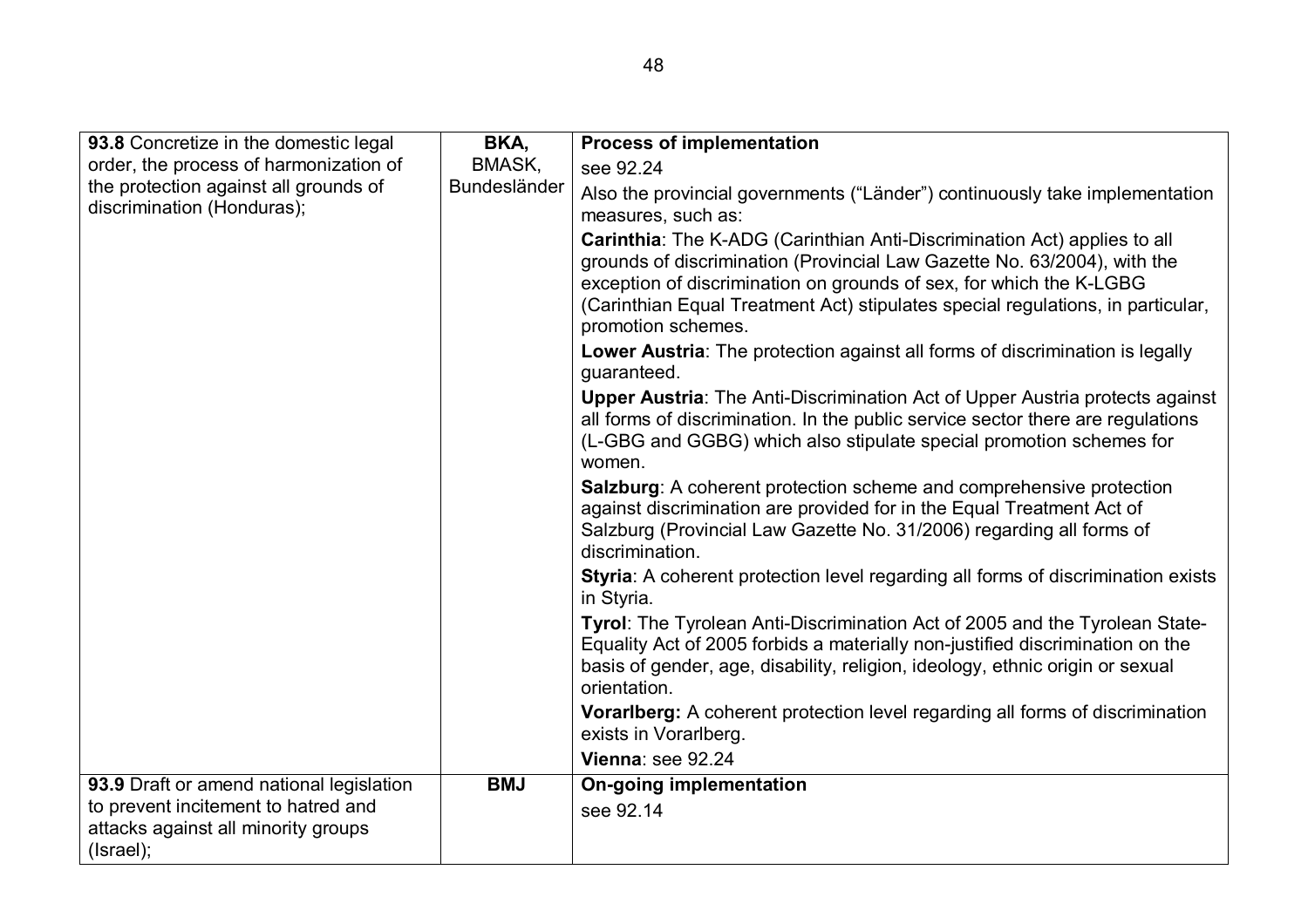| 93.10 Review the effectiveness of its      | BKA,               | <b>Process of implementation</b>                                                                                                                       |
|--------------------------------------------|--------------------|--------------------------------------------------------------------------------------------------------------------------------------------------------|
| current legal framework on non-            | BMASK,             | see 92.24                                                                                                                                              |
| discrimination with a view to initiating a | Bundesländer       | The provincial governments ("Länder") also continuously take implementation                                                                            |
| harmonization process, as recommended      |                    | measures, such as:                                                                                                                                     |
| by the Committee on the Elimination of     |                    | Carinthia: From the point of view of Carinthia all four points are being                                                                               |
| Racial Discrimination (Israel);            |                    | complied with as the K-ADG (Carinthian Anti-Discrimination Act) applies                                                                                |
|                                            |                    | equally to discriminations on ground of ethnic affiliation, religion, ideology,                                                                        |
|                                            |                    | disability, age or sexual orientation. Discrimination on grounds of sex is also                                                                        |
|                                            |                    | covered by the K-LGBG (Carinthian Equal Treatment Act) with specific                                                                                   |
|                                            |                    | financial promotion schemes.<br>Lower Austria: see 93.8                                                                                                |
|                                            |                    |                                                                                                                                                        |
|                                            |                    | <b>Upper Austria: see 93.8</b>                                                                                                                         |
|                                            |                    | Salzburg: see 93.8                                                                                                                                     |
|                                            |                    | Styria: see 93.8                                                                                                                                       |
|                                            |                    | Tyrol: From the point of view of the state all points are fulfilled. The Tyrolean                                                                      |
|                                            |                    | Anti-Discrimination Act of 2005 applies equally to discrimination on the                                                                               |
|                                            |                    | grounds of belonging to an ethnic group, religion or ideology, disability, age<br>and sexual orientation.                                              |
|                                            |                    |                                                                                                                                                        |
|                                            |                    | Regarding discrimination based on gender and equality without regard to<br>belonging to an ethnic group, religion, ideology, disability, age or sexual |
|                                            |                    | orientation and the particular promotion of people with disability in the public                                                                       |
|                                            |                    | service the Tyrolean State-Equality Act of 2005 applies in addition.                                                                                   |
|                                            |                    | Vorarlberg: see 93.8                                                                                                                                   |
|                                            |                    | Vienna: see 92.24                                                                                                                                      |
| 93.11 Review and update its anti-hate      | <b>BMJ</b>         | <b>On-going implementation</b>                                                                                                                         |
| speech legislation to provide equal        |                    | see 92.14                                                                                                                                              |
| protection to all religious minorities     |                    |                                                                                                                                                        |
| (Egypt);                                   |                    |                                                                                                                                                        |
| 93.12 Withdraw its reservation to articles | <b>BMeiA, BKA-</b> | <b>Process of implementation</b>                                                                                                                       |
| 13, 15, 17 and 18 of CRC (Slovakia);       | VD, BMWFJ          | see 93.3                                                                                                                                               |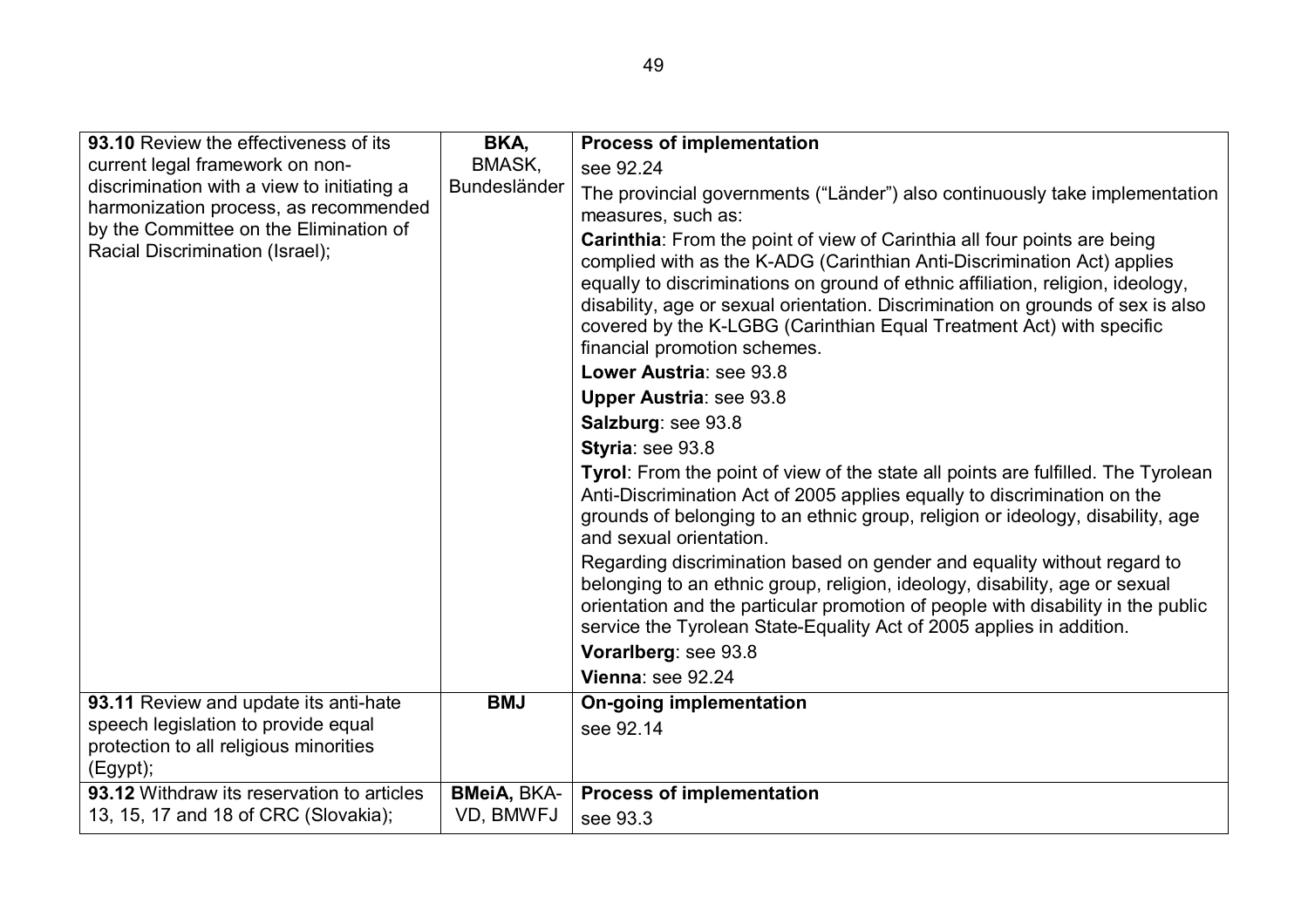| 93.13 Incorporate its international human<br>rights obligations into domestic laws, in<br>particular with regard to economic, social<br>and cultural rights (Egypt);                                                                                                                | <b>BMeiA,</b><br>BMASK,<br>BMG,<br><b>BMUKK,</b><br><b>BMWFJ</b> | <b>On-going implementation</b><br>Consistency of national law with relevant international obligations is<br>continuously being reviewed and necessary amendments in national law are<br>carried out if necessary. |
|-------------------------------------------------------------------------------------------------------------------------------------------------------------------------------------------------------------------------------------------------------------------------------------|------------------------------------------------------------------|-------------------------------------------------------------------------------------------------------------------------------------------------------------------------------------------------------------------|
| 93.14 Establish a national human rights<br>institution, in accordance with Paris<br>Principles (Costa Rica);                                                                                                                                                                        | <b>BKA-VD</b>                                                    | <b>Process of implementation</b><br>see 92.19                                                                                                                                                                     |
| 93.15 [Rejected] Explore the possibility of<br>consolidating existing Ombudsmen<br>institutions and mechanisms into a single<br>National Human Rights Institution in<br>accordance with the Paris Principles and<br>seek A-status accreditation by the ICC<br>for NHRIs (Malaysia); | <b>BKA-VD</b>                                                    |                                                                                                                                                                                                                   |
| 93.16 [Rejected] Bring its national human<br>rights institution in line with the Paris<br>Principles (Spain);                                                                                                                                                                       | <b>BKA-VD</b>                                                    |                                                                                                                                                                                                                   |
| 93.17 Consider establishing an<br>independent national human rights<br>institution in conformity with the Paris<br>Principles (Philippines);                                                                                                                                        | <b>BKA-VD</b>                                                    | <b>Process of implementation</b><br>see 92.19                                                                                                                                                                     |
| 93.18 Strengthen and broaden the<br>mandate of the Austrian Ombudsman<br>Board in order to include the protection<br>and promotion of all human rights, in line<br>with the Paris Principles (Canada);                                                                              | <b>BKA-VD</b>                                                    | <b>Process of implementation</b><br>see 92.19                                                                                                                                                                     |
| 93.19 [Rejected] Increase human and<br>financial resources of the Office of the<br><b>Ombudsperson for Equal Treatment</b><br>(Honduras);                                                                                                                                           | <b>BKA</b>                                                       |                                                                                                                                                                                                                   |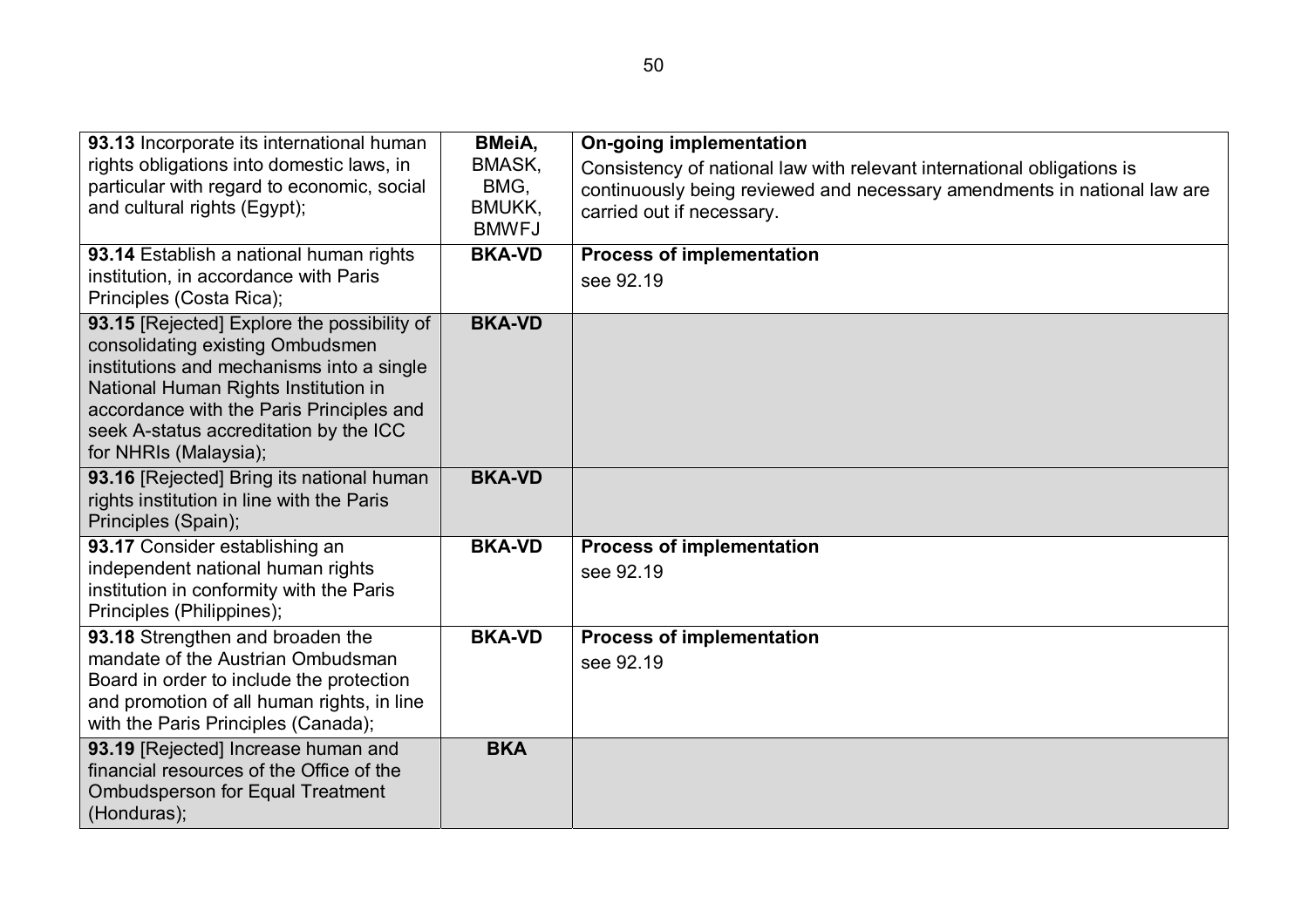| 93.20 [Rejected] Start developing a<br>National Action Plan on Human Rights as<br>well as a National Action Plan against<br>Racism, Racial Discrimination,<br>Xenophobia and other related<br>intolerances (Namibia);                                                                                                                                    | <b>BKA-VD,</b><br>BMI, BMJ                    | While a general national action plan should not replace the existing thematic<br>action plans, Austria will start an exchange among the interested services to<br>explore how an overarching national action plan could complement the<br>existing action plans and thus benefit Austria's national system for the<br>promotion and protection of human rights.                                                                                                                                                                                                                                                                                                                                                                                                                                                                                        |
|----------------------------------------------------------------------------------------------------------------------------------------------------------------------------------------------------------------------------------------------------------------------------------------------------------------------------------------------------------|-----------------------------------------------|--------------------------------------------------------------------------------------------------------------------------------------------------------------------------------------------------------------------------------------------------------------------------------------------------------------------------------------------------------------------------------------------------------------------------------------------------------------------------------------------------------------------------------------------------------------------------------------------------------------------------------------------------------------------------------------------------------------------------------------------------------------------------------------------------------------------------------------------------------|
| 93.21 [Rejected] Establish a national<br>programme on human rights that fully<br>brings in the rights provided for in the<br>international instruments to which Austria<br>is a State party (Mexico),                                                                                                                                                    | <b>BKA-VD</b>                                 | see 93.20                                                                                                                                                                                                                                                                                                                                                                                                                                                                                                                                                                                                                                                                                                                                                                                                                                              |
| 93.22 As a mechanism to avoid the rise<br>of intolerance, discrimination or<br>xenophobia, adopt effective measures to<br>fight and punish every form of<br>intolerance, discrimination, xenophobia,<br>and racism against persons of certain<br>descent, specially refugees, asylum-<br>seekers, and migrants, regardless of their<br>status (Ecuador); | <b>BMI, BKA-</b><br>SII, BMASK,<br><b>BMJ</b> | <b>On-going implementation</b><br>see 92.14, 92.44                                                                                                                                                                                                                                                                                                                                                                                                                                                                                                                                                                                                                                                                                                                                                                                                     |
| 93.23 Continue to pursue its efforts to<br>achieve the integration of immigrants and<br>their participation in political and cultural<br>and economic life through the National<br>Action Plan for Integration which was<br>adopted in 19 January 2010 (Palestine);                                                                                      | <b>BMI</b>                                    | <b>On-going implementation</b><br>see 92.17<br>Salzburg: Since 2007 an integration plan which comprehensively (ten areas)<br>deals with social, cultural and occupational integration. Political participation<br>in terms of the right to vote and the right to be elected is, however, linked to<br>citizenship but granted within this framework.<br>Styria: In October 2010 a separate integration department was established<br>within the Provincial Government. A Charta of living together in diversity in<br>Styria was adopted, forming the framework of the country's diversity policy. In<br>the meantime measures and processes were already initiated for the<br>consolidation of a modern and professional approach to diversity<br>(implementation of diversity mainstreaming) and a series of cooperation<br>projects were developed. |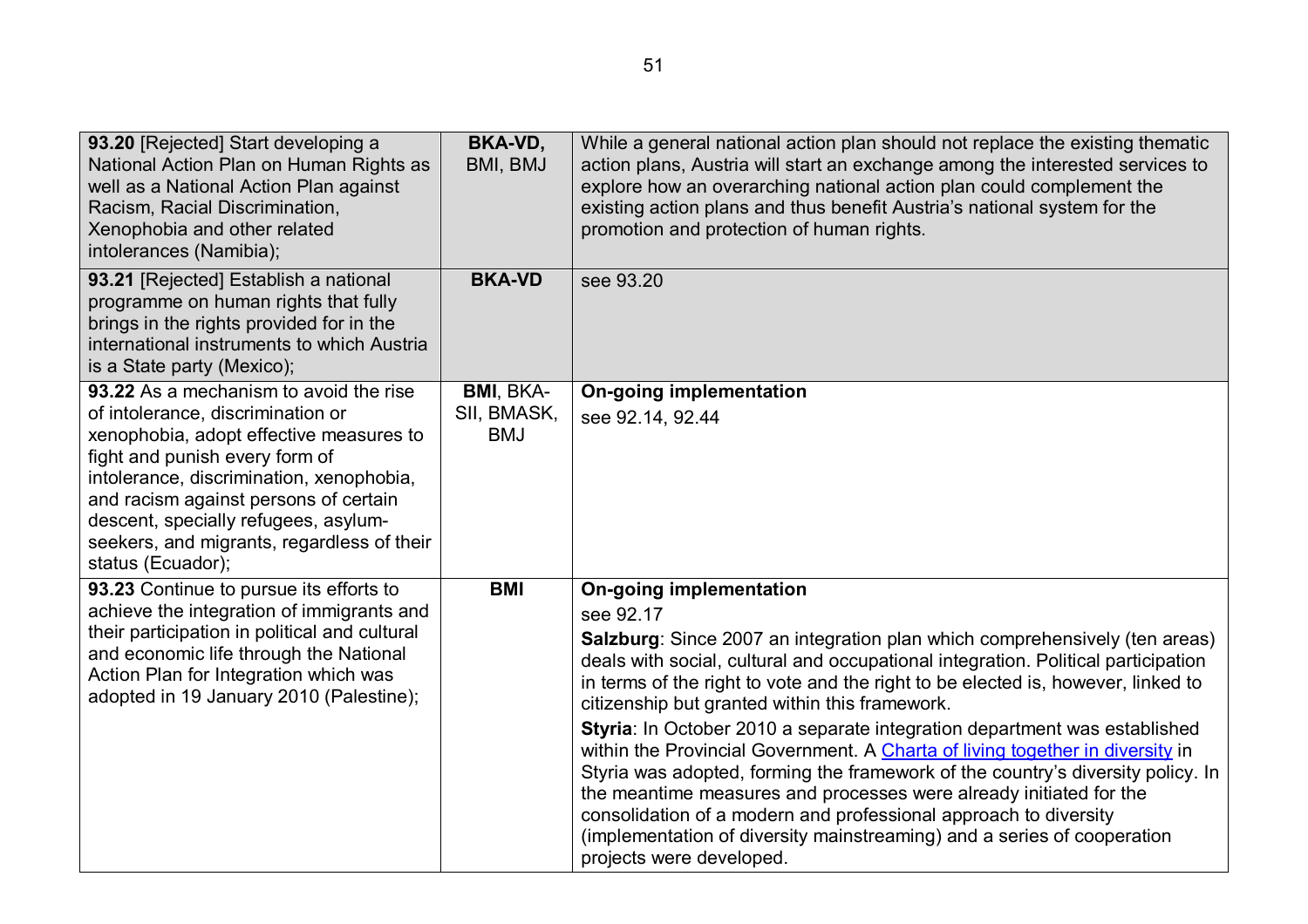| 93.24 Take practical measures to collect                                                                                                                                                                   | <b>BMI</b>        | <b>Process of implementation</b>                                                                                                                                                                                                                                                                                                                                                                                                              |
|------------------------------------------------------------------------------------------------------------------------------------------------------------------------------------------------------------|-------------------|-----------------------------------------------------------------------------------------------------------------------------------------------------------------------------------------------------------------------------------------------------------------------------------------------------------------------------------------------------------------------------------------------------------------------------------------------|
| and publish statistics on racist incidents,                                                                                                                                                                |                   | see 92.51                                                                                                                                                                                                                                                                                                                                                                                                                                     |
| and based on data collection (Republic of<br>Korea);                                                                                                                                                       |                   | Comprehensive data on reported xenophobic, racially motivated offences are<br>published in the framework of the annual report of the Federal Agency for<br>State Protection and Counter Terrorism and are accessible through the<br>website of the BMI.                                                                                                                                                                                       |
|                                                                                                                                                                                                            |                   | In the annual joint security report of the BMJ and the BMI the results of<br>xenophobe/racist criminal proceedings are published. The report is<br>accessible on the website of the Austrian Parliament. All convictions,<br>including those on racially motivated criminal offences are published in the<br>annual court criminal statistics of the Statistik Austria, disaggregated by age,<br>sex, nationality, perpetrators and sentence. |
|                                                                                                                                                                                                            |                   | Data on the victims are part of the police criminal statistics and are published<br>by the BMI after having anonymized the data.                                                                                                                                                                                                                                                                                                              |
| 93.25 Take further steps to follow the                                                                                                                                                                     | BMJ,              | Implemented                                                                                                                                                                                                                                                                                                                                                                                                                                   |
| recommendations of the Committee on<br>the Elimination of Racial Discrimination in<br>"reviewing its legislation on racial<br>discrimination to ensure adequate<br>protection of discrimination" (Turkey); | <b>BMASK, BMI</b> | see 92.14, 92.44                                                                                                                                                                                                                                                                                                                                                                                                                              |
| 93.26 Take further steps to strengthen                                                                                                                                                                     | <b>BMI, BMUKK</b> | <b>Process of implementation</b>                                                                                                                                                                                                                                                                                                                                                                                                              |
| social, economic and educational support                                                                                                                                                                   |                   | see 92.25                                                                                                                                                                                                                                                                                                                                                                                                                                     |
| provided to school children from<br>immigrant minorities (Turkey);                                                                                                                                         |                   | Austria further develops existing initiatives for better integration of children<br>with migration background into school, e.g. through special promotion of<br>German language skills.                                                                                                                                                                                                                                                       |
|                                                                                                                                                                                                            |                   | In the framework of the NAP Integration numerous measures to support the<br>integration of students with a migration background are being realized:                                                                                                                                                                                                                                                                                           |
|                                                                                                                                                                                                            |                   | Learning aid and homework supervision (tutoring, studying cafes,<br>$\bullet$<br>project "Austrian Grannies and Grandpas study with migrant children")                                                                                                                                                                                                                                                                                        |
|                                                                                                                                                                                                            |                   | Language and education or work and profession (language tandems<br>$\bullet$<br>for young people, coaching regarding education and profession,<br>German classes in connection with graduating from secondary                                                                                                                                                                                                                                 |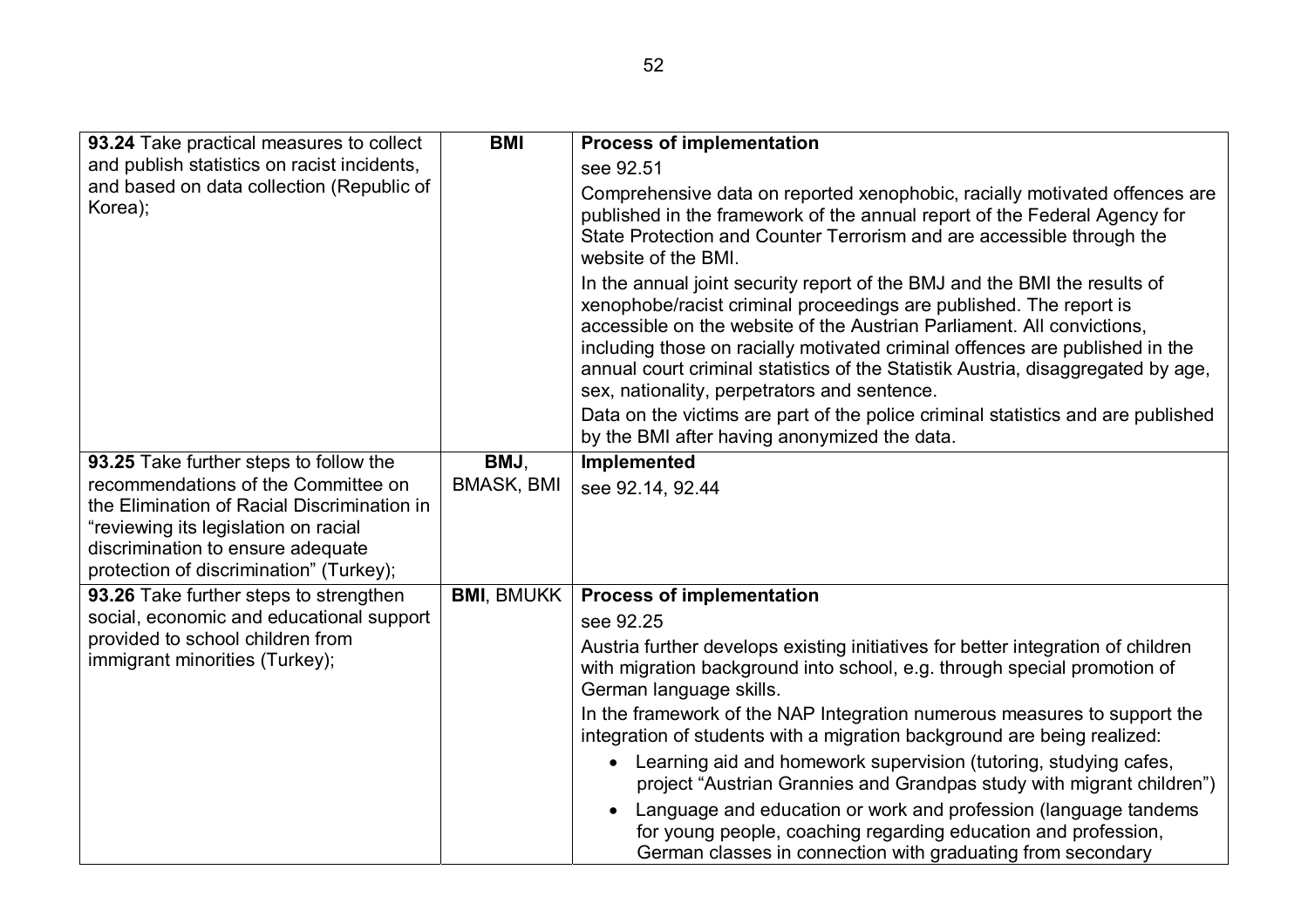| modern school, integration into the labour market, qualification   |
|--------------------------------------------------------------------|
| measures and support when searching for an apprenticeship position |
| for minors)                                                        |
| • Sport integration                                                |
| • Scholarships for dedicated students                              |
| • Centres for girls                                                |
| Role-models as Ambassadors for integration at schools<br>$\bullet$ |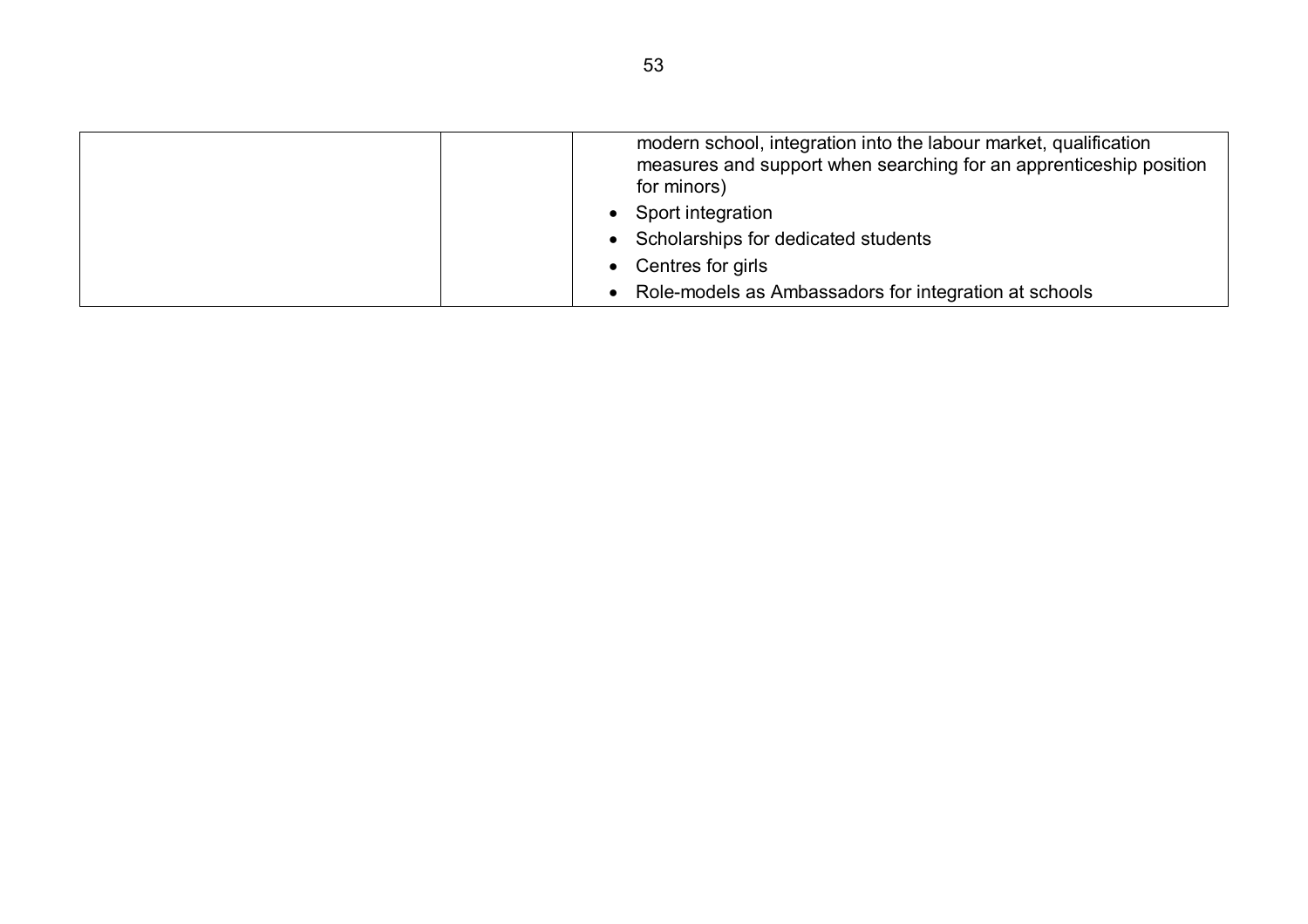| 93.27 [Rejected] Take further steps to<br>increase awareness-raising campaigns<br>and enhance education of the principles<br>of non-discrimination and tolerance in<br>school curriculums, including teaching of<br>mother tongue for immigrant minorities | <b>BMUKK</b>                        | The principle of non-discrimination and tolerance is inherent to the Austrian<br>education system. According to § 2 para 1 of the School Organisation Act the<br>promotion of tolerance and non-discrimination is anchored in the curricular<br>and the teaching principles and is implemented in every day school life.<br>Native language education $-$ on a voluntary basis $-$ underlines the basic<br>approach of the Austrian education system for tolerance and non-                                                                                                                                                                                                                                                                                                                                                                                                                                                                                                                                                                                                        |
|------------------------------------------------------------------------------------------------------------------------------------------------------------------------------------------------------------------------------------------------------------|-------------------------------------|------------------------------------------------------------------------------------------------------------------------------------------------------------------------------------------------------------------------------------------------------------------------------------------------------------------------------------------------------------------------------------------------------------------------------------------------------------------------------------------------------------------------------------------------------------------------------------------------------------------------------------------------------------------------------------------------------------------------------------------------------------------------------------------------------------------------------------------------------------------------------------------------------------------------------------------------------------------------------------------------------------------------------------------------------------------------------------|
| (Turkey);                                                                                                                                                                                                                                                  |                                     | discrimination. In 2012 native language education was offered in 24<br>languages, 403 teachers instructed 32000 students.                                                                                                                                                                                                                                                                                                                                                                                                                                                                                                                                                                                                                                                                                                                                                                                                                                                                                                                                                          |
| 93.28 Ensure that victims of human<br>trafficking are never detained and that<br>their rights relating to medical follow-up,<br>residence and work permit are respected<br>(Switzerland);                                                                  | <b>BMI, BMeiA,</b><br><b>BMASK</b>  | Implemented<br>The corresponding regulations are stipulated in the Settlement- and<br>Residence Act (see § 69a) and in the Aliens Police Act of 2005.<br>Access to the labour market has been considerably eased with the<br>amendment to the Act Governing the Employment of Foreign Nationals<br>(Federal Law Gazette Vol. I No. 25/2011): Holders of a residence permit<br>under § 69a of the Settlement and Residence Act (including victims and<br>witnesses of human trafficking) require a work permit in order to start working<br>in Austria. However, a work permit for employment in a specific workplace<br>issued by the employer, can be granted under significantly simpler pre-<br>conditions, namely without prior labour market test. Work permits serve to<br>control the lawful employment in advance and thus also protect the<br>respective foreign employees.<br>Follow-up: Under the coordination of the BMeiA a task force was established,<br>that coordinates the activities of the concerned governmental bodies in<br>interaction with civil society. |
| 93.29 Create a comprehensive system<br>for the collection of data that would allow<br>assessing the situation of vulnerable<br>groups and minorities (Russian<br>Federation);                                                                              | BKA,<br>BMASK, BMI,<br><b>BMUKK</b> | <b>On-going implementation</b><br>A wide range of corresponding data is available in the statistical part of the<br>integration reports by the BMI (latest report 2012). These data are evaluated<br>by using indicators. Furthermore, a series of scientific studies for the<br>assessment of the situation of particularly vulnerable groups and minorities<br>are carried out and relevant data collected (e.g. violence prevalence study,<br>examination of the educational standards with the objective to establish a<br>monitoring system for the assessment of any discrimination of groups). In<br>2012/2013 on the basis of a compilation of the latest recommendations of the                                                                                                                                                                                                                                                                                                                                                                                           |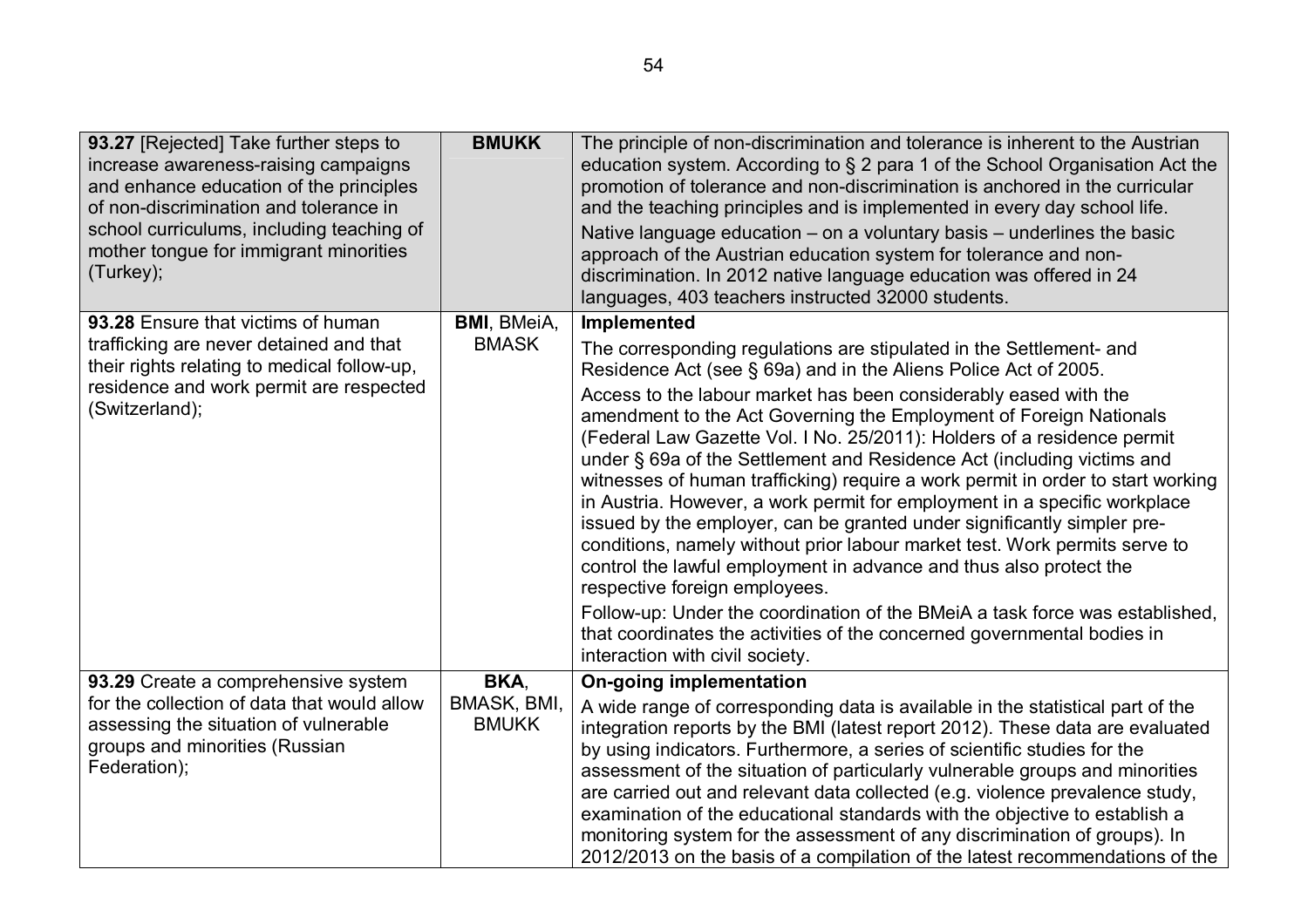| UN treaty bodies and UPR concerning data collection a group of government<br>experts discussed with Statistics Austria and NGO representatives which<br>data are already being collected, in what way existing data can be made<br>available and what need for additional data exists. Furthermore, an inter-<br>ministerial working group was established to discuss possibilities to improve<br>and combine the systematic data collection of cases of discrimination<br>relevant under criminal law with the relevant data of the court statistics. |
|--------------------------------------------------------------------------------------------------------------------------------------------------------------------------------------------------------------------------------------------------------------------------------------------------------------------------------------------------------------------------------------------------------------------------------------------------------------------------------------------------------------------------------------------------------|
| A comprehensive system of data collection on minorities, for example in the<br>framework of regular school relevant data collection, is, however, not<br>permissible due to the freedom of professing oneself to an ethnic minority<br>under Art. 3 para 1 of the Framework Convention of the Council of Europe for<br>the Protection of National Minorities as well as under the National Ethnic<br>Groups Act.                                                                                                                                       |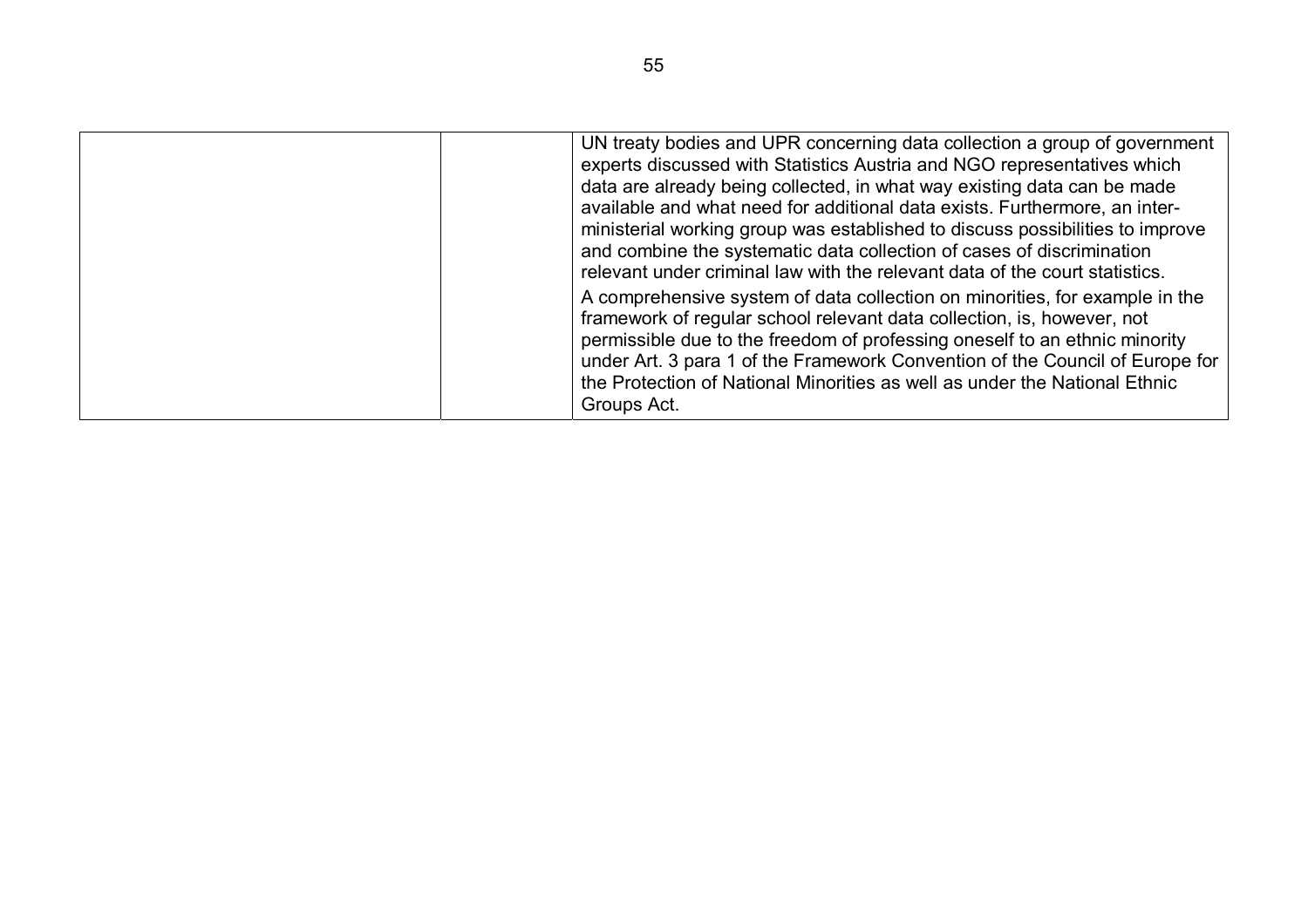| 93.30 Establish a comprehensive data                        | BKA.                | <b>On-going implementation</b>                                                                                                                            |
|-------------------------------------------------------------|---------------------|-----------------------------------------------------------------------------------------------------------------------------------------------------------|
| collection system to better assess the                      | BMASK, BMI,         | see 93.29                                                                                                                                                 |
| level of discrimination that exists against                 | <b>BMUKK</b>        |                                                                                                                                                           |
| different minority groups in Austria                        |                     |                                                                                                                                                           |
| (Israel);                                                   |                     |                                                                                                                                                           |
| 93.31 [Rejected] Collect and generate                       | BMI, BMJ,           |                                                                                                                                                           |
| disaggregated data on manifestations of                     | <b>BMUKK</b>        |                                                                                                                                                           |
| racism and discrimination with a view to                    |                     |                                                                                                                                                           |
| evaluating the situation regarding                          |                     |                                                                                                                                                           |
| minority, racial, and ethnic groups in<br>Austria (Brazil); |                     |                                                                                                                                                           |
| 93.32 Include a sexual orientation and                      | <b>BMJ</b>          | Implemented                                                                                                                                               |
| gender identity perspective with regard to                  |                     |                                                                                                                                                           |
| measures against incitement to hatred                       |                     | see 92.14                                                                                                                                                 |
| (Spain);                                                    |                     |                                                                                                                                                           |
| 93.33 Bring ODA up to the internationally                   | <b>BMeiA</b> , alle | <b>Process of implementation</b>                                                                                                                          |
| committed 0.7 per cent of GNI especially                    | <b>Ressorts</b>     | Austria stays committed to allocate 0.7 % of GNI to development cooperation                                                                               |
| to support developing countries in the                      |                     | and has reaffirmed this on several occasions (most recently in the three year                                                                             |
| areas of poverty reduction, gender                          |                     | programme of the Austrian Development Agency 2013 - 2015).                                                                                                |
| equality, children, persons with                            |                     | The three year programme has also established a qualitative improvement of                                                                                |
| disabilities and climate challenges                         |                     | the development cooperation with a special focus on three priority themes,                                                                                |
| (Bangladesh);                                               |                     | among them "Human Security, Human Rights and Rule of Law".                                                                                                |
|                                                             |                     | Furthermore, the Austrian Development Cooperation cooperates with other                                                                                   |
|                                                             |                     | policy areas and ministries ("beyond-aid" approach) with the aim to reinforce                                                                             |
|                                                             |                     | the "shapeable" development cooperation.                                                                                                                  |
|                                                             |                     | Within existing resources Austria continues to support development countries<br>in poverty reduction, in handling the challenges of climate change and in |
|                                                             |                     | peace building. Austrian particularly promotes equal treatment of women and                                                                               |
|                                                             |                     | takes into account the special needs of children and persons with disabilities.                                                                           |
| 93.34 Withdraw reservations to United                       | <b>BMeiA, BKA-</b>  | <b>On-going implementation</b>                                                                                                                            |
| Nations treaties and ensure that all                        | VD, BMASK,          | see 93.3                                                                                                                                                  |
| international treaties are fully transformed                | BMI, BMJ,           |                                                                                                                                                           |
| into national law (Netherlands);                            | <b>BMWFJ</b>        |                                                                                                                                                           |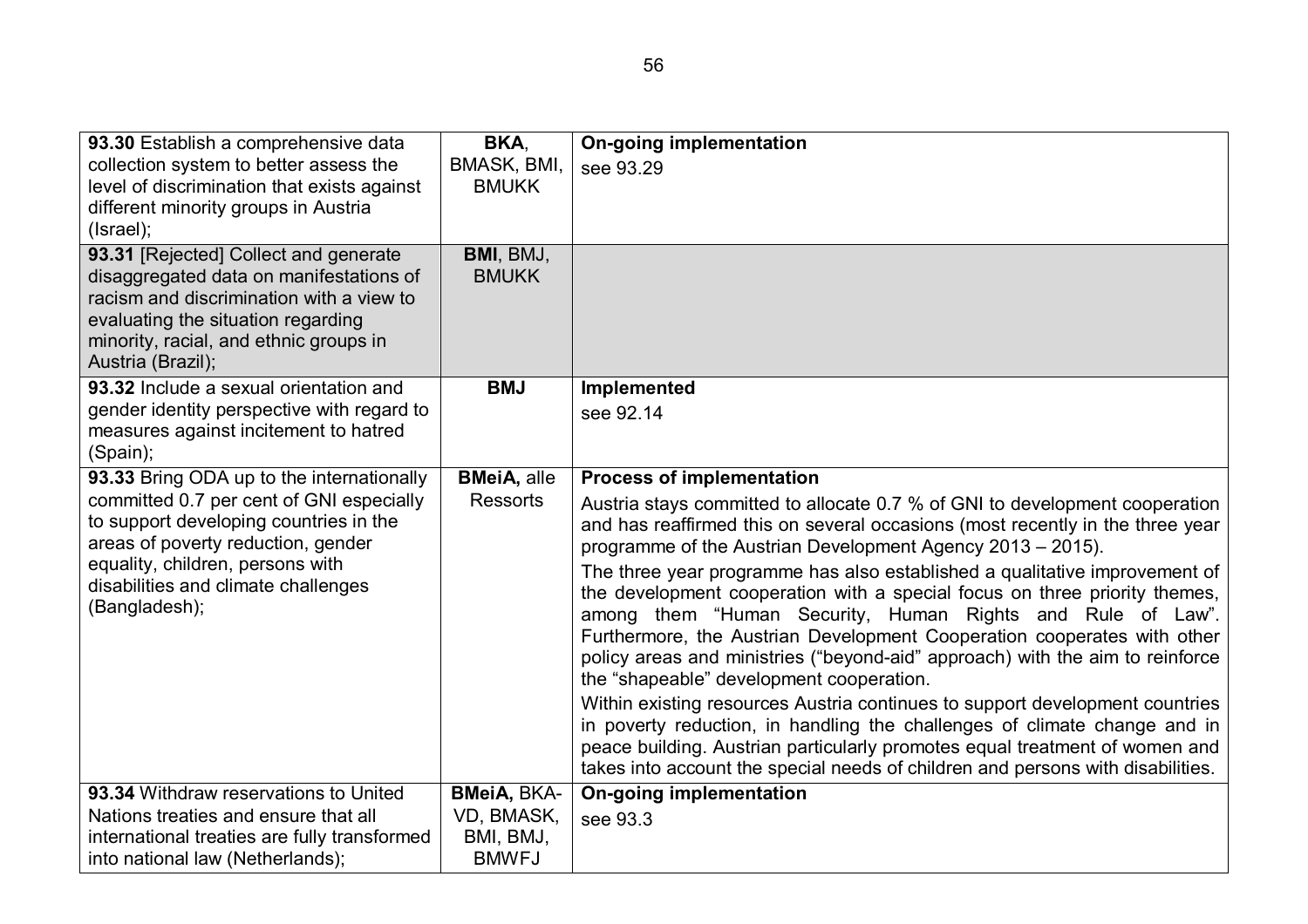| 93.35 Harmonize all anti-discrimination<br>laws to ensure equal protection on all<br>grounds of discrimination (United<br>Kingdom);                   | BKA,<br>BMASK,<br><b>Bundesländer</b> | <b>On-going implementation</b><br>see 93.36<br>The provincial governments ("Länder") also continuously take implementation<br>measures, such as:<br>Carinthia: see 93.10<br>Lower Austria: see 93.8<br><b>Upper Austria: see 93.8</b><br>Salzburg: see 93.8<br>Styria: see 93.8<br>Tyrol: sh. 93.8, 93.10<br>Vorarlberg: see 93.8                      |
|-------------------------------------------------------------------------------------------------------------------------------------------------------|---------------------------------------|--------------------------------------------------------------------------------------------------------------------------------------------------------------------------------------------------------------------------------------------------------------------------------------------------------------------------------------------------------|
|                                                                                                                                                       |                                       | Vienna: see 92.24                                                                                                                                                                                                                                                                                                                                      |
| 93.36 Revise and harmonize anti-<br>discrimination laws to ensure equal<br>protection on all grounds of<br>discrimination (Islamic Republic of Iran); | BKA,<br>BMASK,<br><b>Bundesländer</b> | On-going implementation<br>see 92.24<br>The provincial governments ("Länder") also continuously take implementation<br>measures, such as:<br>Carinthia: see 93.10<br>Lower Austria: see 93.8<br><b>Upper Austria: see 93.8</b><br>Salzburg: see 93.8<br>Styria: see 93.8<br><b>Tyrol: see 93.8, 93.10</b><br>Vorarlberg: see 93.8<br>Vienna: see 92.24 |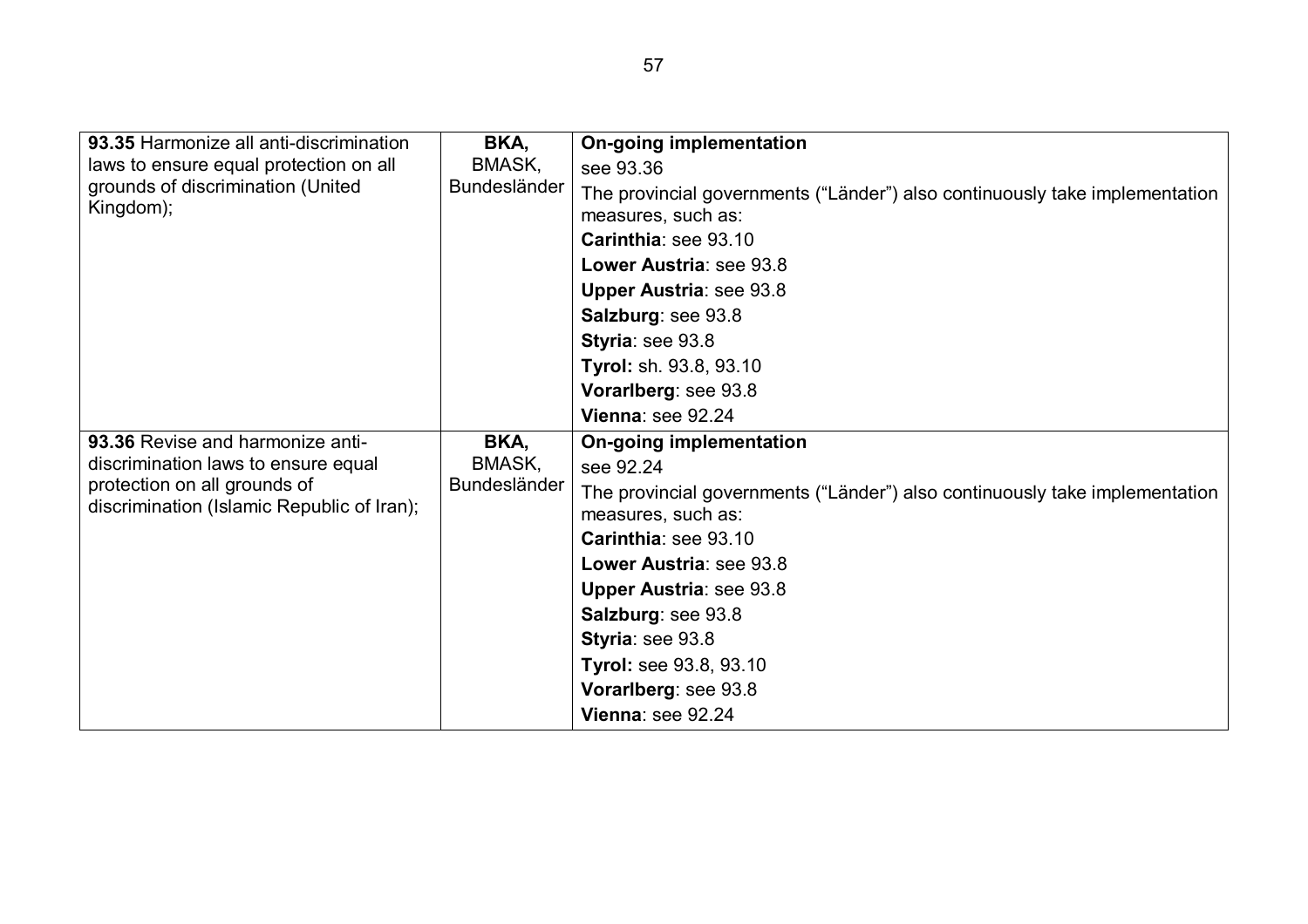| 93.37 Review the effectiveness of its<br>current legal framework on non-<br>discrimination with a view to initiating a<br>harmonization process, by including the<br>participation of civil society in this<br>process, as well as simplifying the<br>procedures to ensure that the complaints<br>against racial discrimination are being<br>processed effectively (Uzbekistan); | BKA,<br>BMASK,<br>Bundesländer            | <b>On-going implementation</b><br>see 92.24<br>The provincial governments ("Länder") also continuously take implementation<br>measures, such as:<br><b>Carinthia</b> : From the point of view of the provincial government this<br>recommendation is implemented through the expansion of the protection<br>against discrimination by introducing of new equal treaty bodies (expansion<br>of the mandate of the Equal Treatment Commission and inauguration of<br>Equal Treatment Officers also for teachers of the provinces ["Länder"]) and<br>the previously mentioned extended scope of application of the K-ADG and<br>the K-LGBG (the Carinthian Anti-Discrimination Act and the Carinthian Equal<br>Treatment Act).<br>Lower Austria: see 93.8<br><b>Upper Austria: see 93.8</b><br>Salzburg: see 93.8 |
|----------------------------------------------------------------------------------------------------------------------------------------------------------------------------------------------------------------------------------------------------------------------------------------------------------------------------------------------------------------------------------|-------------------------------------------|----------------------------------------------------------------------------------------------------------------------------------------------------------------------------------------------------------------------------------------------------------------------------------------------------------------------------------------------------------------------------------------------------------------------------------------------------------------------------------------------------------------------------------------------------------------------------------------------------------------------------------------------------------------------------------------------------------------------------------------------------------------------------------------------------------------|
|                                                                                                                                                                                                                                                                                                                                                                                  |                                           | Styria: see 93.8<br><b>Tyrol: see. 92.24</b><br>Vorarlberg: see 93.8                                                                                                                                                                                                                                                                                                                                                                                                                                                                                                                                                                                                                                                                                                                                           |
|                                                                                                                                                                                                                                                                                                                                                                                  |                                           | Vienna: see 92.24                                                                                                                                                                                                                                                                                                                                                                                                                                                                                                                                                                                                                                                                                                                                                                                              |
| 93.38 Move forward with the proposal to<br>amend the Equal Treatment Act to<br>harmonise existing legislation, especially<br>when it comes to providing equal<br>protection on all discrimination grounds<br>(Norway);                                                                                                                                                           | <b>BMASK</b>                              | <b>On-going implementation</b><br>see 92.24<br>Vorarlberg: see 93.8                                                                                                                                                                                                                                                                                                                                                                                                                                                                                                                                                                                                                                                                                                                                            |
| 93.39 Take effective measures to<br>efficiently implement the 55 concrete<br>measures identified by the Government<br>towards the elimination of obstacles for<br>women in accessing the labour market<br>(Algeria);                                                                                                                                                             | <b>BKA-SII,</b><br>BMASK,<br><b>BMWFJ</b> | <b>On-going implementation</b><br>see 92.27                                                                                                                                                                                                                                                                                                                                                                                                                                                                                                                                                                                                                                                                                                                                                                    |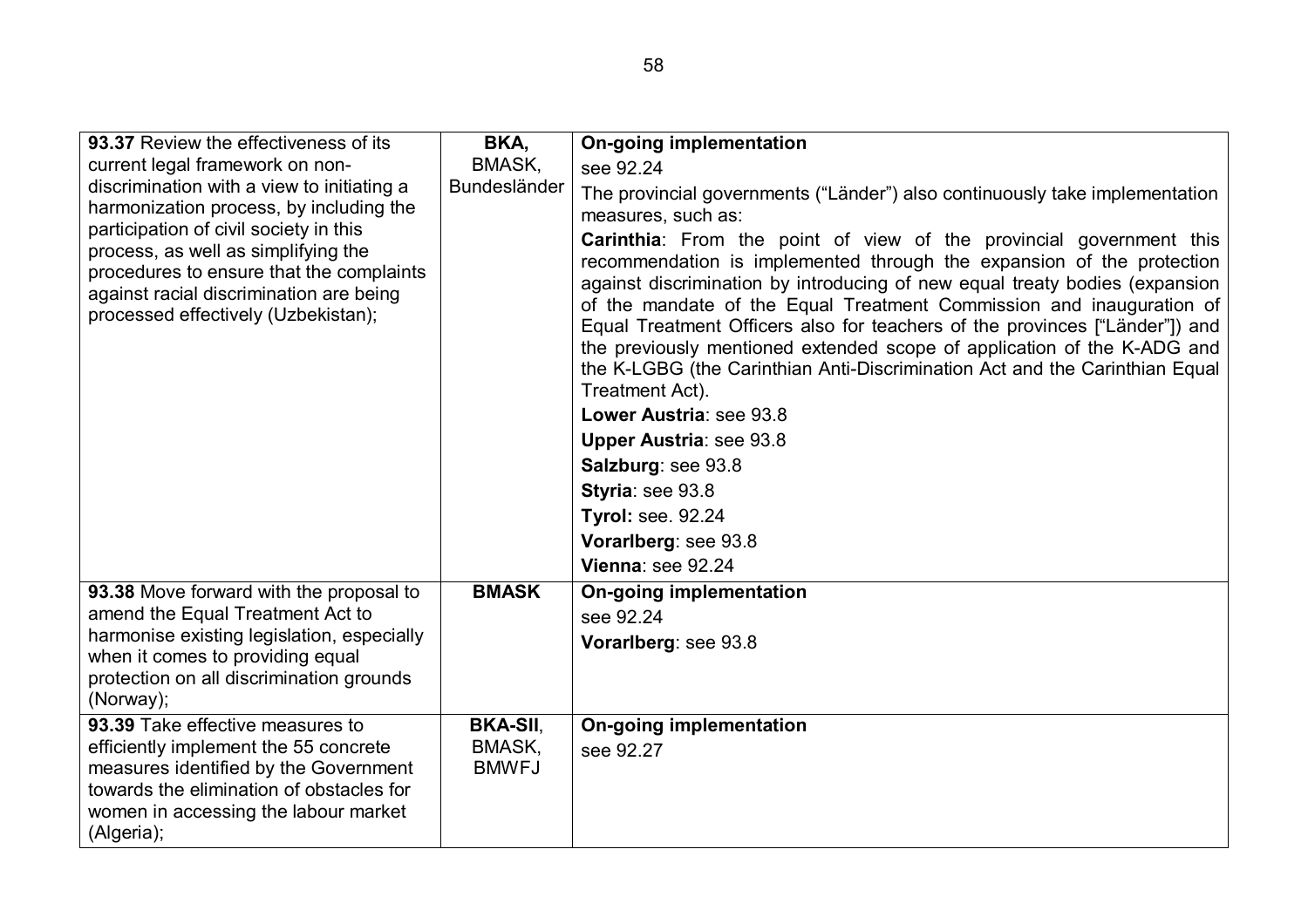| 93.40 [Rejected] Elaborate a National       | BMI, BMJ        |  |
|---------------------------------------------|-----------------|--|
| Plan of Action against racism and           |                 |  |
| xenophobia (Russian Federation);            |                 |  |
| 93.41 [Rejected] Adopt a National Action    | <b>BMI, BMJ</b> |  |
| Plan on combating racism and                |                 |  |
| xenophobia, in close consultation with      |                 |  |
| civil society (Islamic Republic of Iran);   |                 |  |
| 93.42 [Rejected] Adopt a national plan      | BMI, BMJ        |  |
| against racism, racial discrimination,      |                 |  |
| xenophobia and intolerance that includes    |                 |  |
| aspects such as education and training in   |                 |  |
| human rights for all levels of public       |                 |  |
| administration and a system of data         |                 |  |
| collection for overseeing and controlling   |                 |  |
| xenophobic and racist acts; carry out a     |                 |  |
| comprehensive analysis on the               |                 |  |
| effectiveness of legislative measures       |                 |  |
| which seek to prohibit and punish using     |                 |  |
| xenophobic messages or the incite to        |                 |  |
| racial discrimination by political parties; |                 |  |
| and establish a simplified and flexible     |                 |  |
| mechanism to process and deal with          |                 |  |
| claims based on possible acts of            |                 |  |
| discriminatory treatment by security        |                 |  |
| forces and bodies (Spain);                  |                 |  |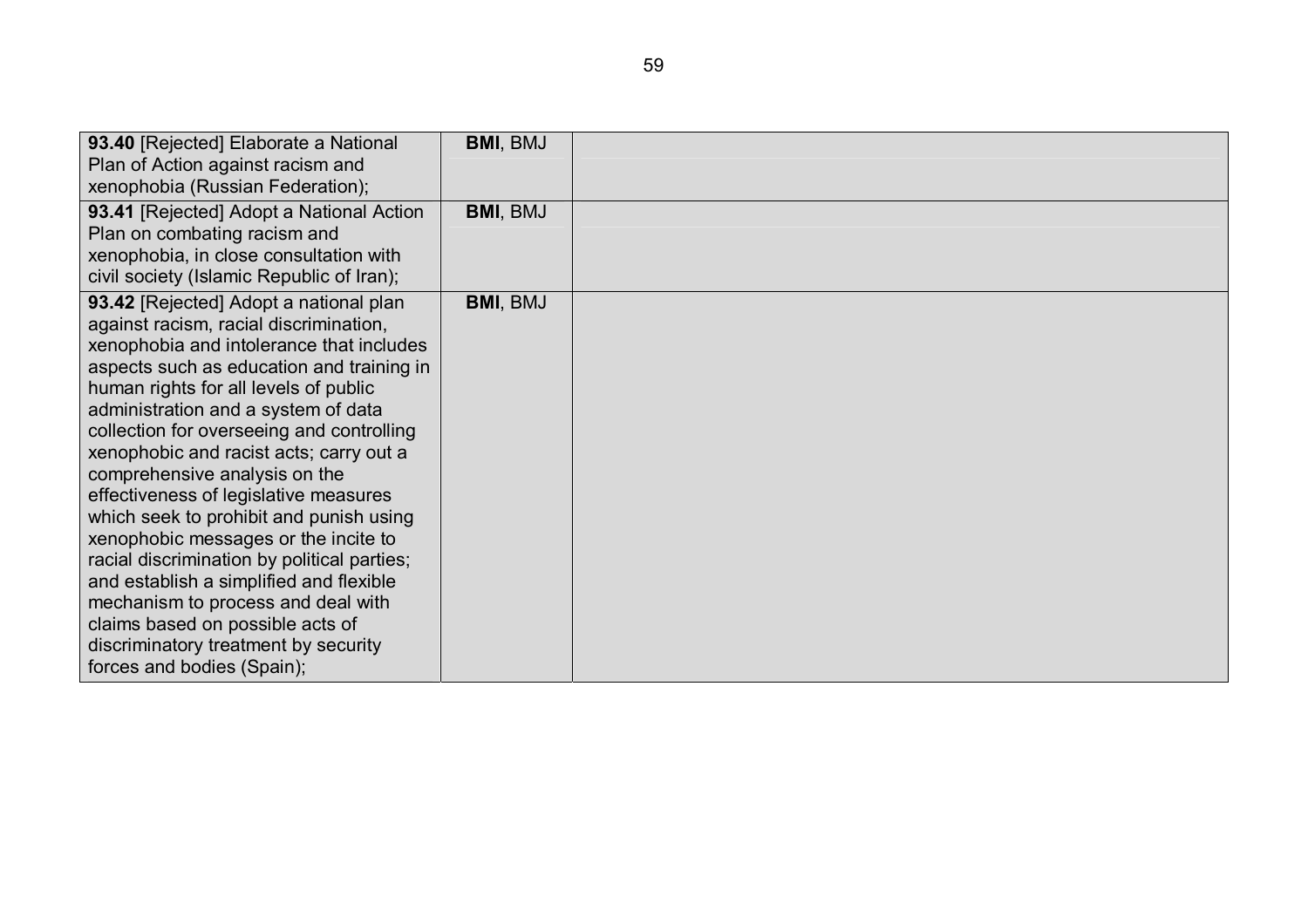| 93.43 Adopt legislative measures that                                                                                                                                                                                                     | <b>BKA-VD</b>          | Implemented                                                                                                                                                                                                                                                                                                                                                                                                                                                                                                                                                                 |
|-------------------------------------------------------------------------------------------------------------------------------------------------------------------------------------------------------------------------------------------|------------------------|-----------------------------------------------------------------------------------------------------------------------------------------------------------------------------------------------------------------------------------------------------------------------------------------------------------------------------------------------------------------------------------------------------------------------------------------------------------------------------------------------------------------------------------------------------------------------------|
| would prohibit public funding of parties<br>that engage in propaganda of racism and<br>xenophobia (Russian Federation);                                                                                                                   |                        | According to government plans, subsidies under the Journalism Subsidies<br>Act 1984 (Federal Law Gazette No. 369/1984 in the current version of<br>Federal Law Gazette Vol. I No. 130/1997) can be withdrawn if an organ of a<br>subsidised institution (e.g. political party) or an individual attributable to this<br>institution has committed a punishable offence for libel or incitement to hatred<br>against sections of the population (e.g. offence of decrying religious<br>teachings) or an offence under the Prohibition Act of 1947 (see 889 BlgNR<br>24. GP). |
| 93.44 Ensure equal protection against all                                                                                                                                                                                                 | BKA,                   | <b>On-going implementation</b>                                                                                                                                                                                                                                                                                                                                                                                                                                                                                                                                              |
| forms of discrimination, including on the<br>basis of age, religion, sexual orientation                                                                                                                                                   | BMASK,<br>Bundesländer | see 92.24                                                                                                                                                                                                                                                                                                                                                                                                                                                                                                                                                                   |
| and gender identity (Canada);                                                                                                                                                                                                             |                        | Carinthia: see 93.37                                                                                                                                                                                                                                                                                                                                                                                                                                                                                                                                                        |
|                                                                                                                                                                                                                                           |                        | Lower Austria: see 93.8                                                                                                                                                                                                                                                                                                                                                                                                                                                                                                                                                     |
|                                                                                                                                                                                                                                           |                        | <b>Upper Austria: see 93.8</b>                                                                                                                                                                                                                                                                                                                                                                                                                                                                                                                                              |
|                                                                                                                                                                                                                                           |                        | Salzburg: see 93.8                                                                                                                                                                                                                                                                                                                                                                                                                                                                                                                                                          |
|                                                                                                                                                                                                                                           |                        | Styria: see 93.8                                                                                                                                                                                                                                                                                                                                                                                                                                                                                                                                                            |
|                                                                                                                                                                                                                                           |                        | Tyrol: see 93.8, 93.10                                                                                                                                                                                                                                                                                                                                                                                                                                                                                                                                                      |
|                                                                                                                                                                                                                                           |                        | Vorarlberg: see 93.8                                                                                                                                                                                                                                                                                                                                                                                                                                                                                                                                                        |
|                                                                                                                                                                                                                                           |                        | Vienna: see 92.24                                                                                                                                                                                                                                                                                                                                                                                                                                                                                                                                                           |
| 93.45 [Rejected] Prepare a study on the<br>scale of direct and indirect racial<br>discrimination in the criminal justice<br>system, especially as far as preliminary<br>detention and imprisonment are<br>concerned (Russian Federation); | <b>BMJ</b>             |                                                                                                                                                                                                                                                                                                                                                                                                                                                                                                                                                                             |
| 93.46 [Rejected] Ensure that no children<br>are held in detention (Brazil);                                                                                                                                                               | <b>BMI, BMJ</b>        |                                                                                                                                                                                                                                                                                                                                                                                                                                                                                                                                                                             |
| 93.47 [Rejected] Raise the age for all<br>enrolments into armed forces to the age<br>of at least 18 years in line with the CRC<br>recommendation (Ghana, Slovakia);                                                                       | <b>BMLVS</b>           |                                                                                                                                                                                                                                                                                                                                                                                                                                                                                                                                                                             |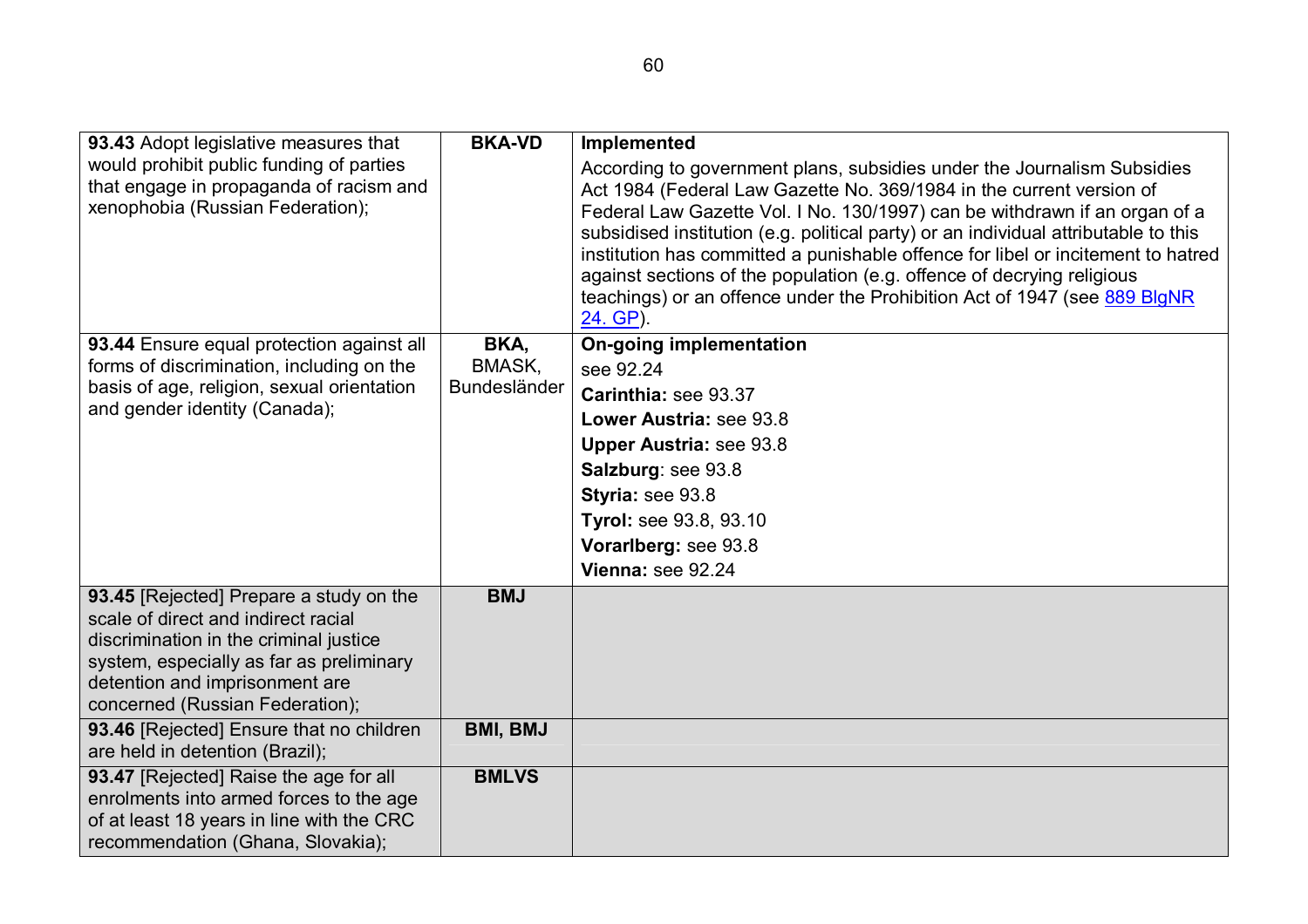| 93.48 Develop a fully fledged legal aid                                                                                                                                                                                                                  | <b>BMI, BKA-</b> | <b>Process of implementation</b>                                                                                                                                                                                                                                                                                                                                                                                                                                                                                                                      |
|----------------------------------------------------------------------------------------------------------------------------------------------------------------------------------------------------------------------------------------------------------|------------------|-------------------------------------------------------------------------------------------------------------------------------------------------------------------------------------------------------------------------------------------------------------------------------------------------------------------------------------------------------------------------------------------------------------------------------------------------------------------------------------------------------------------------------------------------------|
| system in the context of policy custody,<br>to ensure that persons who are not in a<br>position to pay for a lawyer can<br>effectively benefit, if they so wish, from<br>the assistance of a lawyer throughout<br>their police custody (Czech Republic); | VD, BMJ          | Free legal counselling in detention pending deportation has been<br>implemented with § 66 of the Asylum Act 2005, amended through the Austria<br>Aliens' Amendment Act 2011, Federal Law Gazette Vol. I No. 38/2011.                                                                                                                                                                                                                                                                                                                                  |
| 93.49 [Rejected] Treat equally same-sex<br>relationships with opposite-sex<br>relationships, including the right to equal<br>consideration for adoption and access to<br>reproductive medicine (Netherlands);                                            | <b>BMJ</b>       | The Civil Union Act (EPG), Federal Law Gazette Vol. I No. 135/2009 puts<br>same-sex partnerships on equal footing with heterosexual ones. As a follow-<br>up to the finding of the ECHR, Objection Number 19.010/07 X amongst<br>others against Austria, the so-called stepchild adoption is also made possible<br>in same-sex relationships with the amendment to the Adoption Act passed in<br>July 2013 by the Parliament.                                                                                                                         |
| 93.50 [Rejected] Adopt measures to<br>guarantee Roma children the right to<br>education in their own language and in a<br>relevant way with their own culture<br>(Ecuador);                                                                              | <b>BMUKK</b>     | Native language education is also offered in Romanes. Furthermore,<br>education in Romanes is included in the Minority School Act of Burgenland.                                                                                                                                                                                                                                                                                                                                                                                                      |
| 93.51 Provide asylum seekers and<br>persons awaiting deportation with free<br>legal counsel and provide necessary<br>funding and access to institutions that<br>can provide such counsel (Norway);                                                       | <b>BMI</b>       | <b>Implemented</b><br>The Austrian Aliens' Amendment Act 2011 (Fremdenrechtsänderungsgesetz,<br>Federal Law Gazette Vol. I No. 38/2011) revised legal counselling in asylum<br>and immigration procedures. Now legal entitlement to legal counselling in the<br>admission procedure, for the period after the decision of the Austrian Asylum<br>Office (Asylum Court) and in the context of immigration procedures of 1 <sup>st</sup> and<br>$2nd$ instance; optionally before the Asylum Office from the admission to the<br>decision of the Court. |
| 93.52 [Rejected] Prohibit the practice of<br>asylum-seekers - non-crime offenders -<br>detention in police custody by paying<br>special care to minors and victims of<br>human trafficking (Slovakia);                                                   | <b>BMI</b>       |                                                                                                                                                                                                                                                                                                                                                                                                                                                                                                                                                       |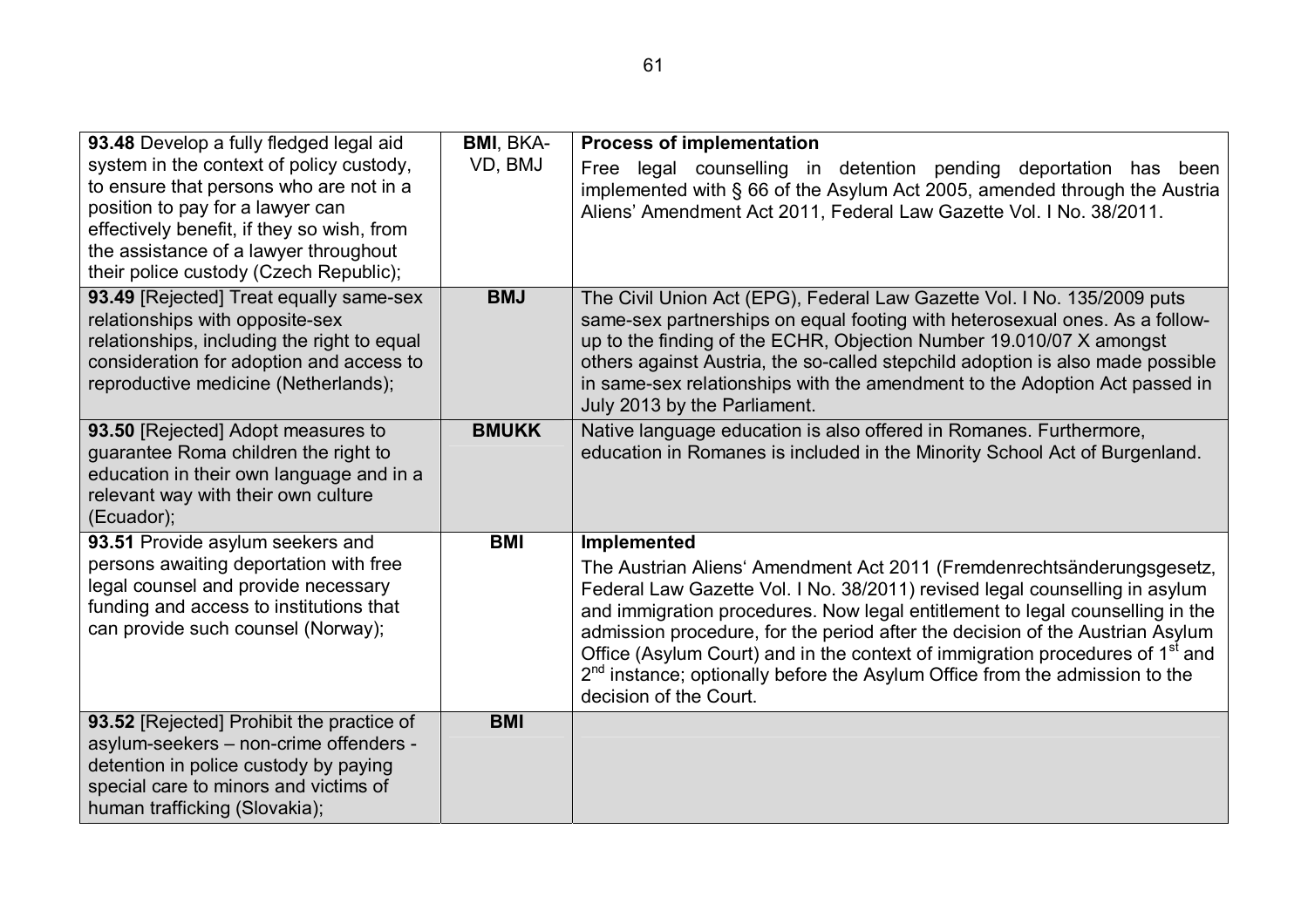| 93.53 [Rejected] Increase financial<br>support for the Slovenian minority in the<br>provinces of Carinthia and in Styria to the<br>1995 level in real terms (Slovenia);                                                                                          | <b>BKA-VD</b> |                                                                                                                                                                                                                                                                                                                                                                                                                                                                                                                                                                                    |
|------------------------------------------------------------------------------------------------------------------------------------------------------------------------------------------------------------------------------------------------------------------|---------------|------------------------------------------------------------------------------------------------------------------------------------------------------------------------------------------------------------------------------------------------------------------------------------------------------------------------------------------------------------------------------------------------------------------------------------------------------------------------------------------------------------------------------------------------------------------------------------|
| 93.54 Provide financial support to the<br>Slovenian-language music school in the<br>province of Carinthia on the basis of the<br>same criteria as applied to the German-<br>language music school (Slovenia).                                                    | <b>BKA-VD</b> | <b>Implemented</b><br>The Slovene Music School is financially being supported by the Federal<br>Chancellery with funds of the "Subsidies for Ethnic Groups" to the highest<br>possible extent (no association of the Slovene ethnic group receives higher<br>subsidies).<br>Furthermore, between 2011 and 2015 a total amount of 500 000 Euro is<br>being granted to the province of Carinthia by the Federal Government for the<br>Slovene Music School under the Federal Law concerning Donations for<br>Referenda ("Abstimmungsspende"), Federal Law Gazette Vol. I No.48/2011. |
| 94.1 [Rejected] Accede to the<br>International Convention for the<br>Protection of the Rights of All Migrant<br>Workers and Members of Their Families<br>(ICMW), (Ecuador, Guatemala), as an<br>essential step in the protection of human<br>rights (Guatemala); | <b>BMASK</b>  | The substantive rights are essentially implemented in national law, in<br>particular in the Act Governing the Employment of Foreign Nationals<br>(AusIBG).                                                                                                                                                                                                                                                                                                                                                                                                                         |
| 94.2 [Rejected] Sign and ratify ICMW<br>(Turkey, Uganda);                                                                                                                                                                                                        | <b>BMASK</b>  |                                                                                                                                                                                                                                                                                                                                                                                                                                                                                                                                                                                    |
| 94.3 [Rejected] Ratify ICMW (Honduras);                                                                                                                                                                                                                          | <b>BMASK</b>  |                                                                                                                                                                                                                                                                                                                                                                                                                                                                                                                                                                                    |
| 94.4 [Rejected] Ratify ICMW as early as<br>possible (China);                                                                                                                                                                                                     | <b>BMASK</b>  |                                                                                                                                                                                                                                                                                                                                                                                                                                                                                                                                                                                    |
| 94.5 [Rejected] Take progressive<br>measures to consider accession to<br>ICMW (Philippines);                                                                                                                                                                     | <b>BMASK</b>  |                                                                                                                                                                                                                                                                                                                                                                                                                                                                                                                                                                                    |
| 94.6 [Rejected] Become party to ICMW<br>(Pakistan);                                                                                                                                                                                                              | <b>BMASK</b>  |                                                                                                                                                                                                                                                                                                                                                                                                                                                                                                                                                                                    |